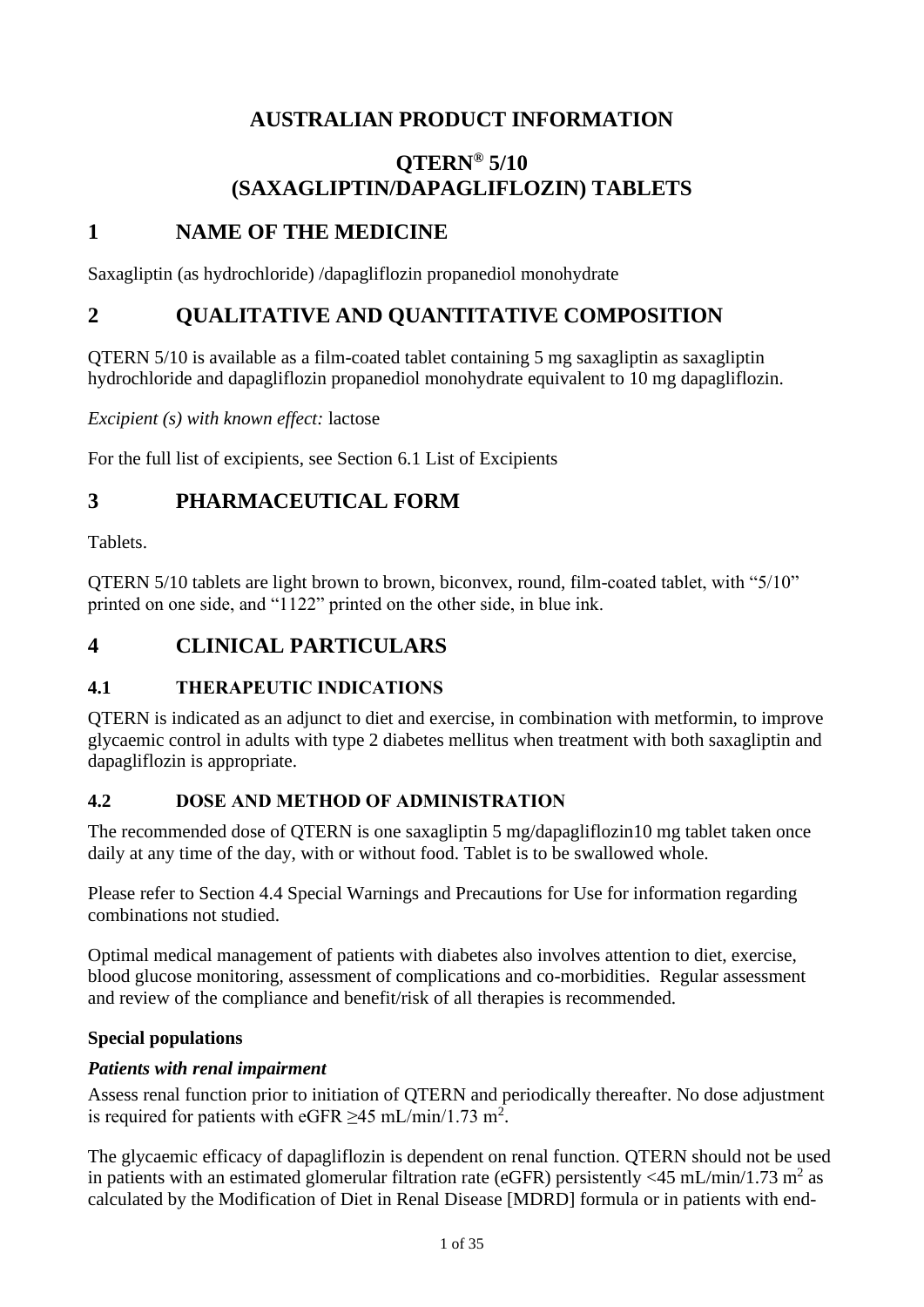stage renal disease (ESRD) or patients on dialysis (see Section 4.4 Special Warnings and Precautions for Use and Section 4.8 Adverse Effects (Undesirable Effects)).

# *Patients with hepatic Impairment*

QTERN may be used in patients with mild or moderate hepatic impairment. QTERN should not be used in patients with severe hepatic impairment (see Section 4.4 Special Warnings and Precautions for Use ).

## *Paediatric and adolescent patients*

Safety and effectiveness of QTERN in paediatric and adolescent patients (<18 years of age) have not been established.

## *Elderly patients*

In general, no dosage adjustment is recommended based on age. Caution should be exercised due to the risk of hypovolaemia. Because elderly patients are more likely to have decreased renal function, care should be taken in the elderly based on renal function. (see Section 4.4 Special Warnings and Precautions for Use and Section 5 Pharmacological Properties).

## *Patients at risk for volume depletion*

In patients with volume depletion, correcting this condition prior to initiation of QTERN is recommended (see Section 4.4 Special Warnings and Precautions for Use).

## **4.3 CONTRAINDICATIONS**

- Hypersensitivity: QTERN is contraindicated in patients with a history of any serious hypersensitivity reaction to the active substances or to any of the excipients, including anaphylaxis or angioedema following exposure to any dipeptidyl peptidase-4 (DPP4) inhibitor or any sodium glucose cotransporter 2 (SGLT2) inhibitor.
- The glycaemic efficacy of dapagliflozin is dependent on renal function (see Section 4.4 Special Warnings and Precautions for Use ). QTERN should not be used in patients with eGFR persistently <45 mL/min/1.73m<sup>2</sup> or patients on dialysis. (see Section 4.4 Special Warnings and Precautions for Use )

## **4.4 SPECIAL WARNINGS AND PRECAUTIONS FOR USE**

QTERN should not be used in patients with type 1 diabetes (see Section 4.1 Therapeutic Indications) or for the treatment of diabetic ketoacidosis (see Section 4.4 Special Warnings and Precautions for Use – Ketoacidosis).

#### **Use in renal impairment**

Dapagliflozin increases serum creatinine and decreases eGFR (see Section 4.8 Adverse Effects (Undesirable Effects)). Renal function abnormalities can occur after initiating dapagliflozin. Patients with hypovolaemia may be more susceptible to these changes.

There have been post-marketing reports of acute kidney injury, some requiring hospitalisation and dialysis, in patients receiving SGLT2 inhibitors, including dapagliflozin; some reports involved patients younger than 65 years of age.

Monitoring of renal function is recommended as follows:

- prior to initiation of QTERN and at least yearly thereafter;
- − prior to initiation of concomitant medicines that may reduce renal function and periodically thereafter;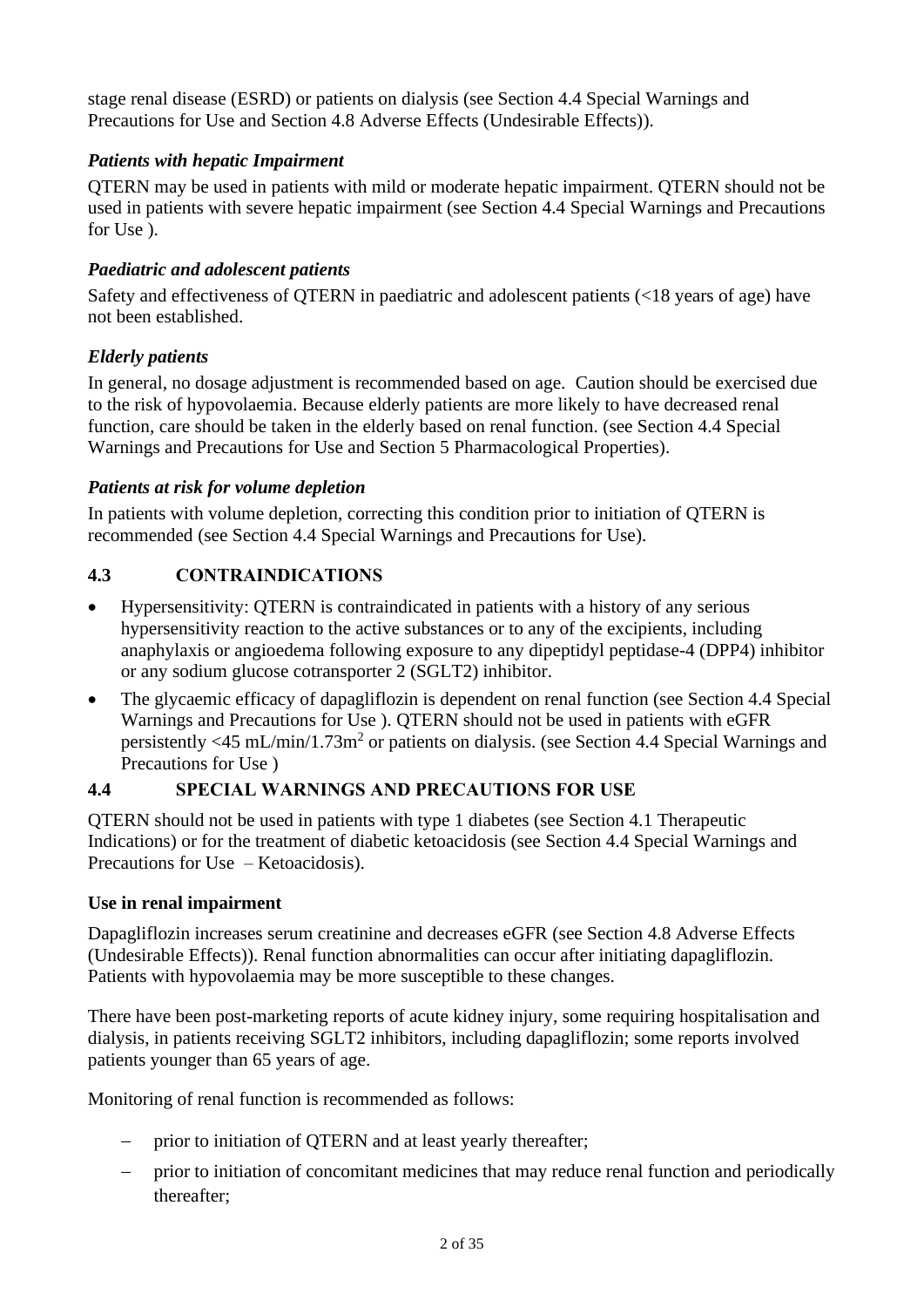− for renal function where eGFR is between 45 and 60 mL/min/1.73 m<sup>2</sup>, at least 2 to 4 times per year. If renal function falls persistently below eGFR <45 mL/min/1.73 m<sup>2</sup>, treatment with OTERN should be discontinued (see Section 4.3 Contraindications).

### **Use in hepatic impairment**

−

Dapagliflozin exposure is increased in patients with severe hepatic impairment. Due to limited clinical experience in patients with hepatic impairment, QTERN should not be used in patients with severe hepatic impairment (see Section 4.2 Dose and Method of Administration and Section 5 Pharmacological Properties).

## **Use in patients at risk for volume depletion and or hypotension**

The diuretic effect of dapagliflozin is a potential concern for volume depleted patients. Due to its mechanism of action, dapagliflozin induces osmotic diuresis which may lead to the modest decrease in blood pressure observed in clinical studies (see section 5.1 Pharmacodynamic properties – Clinical trials).

When considering initiating QTERN, there may be patients for whom the additional diuretic effect of dapagliflozin is a potential concern either due to acute illness (such as gastrointestinal illness) or a history of hypotension or dehydration with diuretic therapy for patients who may become volume depleted. Initiation of therapy with QTERN is therefore not recommended in these patients.

In case of intercurrent conditions that may lead to volume depletion, such as gastrointestinal illness, heat stress or severe infections, careful monitoring of volume status (e.g. physical examination, blood pressure measurements, laboratory tests including electrolytes is recommended). Temporary interruption of QTERN is recommended for patients who develop volume depletion until the depletion is corrected (see Section 4.8 Adverse Effects (Undesirable Effects)).

Caution should be exercised in patients for whom a dapagliflozin-induced drop in blood pressure could pose a risk, such as patients with known cardiovascular disease, patients on antihypertensive therapy with a history of hypotension or elderly patients.

#### **Use with medications known to cause hypoglycaemia**

Both saxagliptin and dapagliflozin can individually increase the risk of hypoglycaemia when combined with insulin or an insulin secretagogue. Therefore, a lower dose of insulin or insulin secretagogue may be required to minimize the risk of hypoglycaemia if used in combination with QTERN (see Section 4.8 Adverse Effects (Undesirable Effects)).

#### **Hypersensitivity reactions**

During postmarketing experience the following adverse reactions have been reported with use of saxagliptin: serious hypersensitivity reactions, including anaphylaxis and angioedema. Because these reactions are reported voluntarily from a population of uncertain size, it is not possible to reliably estimate their frequency. If a serious hypersensitivity reaction to saxagliptin is suspected, discontinue QTERN, assess for other potential causes for the event, and institute alternative treatment for diabetes. (See Section 4.3 Contraindications and Section 4.8 Adverse Effects (Undesirable Effects.)

#### **Pancreatitis**

During postmarketing experience with saxagliptin, there have been spontaneously reported adverse reactions of acute pancreatitis. Patients should be informed of the characteristic symptom of acute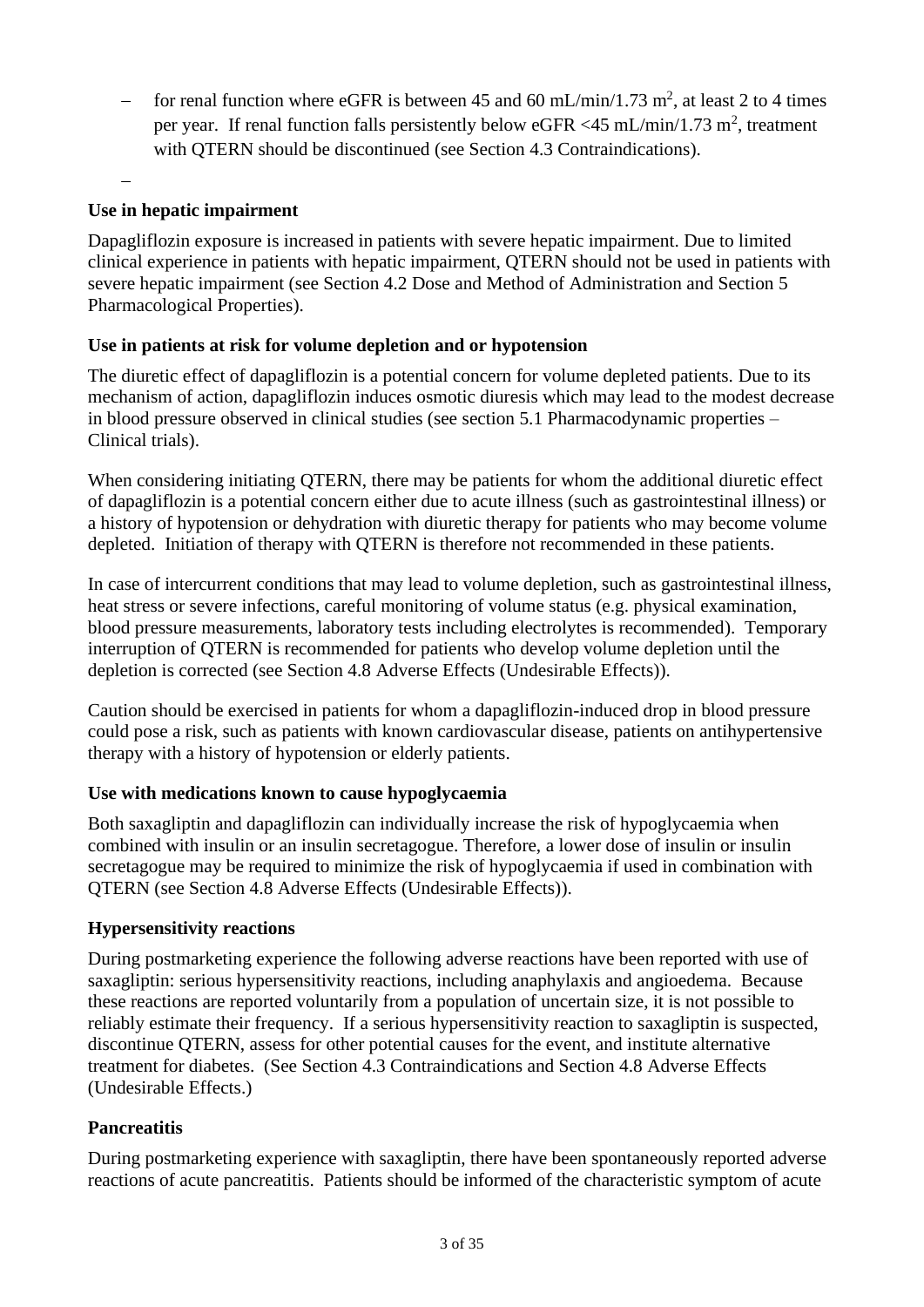pancreatitis: persistent, severe abdominal pain. If pancreatitis is suspected, QTERN should be discontinued. (See Section 4.8 Adverse Effects (Undesirable Effects))

In the Saxagliptin Assessment of Vascular Outcomes Recorded in Patients with Diabetes Mellitus-Thrombolysis in Myocardial Infarction (SAVOR) Trial, the incidence of adjudicated pancreatitis events was 0.3% in both saxagliptin-treated patients and placebo-treated patients in the intent-totreat population. (See 4.8 Section Adverse Effects (Undesirable Effects))

## **Ketoacidosis**

QTERN should not be used for the treatment of diabetic ketoacidosis (DKA).

There have been reports of ketoacidosis, including DKA, a serious life-threatening condition requiring urgent hospitalisation, in patients taking dapagliflozin and other SGLT2 inhibitors. Fatal cases of ketoacidosis have been reported in patients taking dapagliflozin.

Patients treated with QTERN who present with signs and symptoms consistent with ketoacidosis, including nausea, vomiting, abdominal pain, malaise and shortness of breath, should be assessed for ketoacidosis, even if blood glucose levels are below 14 mmol/L (250 mg/dL). If ketoacidosis is suspected, QTERN should be suspended, the patient should be evaluated and prompt treatment initiated.

Treatment of ketoacidosis generally requires insulin, fluid, potassium and carbohydrate replacement.

Restarting SGLT2 inhibitor treatment in patients with previous DKA while on SGLT2 inhibitor treatment is not recommended unless another clear precipitating factor is identified and resolved.

Before initiating QTERN, consider factors in the patient history that may predispose to ketoacidosis

Factors that predispose patients to ketoacidosis include insulin deficiency from any cause (including insulin pump failure, history of pancreatitis or pancreatic surgery), insulin dose reduction, reduced caloric intake or increased insulin requirements due to infections, low carbohydrate diet, acute illness, surgery, a previous ketoacidosis, dehydration and alcohol abuse. QTERN should be used with caution in these patients. Consider monitoring patients for ketoacidosis and temporarily discontinuing QTERN in clinical situations known to predispose to ketoacidosis.

#### **Surgery**

Treatment with QTERN should be ceased prior to major surgery. An increase in other glucose lowering agents may be required during this time. Patients scheduled for non-urgent surgery who have not ceased dapagliflozin should be assessed and consideration should be given to postponing the procedure.

Treatment with QTERN may be restarted once the patient's condition has stabilised and oral intake is normal.

#### **Urinary tract infections**

There have been post-marketing reports of serious urinary tract infections including urosepsis and pyelonephritis requiring hospitalisation in patients receiving SGLT2 inhibitors, including dapagliflozin. Urinary tract infections were more frequently reported for dapagliflozin 10 mg compared to control in a placebo-pooled analysis up to 24 weeks (4.7% vs. 3.5%, respectively). Urinary glucose excretion may be associated with an increased risk of urinary tract infection. Evaluate patients for signs and symptoms of urinary tract infections and treat promptly, if indicated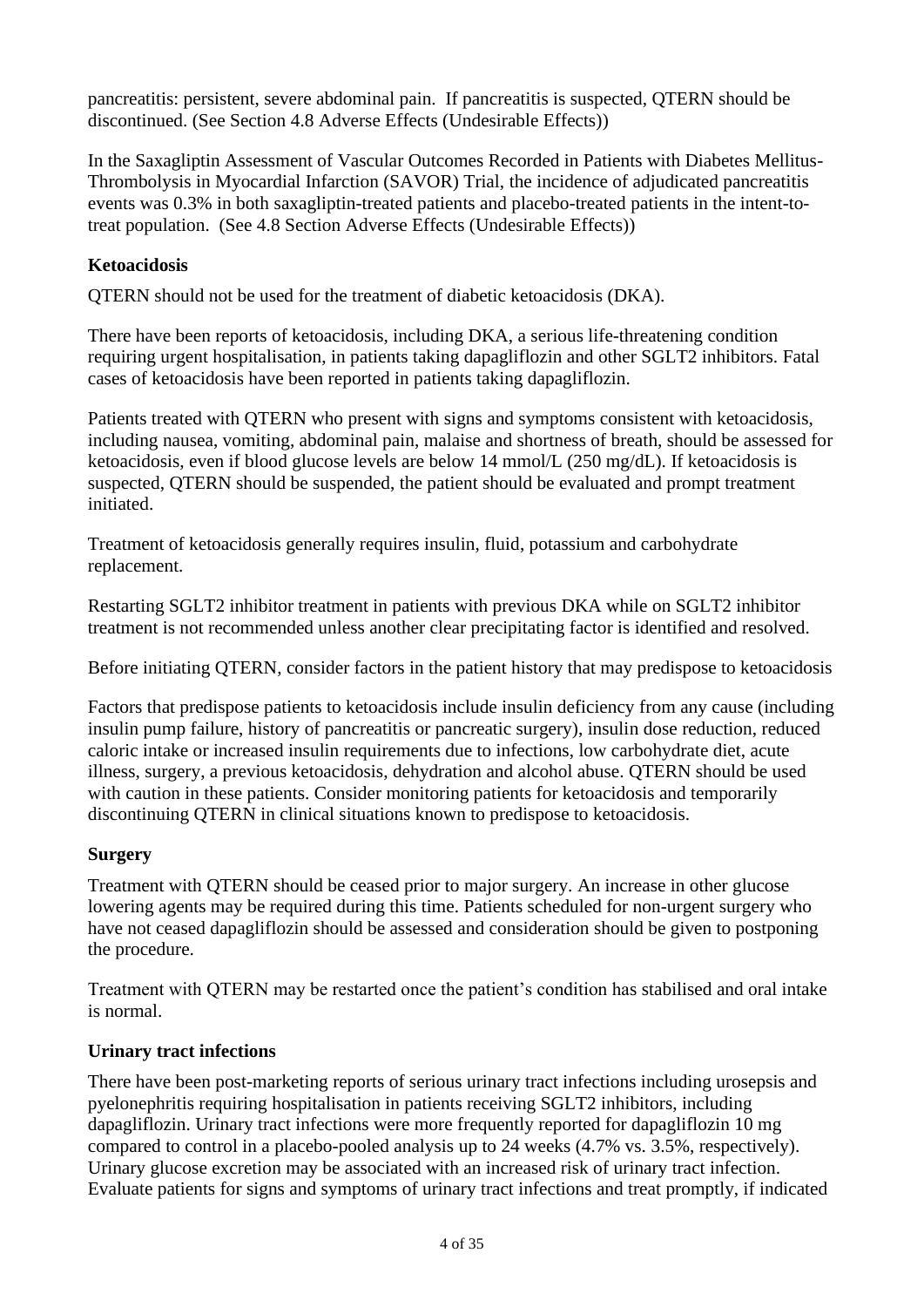(see Section 4.8 Adverse Effects (Undesirable Effects)). Temporary interruption of QTERN should be considered when treating pyelonephritis or urosepsis. Discontinuation of QTERN may be considered in cases of recurrent urinary tract infections; see Section 4.8 Adverse Effects (Undesirable Effects).

## *Necrotising fasciitis of the perineum (Fournier's gangrene)*

Postmarketing cases of necrotising fasciitis of the perineum (also known as Fournier's gangrene), a rare, but serious and potentially life-threatening necrotising infection, have been reported in female and male patients with diabetes mellitus treated with SGLT2 inhibitors, including dapagliflozin [see section 4.8 Adverse effects (Undesirable effects)]. Serious outcomes have included hospitalisation, multiple surgeries, and death.

Patients treated with QTERN who present with pain or tenderness, erythema, swelling in the genital or perineal area, fever, malaise should be evaluated for necrotising fasciitis. If suspected, QTERN should be discontinued and prompt treatment should be instituted (including broad-spectrum antibiotics and surgical debridement if necessary).

## **Skin disorders**

Ulcerative and necrotic skin lesions have been reported in extremities of monkeys in non-clinical toxicology studies with saxagliptin. Although skin lesions were not observed at an increased incidence in clinical trials, there is limited experience in patients with diabetic skin complications. Postmarketing reports of rash have been described in the DPP4 inhibitor class. Rash is also noted as an adverse event for saxagliptin (see Section 4.8 Adverse Effects (Undesirable Effects)). Therefore, in keeping with routine care of the diabetic patient, monitoring for skin disorders, such as blistering, ulceration or rash, is recommended.

#### *Bullous pemphigoid*

Post-marketing cases of bullous pemphigoid requiring hospitalisation have been reported with DPP-4 inhibitor use. In reported cases, patients typically recovered with topical or systemic immunosuppressive treatment and discontinuation of the DPP-4 inhibitor. Tell patients to report development of blisters or erosions while receiving QTERN. If bullous pemphigoid is suspected, QTERN should be discontinued and referral to a dermatologist should be considered for diagnosis and appropriate treatment (see Section 4.8 Adverse Effects (Undesirable Effects)).

#### **Cardiac failure**

#### *Saxagliptin*

Experience in NYHA class III-IV is still limited. In the SAVOR trial a small increase in the rate for hospitalisation for heart failure was observed in the saxagliptin treated patients compared to placebo, although a causal relationship has not been established. Additional analysis did not indicate a differential effect among NYHA classes. (See Section 4.8 Adverse Effects (Undesirable Effects) – Cardiovascular safety). Caution is warranted if QTERN is used in patients who have known risk factors for hospitalisation for heart failure or moderate to severe renal impairment. Patients should be advised of the characteristic symptoms of heart failure, and to immediately report such symptoms.

#### *Dapagliflozin*

There is limited clinical experience in clinical studies with dapagliflozin inpatients with NYHA class IV.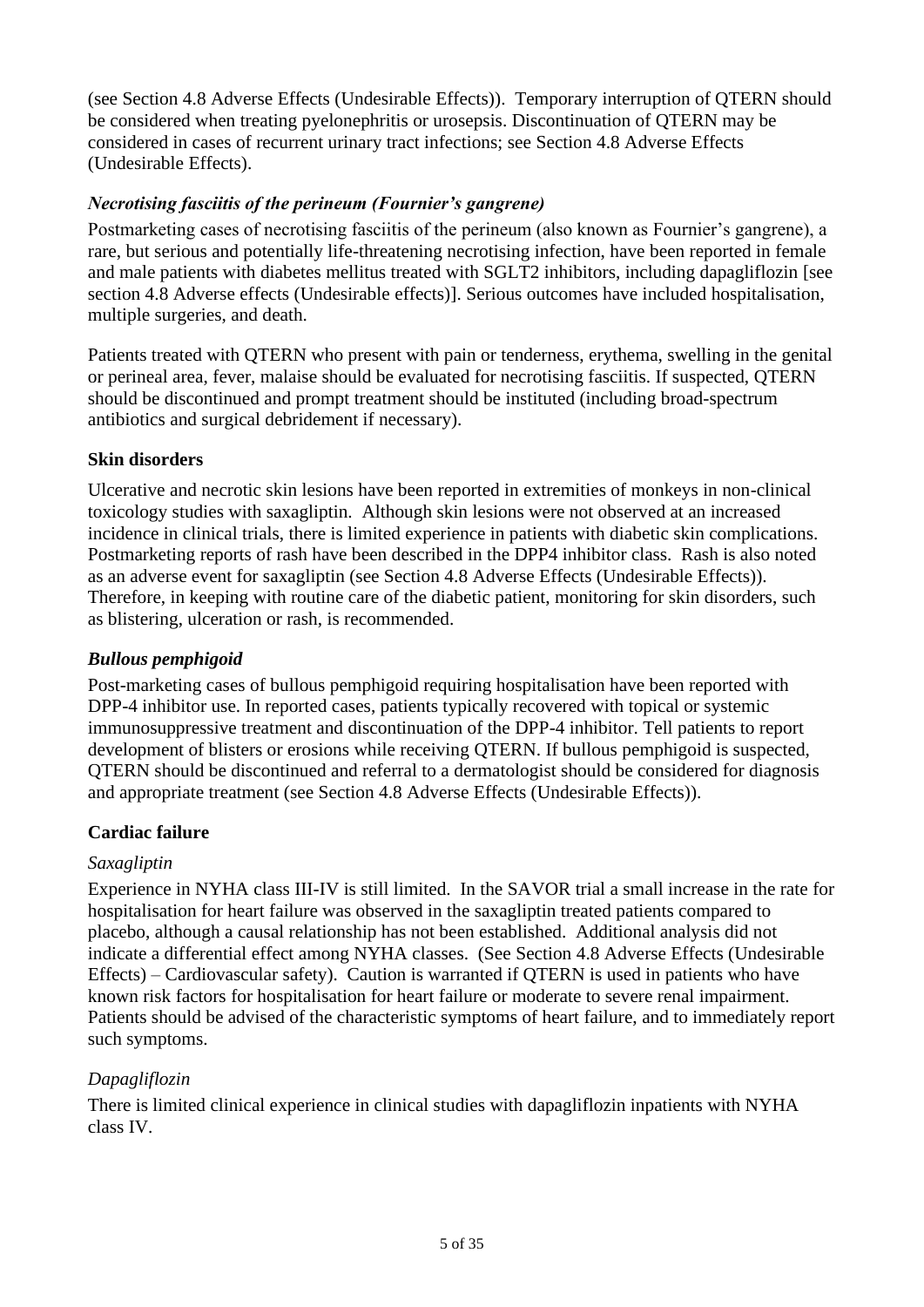## **Arthralgia**

Joint pain, which may be severe, has been reported in postmarketing reports for DPP4 inhibitors. Patients experienced relief of symptoms after discontinuation of the medication and some experienced recurrence of symptoms with reintroduction of the same or another DPP4 inhibitor. Onset of symptoms following initiation of drug therapy may be rapid or may occur after longer periods of treatment. If a patient presents with severe joint pain, continuation of drug therapy should be individually assessed. (See Section 4.8 Adverse Effects (Undesirable Effects)).

#### **Combinations not studied**

QTERN has not been studied in combination with glucagon like peptide 1 (GLP-1) analogues, insulin and insulin secretagogues, such as sulfonylureas.

#### **Immunocompromised patients**

Immunocompromised patients, such as patients who have undergone organ transplantation or patients diagnosed with human immunodeficiency syndrome have not been studied in the saxagliptin clinical program. The efficacy and safety profile of QTERN in these patients has not been established.

#### **Lower limb amputations**

#### *Dapagliflozin*

In one long-term clinical study with another SGLT2 inhibitor, an increase in cases of lower limb amputation (primarily of the toe) has been observed. The medicine in that study is not dapagliflozin. However, it is unknown whether this constitutes a class effect. It is important to regularly examine the feet and counsel all patients with diabetes on routine preventative footcare.

#### **Use in the elderly**

#### *Saxagliptin*

Saxagliptin and its major metabolite are eliminated in part by the kidney. Because elderly patients are more likely to have decreased renal function, care should be taken in the elderly based on renal function. (See Sections 4.2 Dose and Method of Administration)

#### *Dapagliflozin*

No dosage adjustment for dapagliflozin is required based on age (see Section 4.2 Dose and administration). Older patients may be at greater risk of volume depletion and are more likely to have impaired renal function. The renal function recommendations provided for all patients also apply to elderly patients (see Section 4.4 Special Warnings and Precautions for Use).

#### **Paediatric use**

Safety and effectiveness of QTERN in paediatric patients have not been established. Delayed growth and metabolic acidosis in rats were observed in both sexes at higher doses of dapagliflozin (greater than or equal to 15 mg/kg/day). The developmental age of animals in this study approximately correlates to 2 to 16 years in humans.

#### **Effects on laboratory tests**

#### *Saxagliptin*

Across clinical studies, the incidence of laboratory adverse events was similar in patients treated with saxagliptin 5 mg alone or in combination compared to patients treated with placebo.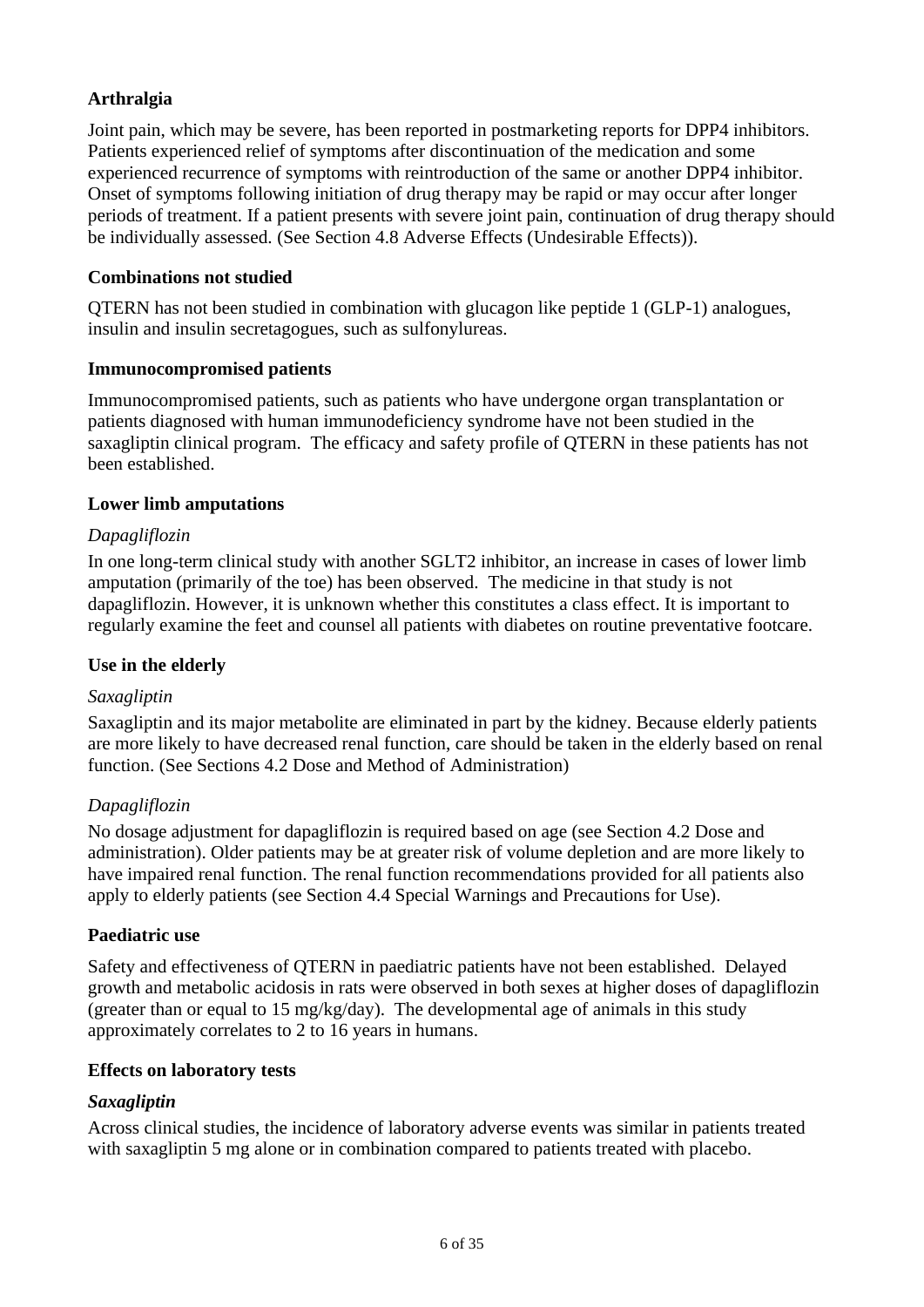A small decrease in absolute lymphocyte count was observed. From a baseline mean absolute lymphocyte count of approximately 2.2 x 10<sup>9</sup> c/L, a mean decrease of approximately 0.1 x 10<sup>9</sup> c/L relative to placebo was observed in a pooled analysis of five placebo-controlled clinical studies. Mean absolute lymphocyte counts remained stable and within the normal limits with daily dosing up to 102 weeks in duration. The decreases in lymphocyte count were not associated with clinically relevant adverse reactions.

In the SAVOR trial, decreased lymphocyte counts were reported in 0.5% of saxagliptin-treated patients and 0.4% of placebo-treated patients.

## *Dapagliflozin*

## *Interference with 1,5-anhydroglucitol (1,5-AG) Assay*

Monitoring glycaemic control with 1,5-AG assay is not recommended as measurements of 1,5-AG are unreliable in assessing glycaemic control in patients taking SGLT2 inhibitors. Use alternative methods to monitor glycaemic control.

## *Haematocrit*

In the short-term placebo-controlled studies, at Week 24, marked laboratory abnormalities of increased haematocrit values >55% were reported at in 0.4% of placebo-treated patients and 1.3% of dapagliflozin 10 mg–treated patients. In placebo-controlled studies with long-term data, at Week 102, results for haematocrit values >55% were similar to Week 24. Most patients with marked abnormalities of elevated haematocrit or haemoglobin had elevations measured a single time that resolved at subsequent visits.

## *Serum Inorganic Phosphorus*

In short-term placebo-controlled studies, higher proportions of patients with marked laboratory abnormalities of hyperphosphataemia were reported on dapagliflozin at Week-24 (0.9% versus 1.7% for placebo and dapagliflozin 10 mg, respectively).

In placebo-controlled studies with long-term data, at Week-102, hyperphosphataemia were reported in a higher proportion of patients in the dapagliflozin group compared to placebo (3.0% vs. 1.6%, respectively). The clinical relevance of these findings is unknown.

## *Lipids*

Data from the saxagliptin and dapagliflozin plus metformin treatment arms of three Phase 3 trials, demonstrated trends of mean percent increases from baseline in total cholesterol, (ranging from 0.4% to 3.8%), LDL cholesterol (ranging from 2.1% to 6.9 %), and HDL cholesterol (ranging 2.3% to 5.2%) along with mean percent decreases from baseline in triglycerides (ranging from -3.0% to - 10.8%).

## *Liver Function Tests*

In the 21-study active and placebo-controlled pool (see Section 4.8 Adverse Effects (Undesirable Effects)), there was no imbalance across treatment groups in the incidence of elevations of ALT or AST. ALT >3 x ULN was reported in 1.2% of patients treated with dapagliflozin 10 mg and 1.6% treated with comparator. ALT or AST  $>3 \times$  ULN and bilirubin  $>2 \times$  ULN was reported in 0.1% of patients on any dose of dapagliflozin, 0.2% of patients on dapagliflozin 10 mg, and 0.1% of patients on comparator.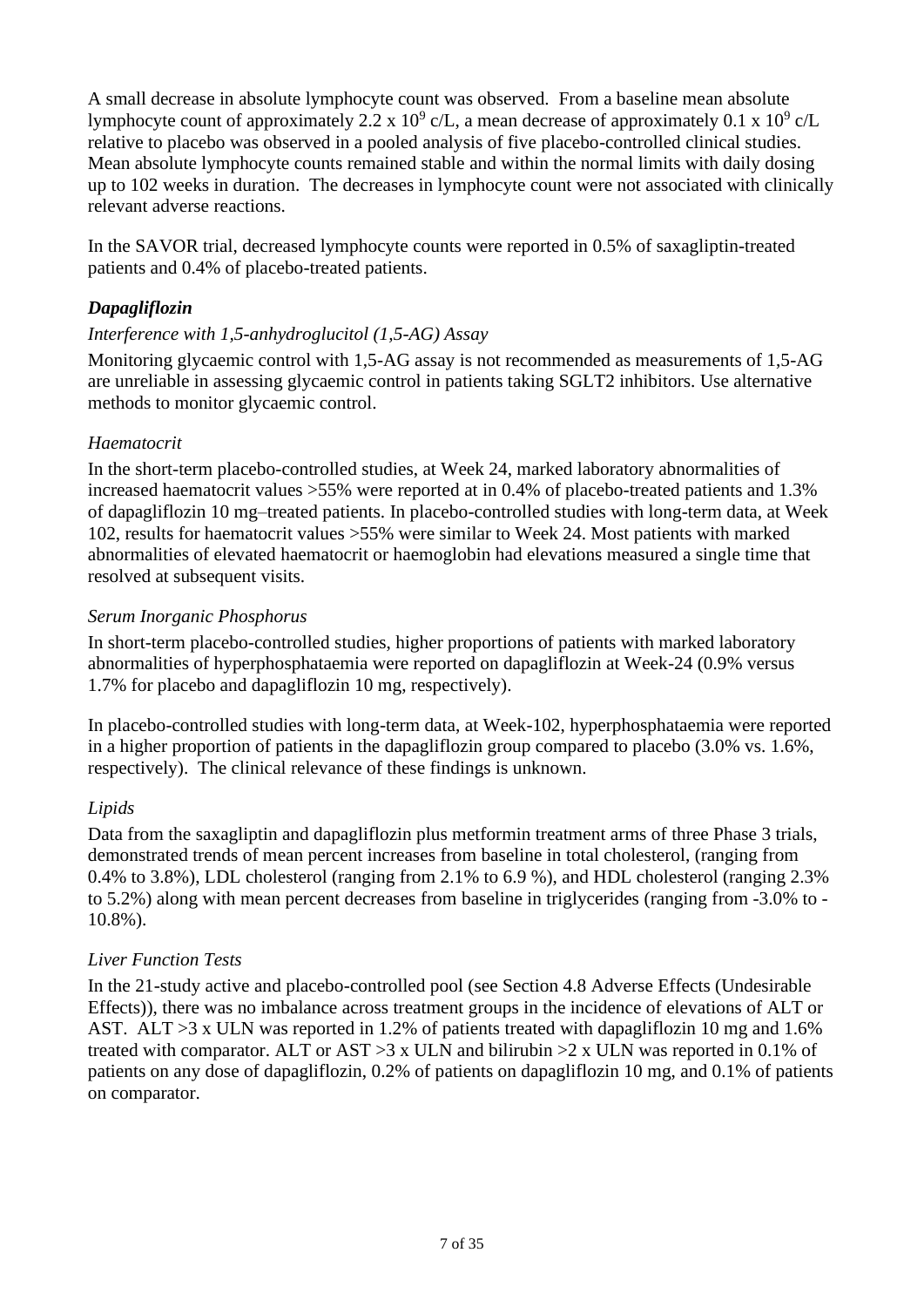## **4.5 INTERACTIONS WITH OTHER MEDICINES AND OTHER FORMS OF INTERACTIONS**

#### **Saxagliptin and dapagliflozin**

The lack of pharmacokinetic interaction between saxagliptin and dapagliflozin was demonstrated in a drug-drug interaction study between saxagliptin and dapagliflozin. No dose adjustment of either saxagliptin or dapagliflozin is needed when the two drugs are co administered *either separately or as the QTERN fixed-dose combination*.

See saxagliptin and dapagliflozin subsections for drug interactions. In summary, there are no clinically meaningful drug interactions expected for either saxagliptin or dapagliflozin or the QTERN fixed-dose combination.

#### **Saxagliptin**

The metabolism of saxagliptin is primarily mediated by cytochrome P450 3A4/5 (CYP3A4/5) which converts it to an active metabolite. Therefore, drugs which inhibit the activity of this enzyme system may increase plasma concentrations of saxagliptin but reduce those of its metabolite, whereas CYP3A inducers will tend to do the opposite. However, the overall biological effect of saxagliptin is unaffected by coadministration with inhibitors or inducers of CYP3A4/5.

In *in vitro* studies, saxagliptin and its major metabolite neither inhibited CYP1A2, 2A6, 2B6, 2C8, 2C9, 2C19, 2D6, 2E1, or 3A4, nor induced CYP1A2, 2B6, 2C9, or 3A4, nor inhibited UGT1A9. Therefore, saxagliptin is not expected to alter the metabolic clearance of coadministered drugs that are metabolised by these enzymes. Saxagliptin is neither a significant inhibitor of P-glycoprotein (P-gp) nor an inducer of P-gp.

The *in vitro* protein binding of saxagliptin and its major metabolite in human serum is below measurable levels. Thus, protein binding would not have a meaningful influence on the pharmacokinetics of saxagliptin or other drugs.

In studies conducted in healthy subjects, the pharmacokinetics of saxagliptin, its major metabolite, were altered by some drugs which affect the CYP3A4/5 system. However, total exposure to the total active components of saxagliptin (parent+metabolite), were not meaningfully altered by metformin, glibenclamide, pioglitazone, digoxin, simvastatin, diltiazem, ketoconazole, rifampicin, omeprazole, aluminum hydroxide+magnesium hydroxide+simethicone combination, or famotidine. Saxagliptin also did not meaningfully alter the pharmacokinetics of metformin, glibenclamide, pioglitazone, digoxin, simvastatin, diltiazem, ketoconazole or an estrogen/progestin combined oral contraceptive.

#### *Other interactions*

The effects of smoking, diet, herbal products, and alcohol use on the pharmacokinetics of saxagliptin have not been specifically studied.

The safety and efficacy of saxagliptin in combination with alpha-glucosidase inhibitors or orlistat has not been established.

#### **Dapagliflozin**

The metabolism of dapagliflozin is primarily mediated by UGT1A9-dependent glucuronide conjugation. The major metabolite, dapagliflozin 3-O-glucuronide, is not an SGLT2 inhibitor.

In *in vitro* studies, dapagliflozin and dapagliflozin 3-O-glucuronide neither inhibited CYP1A2, 2A6, 2B6, 2C8, 2C9, 2C19, 2D6, 3A4, nor induced CYP1A2, 2B6 or 3A4. Therefore, dapagliflozin is not expected to alter the metabolic clearance of coadministered drugs that are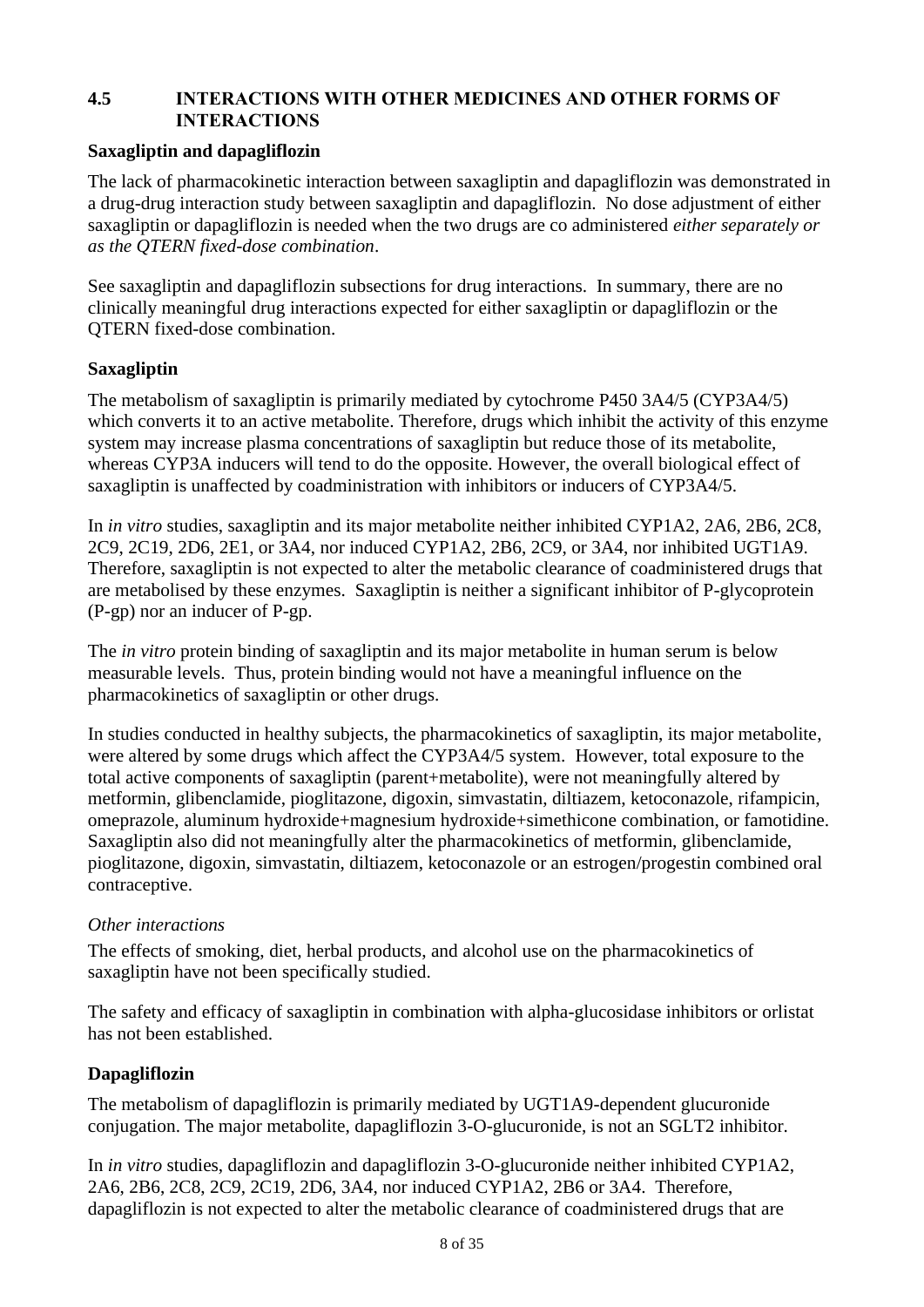metabolised by these enzymes, and drugs that inhibit or induce these enzymes are not expected to alter the metabolic clearance of dapagliflozin. Dapagliflozin is a weak substrate of the Pglycoprotein (P-gp) active transporter and dapagliflozin 3-O-glucuronide is a substrate for the OAT3 active transporter. Dapagliflozin or dapagliflozin 3-O-glucuronide did not meaningfully inhibit P-gp, OCT2, OAT1, or OAT3 active transporters. Overall, dapagliflozin is unlikely to affect the pharmacokinetics of concurrently administered medications that are P-gp, OCT2, OAT1, or OAT3 substrates.

In interaction studies conducted in healthy subjects, using mainly single dose design, the pharmacokinetics of dapagliflozin were not altered by metformin (an hOCT-1 and hOCT-2 substrate), pioglitazone (a CYP2C8 [major] and CYP3A4 [minor] substrate), sitagliptin (an hOAT-3 substrate, and P-glycoprotein substrate), glimepiride (a CYP2C9 substrate), voglibose (an αglucosidase inhibitor), hydrochlorothiazide, bumetanide, valsartan, simvastatin (a CYP3A4 substrate). Therefore, meaningful interaction of dapagliflozin with other substrates of hOCT-1, hOCT-2, hOAT-3, P-gp, CYP2C8, CYP2C9, CYP3A4, and other α-glucosidase inhibitors would not be expected.

Dapagliflozin also did not alter the pharmacokinetics of metformin, pioglitazone, sitagliptin, glimepiride, hydrochlorothiazide, bumetanide, valsartan, simvastatin, digoxin (a P-gp substrate), or warfarin (S-warfarin is a CYP2C substrate). Therefore, dapagliflozin is not a clinical meaningful inhibitor of hOCT-1, hOCT-2, hOAT-3, P-gp transporter pathway, and CYP2C8, CYP2C9, CYP2C19 and CYP3A4 mediated metabolism.

Following coadministration of dapagliflozin with rifampicin (an inducer of various active transporters and drug-metabolizing enzymes) or mefenamic acid (an inhibitor of UGT1A9), a 22% decrease and a 51% increase, respectively, in dapagliflozin systemic exposure was seen, but with no clinically meaningful effect on 24-hour urinary glucose excretion in either case. No dose adjustment of dapagliflozin is recommended when dapagliflozin is coadministered with either rifampicin or mefenamic acid.

## *Other interactions*

The effects of smoking, diet, herbal products, and alcohol use on the pharmacokinetics of dapagliflozin have not been specifically studied.

## **4.6 FERTILITY, PREGNANCY AND LACTATION**

## **Effects on fertility**

No studies on the effect on fertility have been conducted with saxagliptin and dapagliflozin in combination.

## *Saxagliptin*

In a rat fertility study, males were treated with oral gavage doses of 100, 200, and 400 mg/kg/day for two weeks prior to mating, during mating, and up to scheduled termination (approximately four weeks total) and females were treated with oral gavage doses of 125, 300, and 750 mg/kg/day for two weeks prior to mating through gestation day 7. No adverse effects on fertility were observed at 200 mg/kg/day (males) or 125 mg/kg/day (females) resulting in respective exposures (AUC) of approximately 670 (males) and 865 (females) times human exposure at the recommended clinical dose. At higher, maternally toxic doses (300 and 750 mg/kg/day), increased foetal resorptions were observed (approximately 2300 and 6810 times the recommended clinical dose). Additional effects on oestrous cycling, fertility, ovulation, and implantation were observed at 750 mg/kg/day (approximately 6810 times the recommended clinical dose).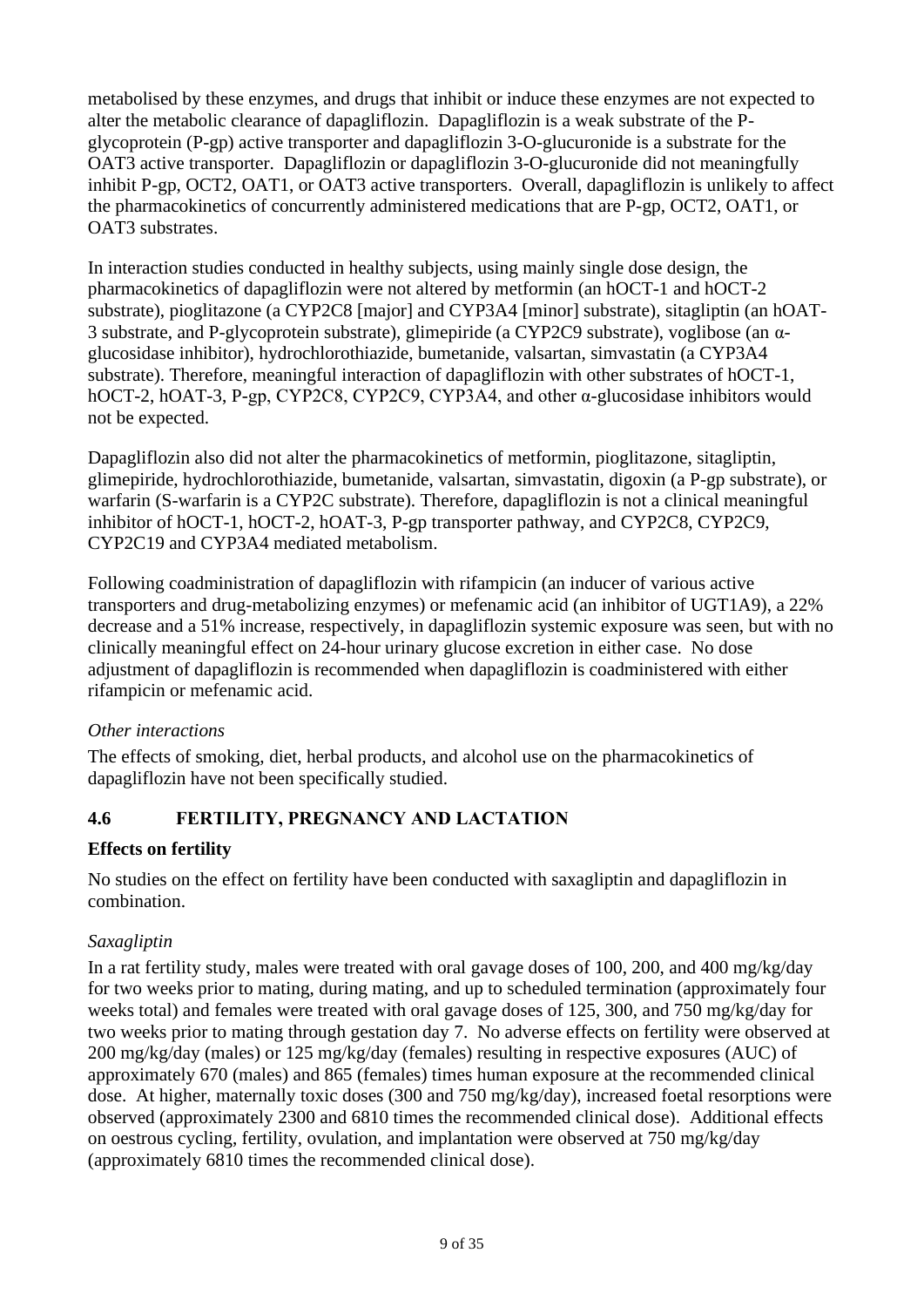# *Dapagliflozin*

In a study of fertility in rats, no effects on mating, fertility, or early embryonic development were seen when males received oral doses up to 210 mg/kg/day or when females received oral doses up to 75 mg/kg/day (yielding plasma AUC values at least 1000 times the clinical exposure at the maximum recommended human dose [MRHD] of 10 mg/day). However, at 210 mg/kg/day, a dose associated with profound toxicity (including mortality), seminal vesicle and epididymal weights were reduced; sperm motility and sperm counts were reduced; and there were increased numbers of morphologically abnormal sperm. No adverse effects on sperm or male reproductive organs were seen at 75 mg/kg/day (700 times the clinical exposure at the MRHD).

## **Use in pregnancy – Category D**

#### *Saxagliptin/dapagliflozin combination*

There are no adequate and well-controlled studies of QTERN or its mono-components in pregnant women. Animal studies with the individual active components have identified adverse effects on embryofoetal development, most particularly with regard to dapagliflozin on the kidney. No animal developmental studies with saxagliptin and dapagliflozin in combination have been conducted. QTERN should not be used during pregnancy. If pregnancy is detected, treatment with QTERN should be discontinued.

## *Saxagliptin*

Saxagliptin was not teratogenic at any dose evaluated in rats or rabbits. At high doses in rats, saxagliptin caused a minor developmental delay in ossification of the foetal pelvis at  $\geq 240$ mg/kg/day ( $\geq$ 1670 times the human exposure [AUC] at the recommended clinical dose). Maternal toxicity and reduced foetal body weights were observed at 900 mg/kg/day (>8860 times the recommended clinical dose). In rabbits, the effects of saxagliptin were limited to minor skeletal variations observed only at maternally toxic doses (200 mg/kg/day, exposures 1520 times the recommended clinical dose).

Saxagliptin administered to female rats from gestation day 6 to lactation day 20 resulted in decreased body weights in male and female offspring only at maternally toxic doses  $(\geq 250$ mg/kg/day, exposures ≥1810 times the recommended clinical dose). No functional or behavioural toxicity was observed in the offspring of rats administered saxagliptin at any dose.

Saxagliptin and/or its metabolites cross the placenta into the foetus following dosing in pregnant rats.

## *Dapagliflozin*

There are no data from the use of dapagliflozin in pregnant women. Studies in rats have shown toxicity to the developing kidney in the time period corresponding to the second and third trimesters of human pregnancy (see Section 4.4 Special Warnings and Precautions for Use). Therefore, dapagliflozin must not be used during the second and third trimesters of pregnancy. When pregnancy is detected, treatment with dapagliflozin should be discontinued.

In conventional studies of embryofoetal development in rats and rabbits, dapagliflozin was administered for intervals coinciding with the period of organogenesis in humans. An increased incidence of embryofoetal lethality, decreased foetal weight and an increased incidence of foetal visceral and skeletal anomalies were seen in rats at maternotoxic doses (oral doses greater than or equal to 150 mg/kg/day). The no observed effect level for embryofoetal effects in rats was an oral dose of 75 mg/kg/day (1530 times the exposure in patients at the maximum recommended human dose [MRHD]). No developmental toxicities were observed in rabbits at oral doses up to 180 mg/kg/day (1265 times the exposure in patients at the MRHD).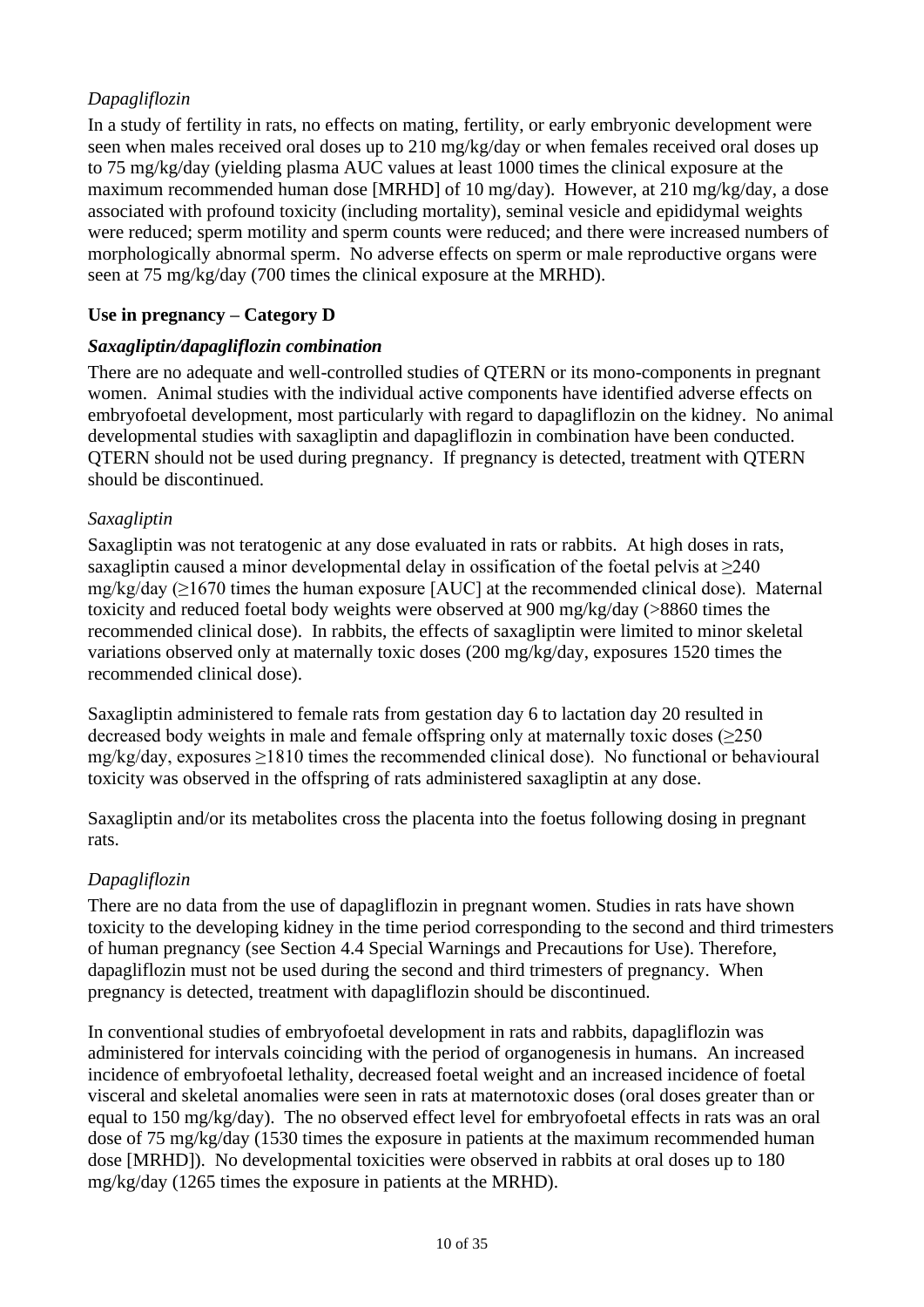## **Use in lactation**

#### *Saxagliptin/dapagliflozin combination*

It is not known whether QTERN or its mono-components and/or their metabolites are excreted in human milk. QTERN must not be used by a breastfeeding woman.

#### *Saxagliptin*

Saxagliptin and/or its metabolites are secreted in the milk of lactating rats.

#### *Dapagliflozin*

Studies in rats have shown excretion of dapagliflozin in milk. Direct and indirect exposure of dapagliflozin to weanling juvenile rats and during late pregnancy are each associated with increased incidence and/or severity of renal pelvic and tubular dilatations in progeny, although the long-term functional consequences of these effects are unknown. These periods of exposure coincide with a critical window of renal maturation in rats. As functional maturation of the kidneys in humans continues in the first 2 years of life, dapagliflozin-associated dilated renal pelvis and tubules noted in juvenile rats could constitute potential risk for human renal maturation during the first 2 years of life. Additionally, the negative effects on body-weight gain associated with lactational exposure in weanling juvenile rats suggest that dapagliflozin must be avoided during the first 2 years of life.

## **4.7 EFFECTS ON ABILITY TO DRIVE AND USE MACHINES**

No studies on the effects on the ability to drive and use machines have been performed. However, when driving or operating machines, it should be taken into account that dizziness has been reported with saxagliptin. Patients should be alerted to the risk of hypoglycaemia when QTERN is used in combination with a sulphonylurea or insulin.

#### **4.8 ADVERSE EFFECTS (UNDESIRABLE EFFECTS)**

Significant adverse events are also described in the 4.4 Special Warnings and Precautions for Use section. The adverse events with QTERN are consistent with the adverse events for each component. For further information on adverse effects associated with the saxagliptin and dapagliflozin refer to the appropriate individual Product Information document.

#### **Clinical trials**

Saxagliptin/dapagliflozin fixed-dose combination has been demonstrated to be bioequivalent with co-administered saxagliptin and dapagliflozin. In therapeutic clinical trials, saxagliptin and dapagliflozin were administered as individual tablets.

The safety of combined use of 5 mg saxagliptin and 10 mg dapagliflozin has been evaluated in 1169 adult subjects with type 2 diabetes (T2DM) in an integrated safety pool of three phase 3 active/placebo controlled short-term and long-term clinical trials for up to 52 weeks. The median exposure for the saxagliptin and dapagliflozin plus metformin group was 359 days. At least 235 subjects in the saxagliptin and dapagliflozin plus metformin group received saxagliptin/dapagliflozin for >360 days. The pooled safety analysis is comprised of 3 treatment groups: saxagliptin and dapagliflozin plus metformin (492 subjects; data pooled from the concomitant therapy with saxagliptin and dapagliflozin study and the 2 sequential combination use studies); saxagliptin plus metformin (336 subjects data pooled from the concomitant therapy with saxagliptin and dapagliflozin and the dapagliflozin added to saxagliptin and metformin studies); and dapagliflozin plus metformin (341 subjects data pooled from the concomitant therapy with saxagliptin and dapagliflozin and the saxagliptin added to dapagliflozin and metformin studies).

The safety profile of the combined use of saxagliptin plus dapagliflozin in these trials was comparable to the individual monocomponents (see [Table](#page-11-0) 1). The incidence of hypoglycaemia was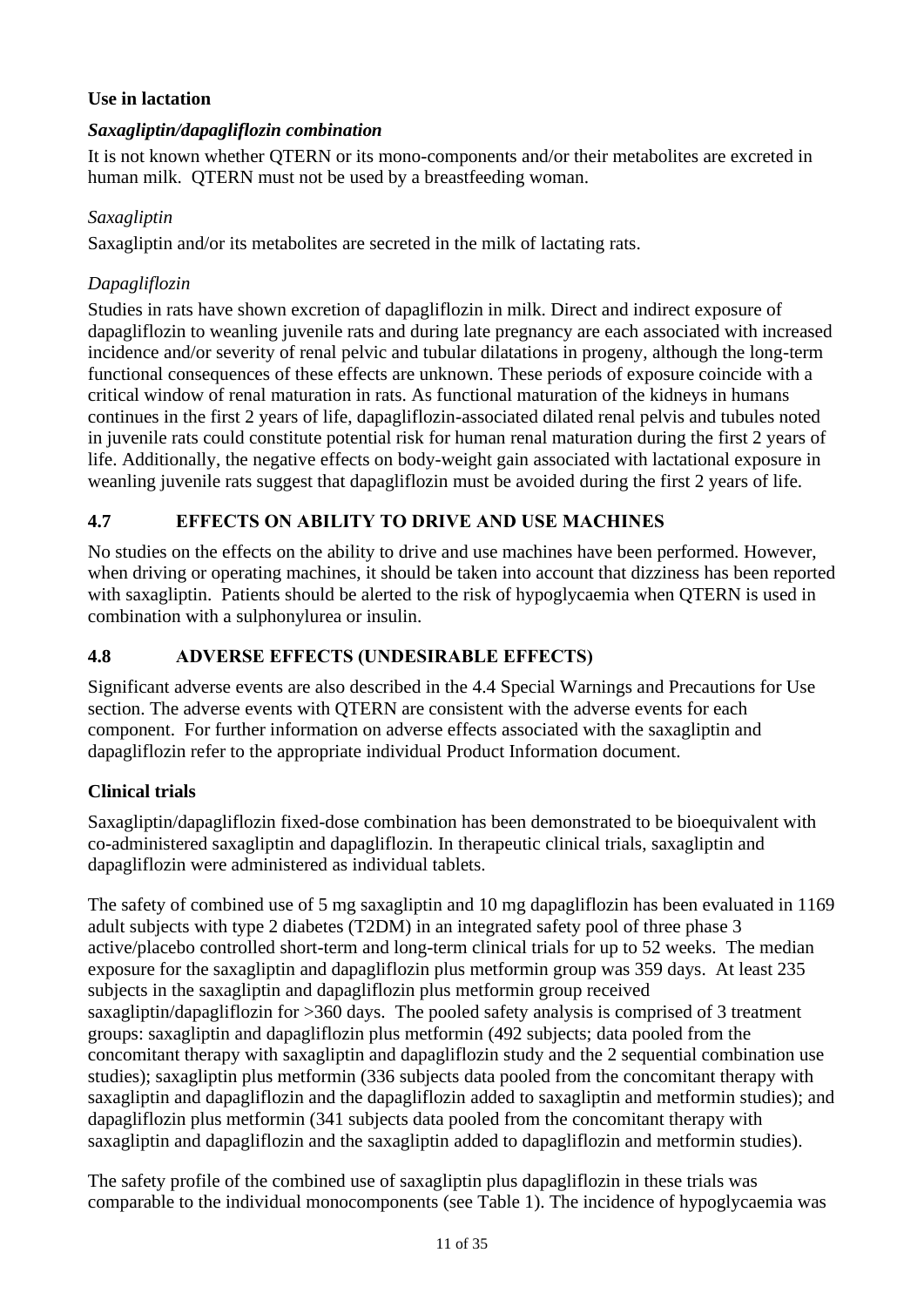low (1.4%). No episodes of major hypoglycaemia were reported, and no subject discontinued the study treatment due to hypoglycaemia.

| <b>Preferred term</b>                              | $Saxa + Dapa + Met$<br>$N=492(%)$ | Saxa + Met<br>$N=336(%)$ | Dapa + Met<br>$N=341(%)$ |
|----------------------------------------------------|-----------------------------------|--------------------------|--------------------------|
| Total subjects with an<br>event                    | 282 (57.3)                        | 207(61.6)                | 181(53.1)                |
| <b>Infections and infestations</b>                 |                                   |                          |                          |
| Upper respiratory tract<br>infection <sup>*1</sup> | 67(13.6)                          | 53 (15.8)                | 50 (14.7)                |
| Urinary tract infection $^*$ <sup>2</sup>          | 28(5.7)                           | 25(7.4)                  | 19(5.6)                  |
| Genital infection <sup>*3</sup>                    | 15(3.0)                           | 3(0.9)                   | 20(5.9)                  |
| <b>Metabolism and nutrition disorders</b>          |                                   |                          |                          |
| Dyslipidaemia*4                                    | 25(5.1)                           | 23(6.8)                  | 17(5.0)                  |
| Hyperuricaemia                                     | 1(0.2)                            | 7(2.1)                   | 2(0.6)                   |
| Nervous system disorders                           |                                   |                          |                          |
| Headache                                           | 21(4.3)                           | 18(5.4)                  | 14(4.1)                  |
| <b>Gastrointestinal disorders</b>                  |                                   |                          |                          |
| Diarrhoea                                          | 18(3.7)                           | 12(3.6)                  | 8(2.3)                   |
| Nausea                                             | 8(1.6)                            | 11(3.3)                  | 6(1.8)                   |
| Dyspepsia                                          | 4(0.8)                            | 8(2.4)                   | 5(1.5)                   |
| Musculoskeletal and connective tissue disorders    |                                   |                          |                          |
| Back pain                                          | 16(3.3)                           | 12(3.6)                  | 8(2.3)                   |
| Arthralgia                                         | 12(2.4)                           | 4(1.2)                   | 3(0.9)                   |
| Pain in extremity                                  | 5(1.0)                            | 7(2.1)                   | 6(1.8)                   |
| Muscle spasms                                      | 3(0.6)                            | 7(2.1)                   | 2(0.6)                   |
| Respiratory, thoracic and mediastinal disorders    |                                   |                          |                          |
| Cough                                              | 8(1.6)                            | 7(2.1)                   | 6(1.8)                   |
| <b>Psychiatric Disorders</b>                       |                                   |                          |                          |
| Depression                                         | 3(0.6)                            | 7(2.1)                   | 2(0.6)                   |

<span id="page-11-0"></span>

| Table 1 | Common adverse events (reported in $\geq 2\%$ of subjects in any treatment |
|---------|----------------------------------------------------------------------------|
|         | group) up to 52 weeks - Pooled Safety Analysis                             |

\* Adverse reactions that are medically related were grouped to a single preferred term.

1 Upper respiratory tract infection includes the following reported preferred terms (PTs): nasopharyngitis, influenza, upper respiratory tract infection, pharyngitis, rhinitis, sinusitis, pharyngitis bacterial, tonsillitis, acute tonsillitis, laryngitis, viral pharyngitis, and viral upper respiratory tract infection.

2 Urinary tract infection includes the following reported PTs: urinary tract infection, Escherichia urinary tract infection, prostatitis, and pyelonephritis.

3 Genital infection includes the following reported PTs: vulvovaginal mycotic infection, balanoposthitis, genital infection fungal, vaginal infection, and vulvovaginitis.

4 Dyslipidaemia includes the following reported PTs: dyslipidaemia, hyperlipidaemia, hypertriglyceridaemia and hypercholesterolaemia.

Additional adverse reactions occurring at frequency of  $\geq 2\%$  and more than  $\geq 1\%$  more frequently compared to placebo in the mono-component clinical programs for saxagliptin and dapagliflozin included gastroenteritis, vomiting and polyuria.

Additional clinical trials for up to 52 weeks in adult subjects compared the combination therapy of saxagliptin 5 mg and dapagliflozin 10 mg plus metformin to active/placebo comparators of basal insulin, sitagliptin, 1-6 mg glimepiride (a sulfonylurea), with all comparator arms on a background of  $\geq$ 1,500 mg metformin. Trials did not include patients with an eGFR <60 mL/min/1.73m<sup>2</sup>. In this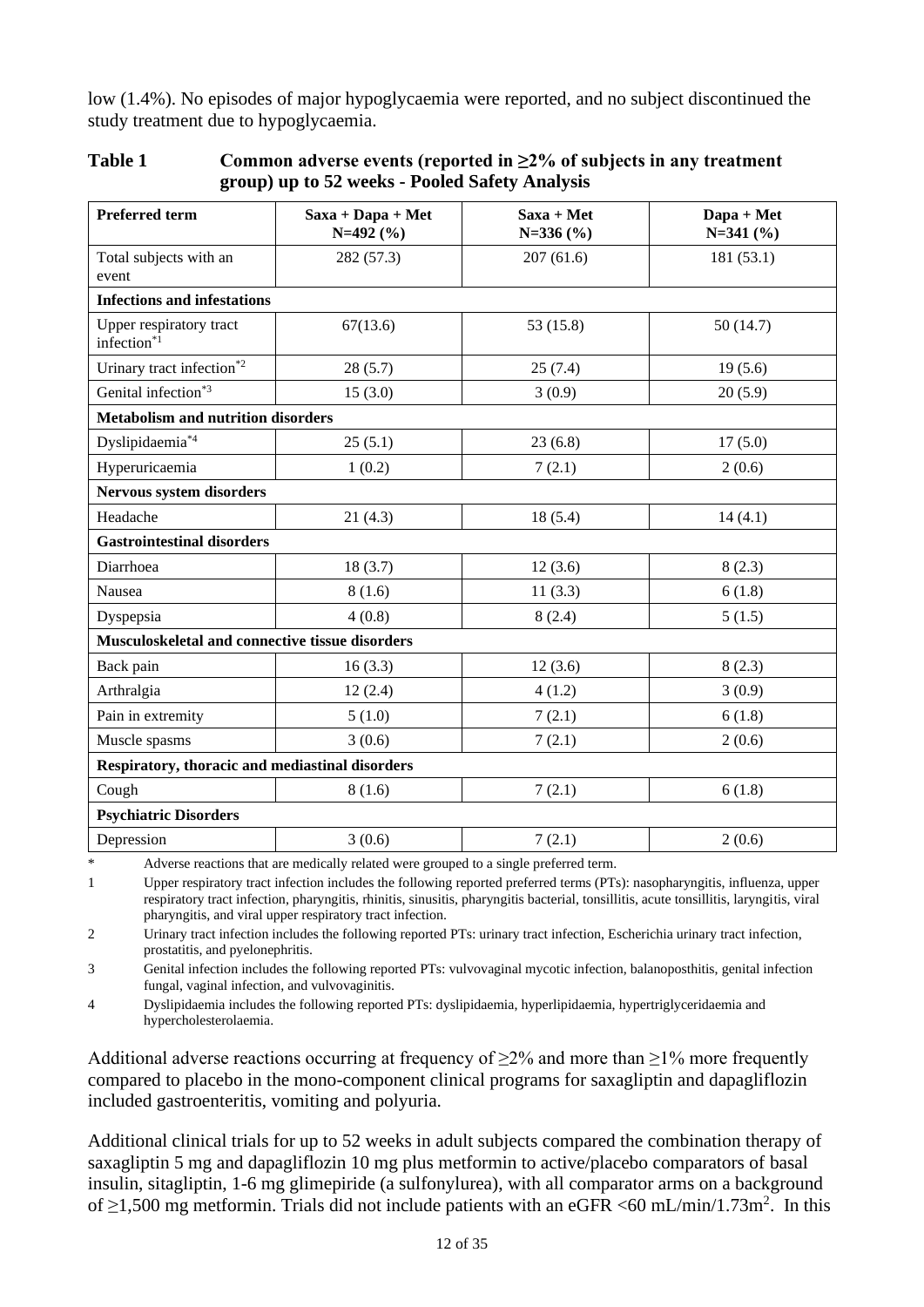patient population the safety results demonstrated that the combination of saxagliptin and dapagliflozin plus metformin is well tolerated and is consistent with the known safety profiles for the pooled safety analysis of saxagliptin 5 mg and dapagliflozin 10 mg combination plus metformin, and its monocomponents.

Diabetic ketoacidosis was identified with a frequency of rare ( $\geq 1/10,000$  to  $\lt 1/1000$ ), based on annual rate, in a large cardiovascular outcomes study with dapagliflozin in patients with type 2 diabetes.

#### **Description of selected adverse events**

The information below provides additional information regarding adverse events reported for the saxagliptin/dapagliflozin combination.

#### *Hypoglycaemia*

The overall incidence of hypoglycaemia for the pooled safety data patients was low (2.0%) in the saxagliptin 5 mg plus dapagliflozin 10 mg plus metformin group, 0.6% in the saxagliptin plus metformin group, and 2.3% in dapagliflozin plus metformin group.

Saxagliptin and dapagliflozin plus metformin had lower incidence rates of hypoglycaemia compared to insulin or sulfonylurea The overall incidence rates of hypoglycaemia for a 24-week study were 12.7% for the combination therapy plus metformin versus 33.1% for insulin plus metformin without sulfonylurea. The overall incidence rates for hypoglycaemia for two 52-week studies comparing the combination therapy plus metformin to glimepiride were: 4.2% for the 1st study for the combination therapy plus metformin versus 27.9% for glimepiride plus metformin and 2.9% for dapagliflozin plus metformin; for the  $2<sup>nd</sup>$  study 18.5% for the combination therapy plus metformin versus 43.1% for glimepiride plus metformin.

No episodes of major hypoglycaemia were reported in trials with the combination therapy plus metformin and no subject discontinued the study treatment due to hypoglycaemia.

#### *Urinary Tract Infections*

In the pooled safety analysis, urinary tract infections were balanced across the 3 treatment groups: 5.7% in the saxagliptin and dapagliflozin plus metformin group, 7.4% in the saxagliptin plus metformin group and 5.6% in the dapagliflozin plus metformin group. The majority of the urinary tract infection adverse events were reported in females (81% of subjects with urinary tract infection), and were mild or moderate in intensity, of single occurrence, and most patients continued on therapy.

#### *Genital Infections*

The reported adverse events of vulvovaginitis, balanitis and related genital infections from pooled safety analysis were reflective of the safety profile with dapagliflozin. Adverse events of genital infection were reported in 3.0% in the saxagliptin and dapagliflozin plus metformin group, 0.9% of saxagliptin plus metformin group and 5.9% of subjects in the dapagliflozin plus metformin group. The majority of the genital infections were reported in females (84% of subjects with a genital infection), and were mild or moderate in intensity, of single occurrence and most patients continued on therapy.

#### *Necrotising fasciitis of the perineum (Fournier's gangrene)*

## *Dapagliflozin*

In the dapagliflozin cardiovascular outcomes study with 17,160 patients with type 2 diabetes mellitus and a median exposure time of 48 months, a total of 6 cases of Fournier's gangrene were reported on treatment, one in the dapagliflozin-treated group and 5 in the placebo group.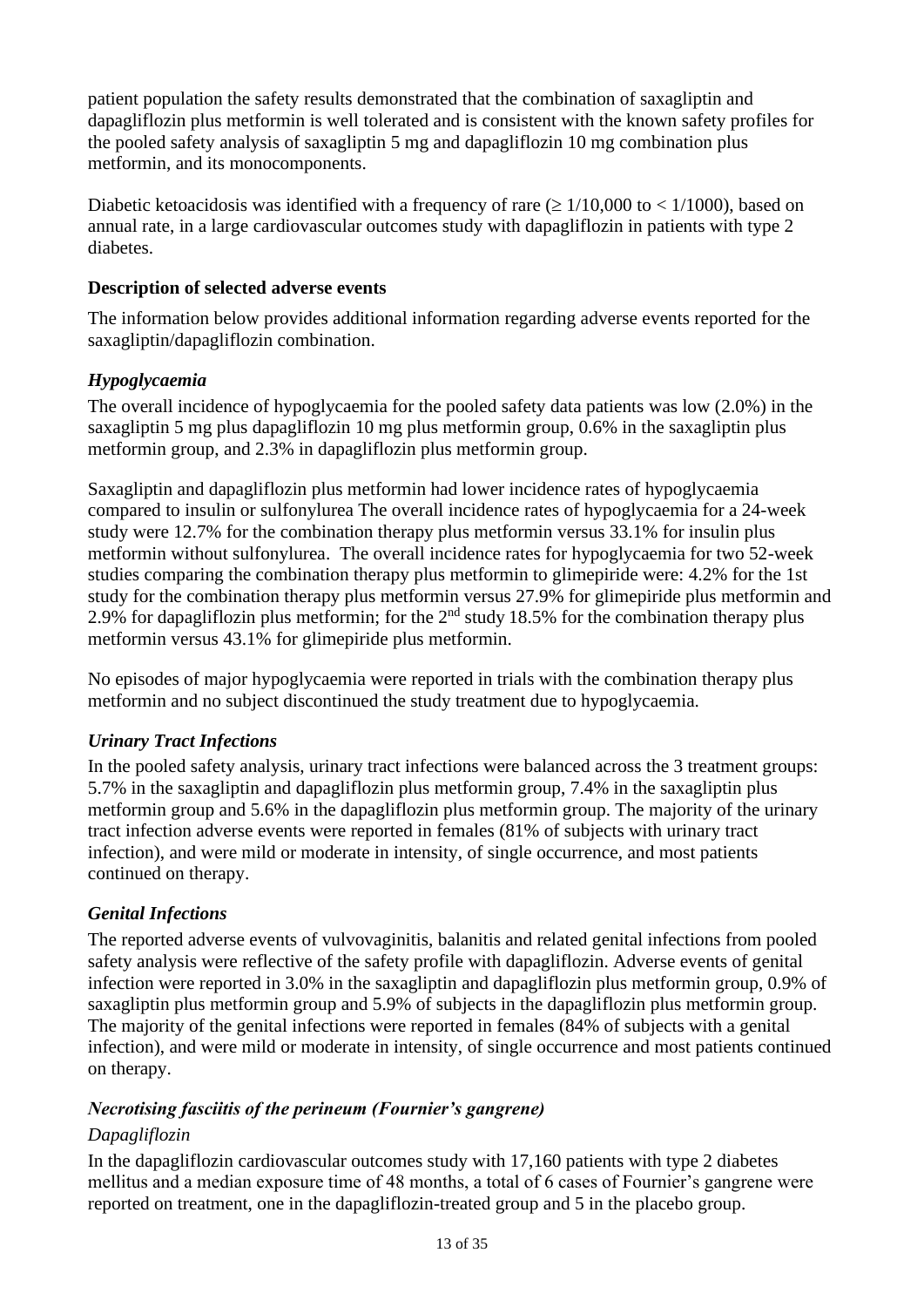## *Diabetic ketoacidosis (DKA)*

## *Dapagliflozin*

In a large cardiovascular outcomes study with dapagliflozin in patients with type 2 diabetes, where 8574 patients received dapagliflozin 10 mg and 8569 patients received placebo, with a median exposure time of 48 months, events of DKA were reported in 27 patients in the dapagliflozin 10 mg group and 12 patients in the placebo group. The events occurred evenly distributed over the study period. Of the 27 patients with DKA events in the dapagliflozin group, 22 had concomitant insulin treatment at the time of the event. Precipitating factors for DKA were as expected in a type 2 diabetes mellitus population (see Section 4.4 Special Warnings and Precautions for Use).

## *Volume depletion*

Events related to volume depletion (hypotension, dehydration, and hypovolemia) were reflective of the adverse events with dapagliflozin and were reported in two subjects (0.4%) in the saxagliptin and dapagliflozin plus metformin group (SAE of syncope and an adverse event of urine output decreased), and 3 subjects (0.9%) in the dapagliflozin plus metformin group (2 adverse events of syncope and 1 of hypotension).

## *Events Related to Decreased Renal Function*

Use of dapagliflozin was associated with increases in serum creatinine and decreases in eGFR. These changes were observed to reverse after treatment discontinuation, suggesting acute haemodynamic changes play a role in the renal function abnormalities observed with dapagliflozin.

Renal-related adverse reactions (e.g. acute kidney injury, renal impairment, acute prerenal failure) may occur in patients treated with dapagliflozin.

# *Saxagliptin/dapagliflozin combination*

In the pooled safety analysis, the incidence of adverse events related to decreased renal function was 2.0% of subjects in the saxagliptin and dapagliflozin plus metformin group, 1.8% of subjects in the saxagliptin plus metformin group, and 0.6% of subjects in the dapagliflozin plus metformin group. Subjects with adverse events of renal impairment had lower mean eGFR values at baseline of 61.8 mL/min/1.73m<sup>2</sup> compared to 93.6 mL/min/1.73m<sup>2</sup> in overall population. The majority of events were considered non-serious, mild or moderate in intensity, and resolved.

## *Cardiovascular Safety*

In the pool of three studies, CV events that were adjudicated and confirmed as CV events were reported in a total of 1.0% of subjects in the saxagliptin plus dapagliflozin plus metformin group, 0.6% in the saxagliptin plus metformin group, and 0.9% in the dapagliflozin plus metformin group.

No cardiovascular outcomes studies have been conducted to evaluate the saxagliptin/dapagliflozin combination.

In the Saxagliptin Assessment of Vascular Outcomes Outcomes Recorded in Patients with Diabetes Mellitus-Thrombolysis in Myocardial Infarction (SAVOR) Trial, an increase in the rate of hospitalisation for heart failure was observed in the saxagliptin-treated patients compared to placebo, although a causal relationship has not been established.

In the Dapagliflozin Effect on Cardiovascular Events (DECLARE) study, a reduced risk of hospitalisation for heart failure was observed in the dapagliflozin treated patients compared to placebo.

The overall effect of QTERN on hospitalisation for heart failure in adults with type 2 diabetes mellitus is unknown.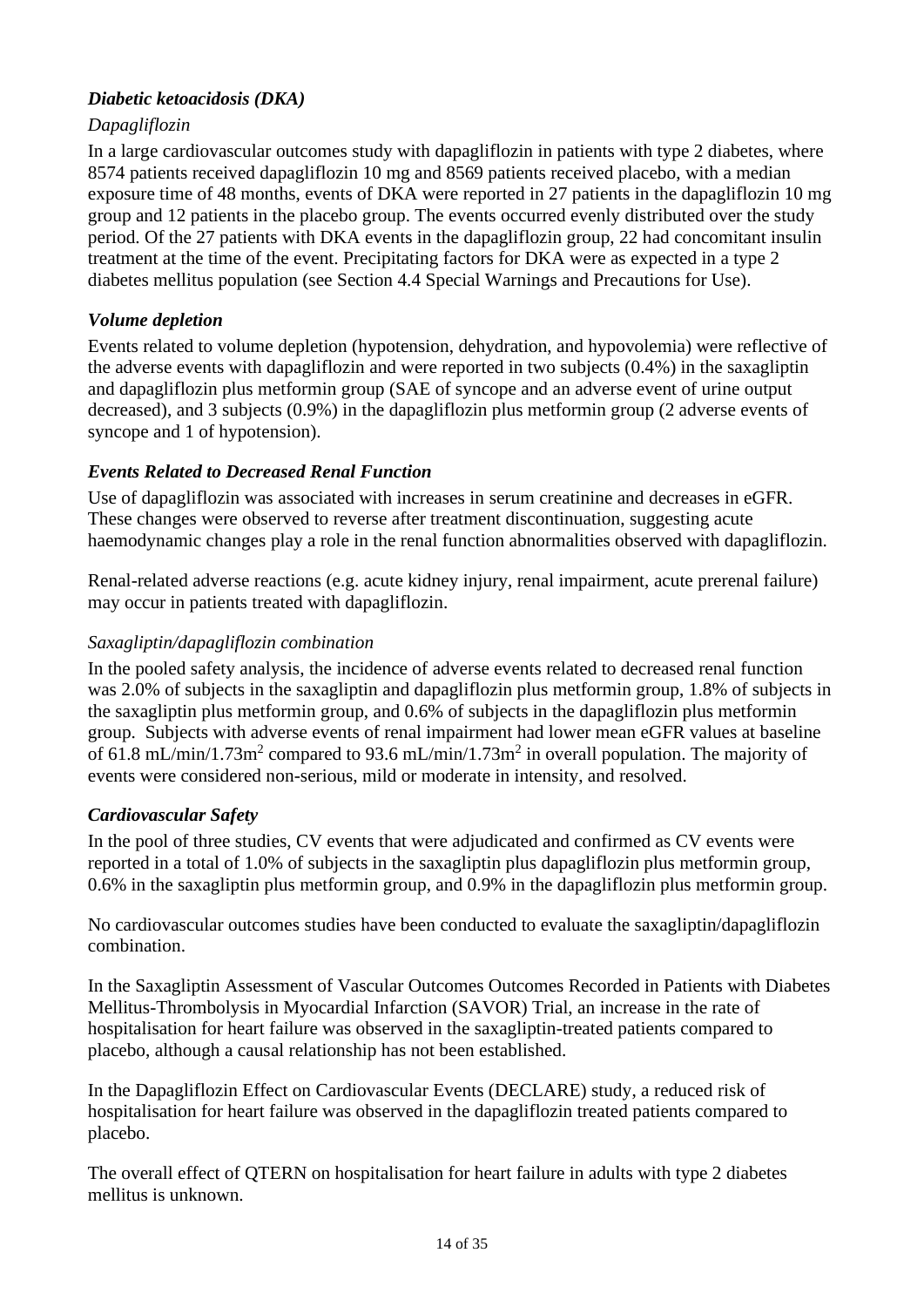## *Vital signs*

Mean change from baseline in the heart rates across the 3 treatment groups were similar. Consistent with its mild diuretic effects, the dapagliflozin-containing treatments were associated with decreases in systolic and diastolic blood pressure. The small effects on blood pressure were consistent over time. A similar proportion of subjects in each of the three treatment groups achieved systolic blood pressure <130 mmHg and diastolic blood pressure <80 mmHg.

#### *Peripheral Oedema*

#### *Saxagliptin*

In a saxagliptin add-on to TZD study, the incidence of peripheral oedema was higher for saxagliptin 5 mg plus TZD versus placebo plus TZD (8.1% versus 4.3%). However, in saxagliptin monotherapy the overall incidence of peripheral oedema was similar to placebo. In the SAVOR study, the overall incidence of adverse reactions of peripheral oedema observed in patients treated with saxagliptin was similar to those treated with placebo (3.9% versus 4% respectively)

#### *Hypersensitivity reactions*

#### *Saxagliptin*

A grouping of hypersensitivity-related events in the saxagliptin 5-study pooled analysis up to Week 24 showed an incidence of 1.5% and 0.4% in patients who received saxagliptin 5 mg and placebo, respectively. None of these events in patients who received saxagliptin required hospitalisation or were reported to be life-threatening by the investigators.

#### *Laboratory Findings*

The frequency of marked abnormalities in laboratory tests results in the pooled safety analysis was low and similar across the treatment groups. (See Section 4.4 Special Warnings and Precautions for Use -Effect on laboratory tests).

#### *Post-marketing experience*

The following post-marketing case reports have been reported during post-approval use of the monocomponents. Because these cases are reported voluntarily from a population of an unknown size, it is not always possible to reliably estimate their frequency (See Section 4.4 Special Warnings and Precautions for Use).

#### *Dapagliflozin*

*Metabolism and nutrition disorders* – Ketoacidosis

*Infections and infestations* – Serious urinary tract infections such as pyelonephritis, urosepsis, necrotising fasciitis of the perineum (Fournier's gangrene)

*Skin and subcutaneous tissue disorders* - Rash, angioedema

#### *Saxagliptin*

*Gastrointestinal disorders* – acute pancreatitis

*Musculoskeletal and connective tissue disorders* – Arthralgia

*Immune system disorders* – Hypersensitivity reactions, including anaphylaxis, angioedema, rash, and urticaria.

*Skin and subcutaneous tissue disorders* – bullous pemphigoid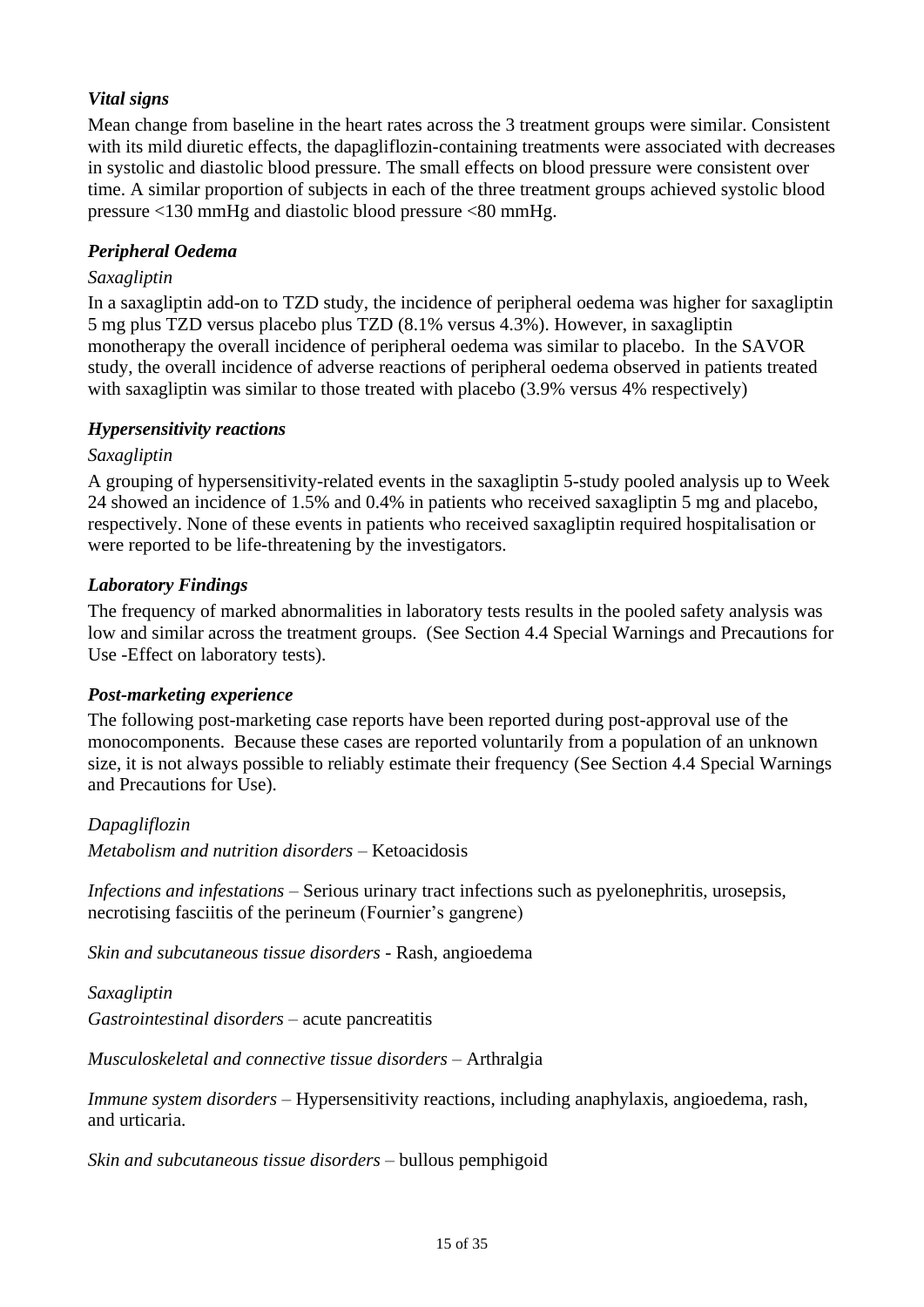## **Reporting suspected adverse effects**

Reporting suspected adverse reactions after registration of the medicinal product is important. It allows continued monitoring of the benefit-risk balance of the medicinal product. Healthcare professionals are asked to report any suspected adverse reactions at www.tga.gov.au/reportingproblems.

## **4.9 OVERDOSE**

#### **Saxagliptin/dapagliflozin combination:**

There is no information available on overdose with QTERN.

In the event of an overdose, appropriate supportive treatment should be initiated as dictated by the patient's clinical status.

Saxagliptin and its major metabolite are removed by haemodialysis (23% of dose over four hours).

The removal of dapagliflozin by haemodialysis has not been studied.

For information on the management of overdose, contact the Poisons Information Centre on 131126 (Australia).

# **5 PHARMACOLOGICAL PROPERTIES**

## **5.1 PHARMACODYNAMIC PROPERTIES**

#### **Mechanism of action**

QTERN combines saxagliptin and dapagliflozin with distinct and complementary mechanisms of action to improve glycaemic control. Saxagliptin, through the selective inhibition of dipeptidyl peptidase-4 (DPP-4), enhances glucose-mediated insulin secretion (incretin effect). Dapagliflozin, a selective inhibitor of sodium-glucose co-transporter 2 (SGLT2), inhibits renal glucose reabsorption independently of insulin. Actions of both drugs are regulated by the plasma glucose level. The combination of both agents delivers clinically meaningful reductions in HbA1c for improved glycaemic control in patients with T2DM. While saxagliptin has a neutral effect on weight, urinary glucose excretion (glucuresis) induced by dapagliflozin is associated with caloric and weight loss.

#### *Saxagliptin*

Saxagliptin is a member of a class of oral anti-hyperglycaemic agents called DPP-4 inhibitors. Saxagliptin is a reversible, competitive, DPP-4 inhibitor with nanomolar potency. Saxagliptin demonstrates selectivity for DPP-4 versus other DPP enzymes, with greater than 75 fold selectivity over DPP-8 and DPP-9. Saxagliptin has extended binding to the DPP-4 active site, prolonging its inhibition of DPP-4. Saxagliptin exerts its actions in patients with type 2 diabetes by slowing the inactivation of incretin hormones, including glucagon-like peptide-1 (GLP-1) and glucosedependent insulinotropic polypeptide (GIP). Concentrations of these active intact incretin hormones are increased by saxagliptin, thereby increasing and prolonging the actions of these hormones.

## *Dapagliflozin*

Dapagliflozin is a reversible competitive inhibitor of sodium glucose co-transporter 2 (SGLT2) with nanomolar potency that improves glycaemic control in patients with type 2 diabetes mellitus and provides cardio renal benefits.

Inhibition of SGLT2 by dapagliflozin reduces reabsorption of glucose from the glomerular filtrate in the proximal renal tubule with a concomitant reduction in sodium reabsorption leading to urinary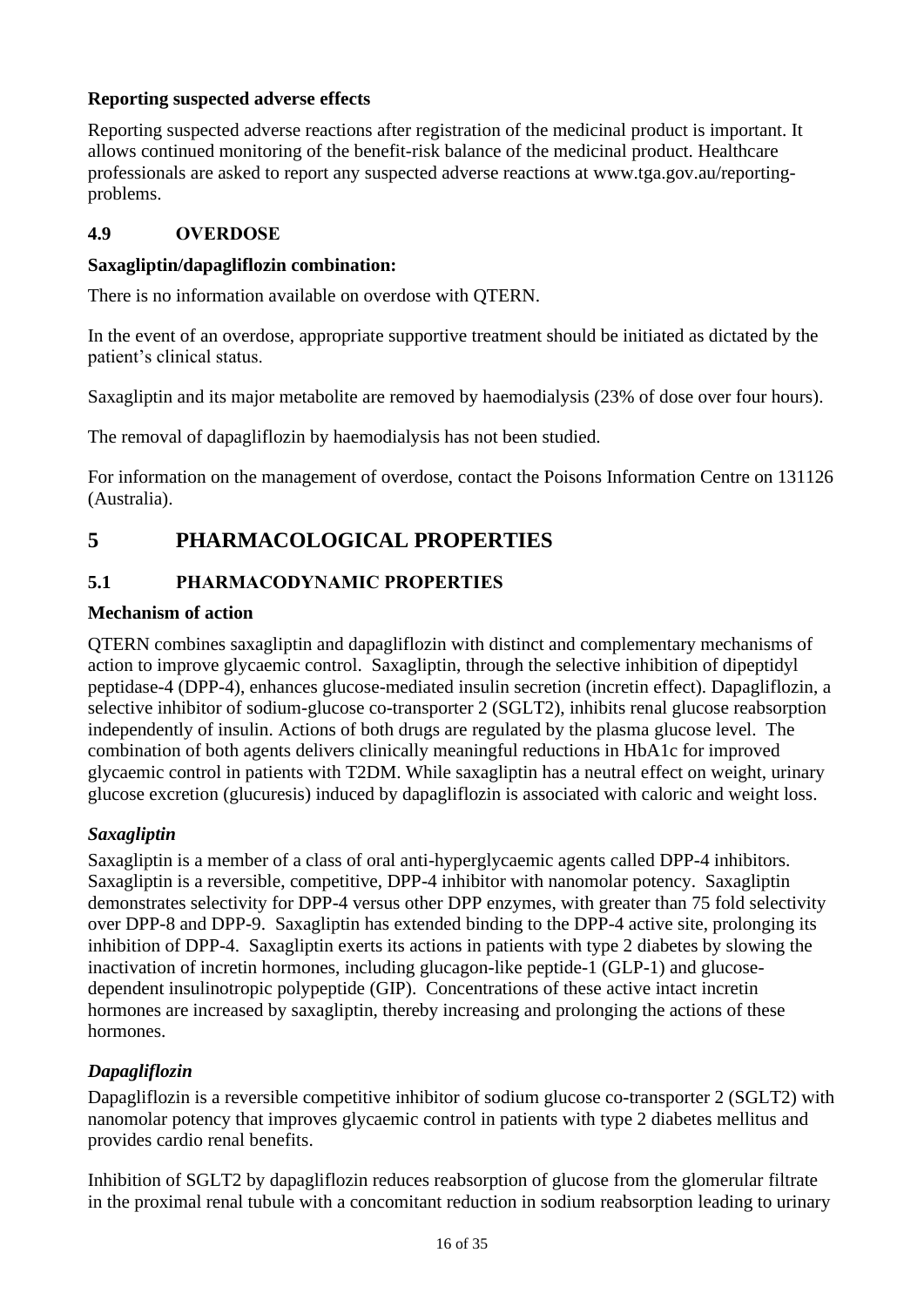excretion of glucose and osmotic diuresis. Dapagliflozin therefore increases the delivery of sodium to the distal tubule which is believed to increase tubuloglomerular feedback and reduce intraglomerular pressure. Secondary effects of SGLT2 inhibition with dapagliflozin also include a modest reduction in blood pressure, reduction in body weight, and an increase in haematocrit.

The cardio-renal benefits of dapagliflozin are not solely dependent on the blood glucose lowering effect and not limited to patients with diabetes. In addition to the osmotic diuretic and related hemodynamic actions of SGLT2 inhibition, potential secondary effects on myocardial metabolism, ion channels, fibrosis, adipokines and uric acid may be mechanisms underlying the cardio-renal beneficial effects of dapagliflozin. Dapagliflozin improves both fasting and post-prandial plasma glucose levels by reducing renal glucose reabsorption leading to urinary glucose excretion. This glucose excretion (glucuretic effect) is observed after the first dose, is continuous over the 24 hour dosing interval, and is sustained for the duration of treatment. The amount of glucose removed by the kidney through this mechanism is dependent upon the blood glucose concentration and GFR. Thus, in subjects with normal glucose, dapagliflozin has a low propensity to cause hypoglycaemia. Dapagliflozin does not impair normal endogenous glucose production in response to hypoglycaemia. Dapagliflozin acts independently of insulin secretion and insulin action. Over time, improvement in beta cell function (HOMA-2) has been observed in clinical studies with dapagliflozin.

The majority of the weight reduction was body fat loss, including visceral fat rather than lean tissue or fluid loss as demonstrated by dual energy X-ray absorptiometry (DXA) and magnetic resonance imaging.

SGLT2 is selectively expressed in the kidney. Dapagliflozin does not inhibit other glucose transporters important for glucose transport into peripheral tissues and is approximately 1000-3000 times more selective for SGLT2 vs. SGLT1, the major transporter in the gut responsible for glucose absorption.

#### **Pharmacodynamic effects**

#### *Saxagliptin*

In patients with type 2 diabetes, administration of saxagliptin led to inhibition of DPP-4 enzyme activity for a 24-hour period. After an oral glucose load or a meal, this DPP-4 inhibition resulted in a 2- to 3-fold increase in circulating levels of active GLP-1 and GIP, decreased glucagon concentrations, and increased glucose-dependent beta-cell responsiveness, which resulted in higher insulin and C peptide concentrations. The rise in insulin and the decrease in glucagon were associated with lower fasting glucose concentrations and reduced glucose excursion following an oral glucose load or a meal.

## *Dapagliflozin*

Increases in the amount of glucose excreted in the urine were observed in healthy subjects and in patients with type 2 diabetes mellitus following the administration of dapagliflozin. Approximately 70 g of glucose was excreted in the urine per day (corresponding to 280 kcal/day) at a dapagliflozin dose of 10 mg/day in patients with type 2 diabetes mellitus for 12 weeks. This glucose elimination rate approached the maximum glucose excretion observed at 20 mg/day dose of dapagliflozin. Evidence of sustained glucose excretion was seen in patients with type 2 diabetes mellitus given dapagliflozin 10mg/day for up to 2 years.

This urinary glucose excretion with dapagliflozin also results in osmotic diuresis and increases in urinary volume. Urinary volume increases in patients with type 2 diabetes mellitus treated with dapagliflozin 10 mg were sustained at 12 weeks and amounted to approximately 375 mL/day. The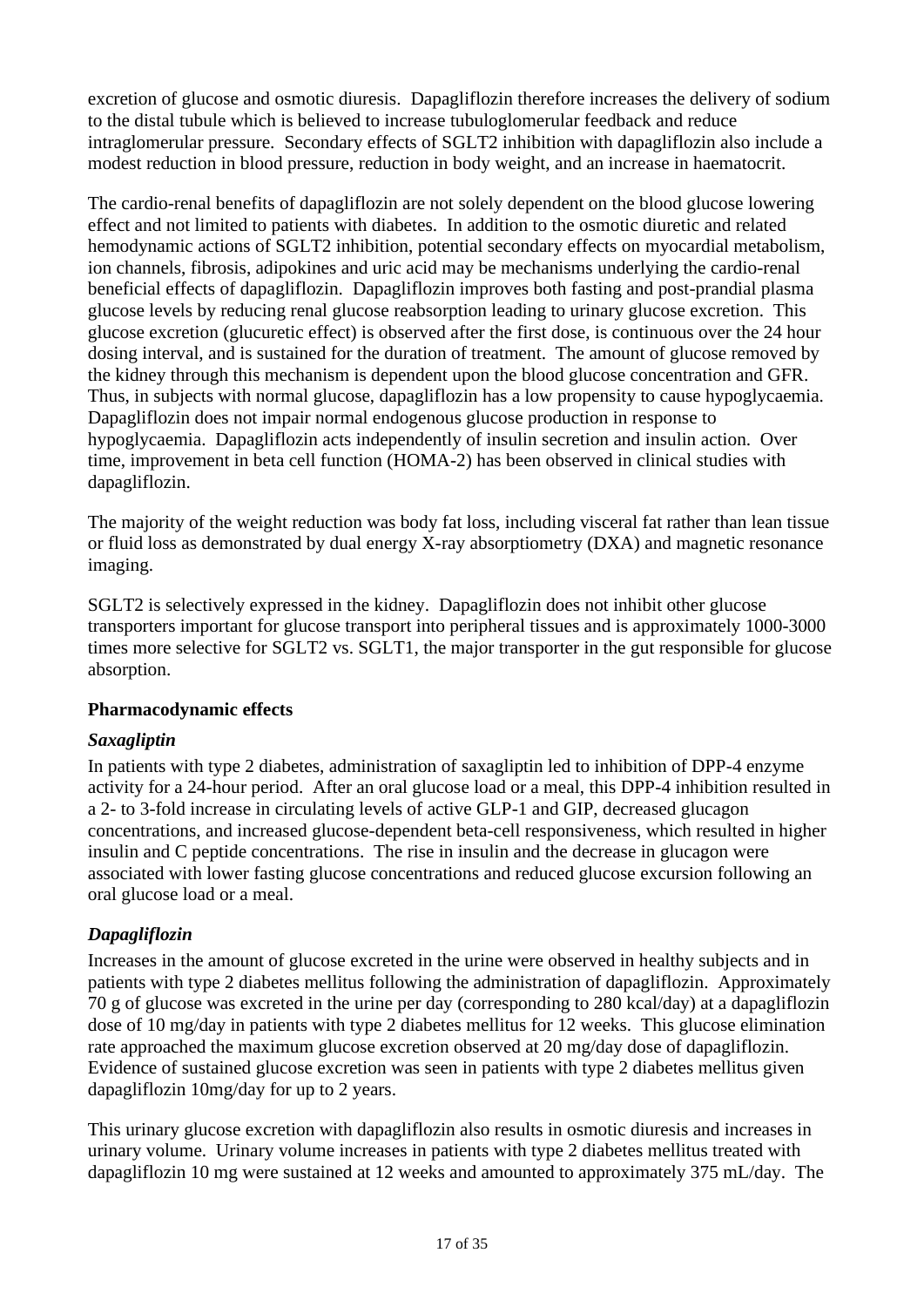increase in urinary volume was associated with a small and transient increase in urinary sodium excretion that was not associated with changes in serum sodium concentrations.

Urinary uric acid excretion was also increased transiently (for 3-7 days) and accompanied by a reduction in serum uric acid concentration. At 24 weeks, reductions in serum uric acid concentrations ranged from 18.3 to 48.3 μmol/L.

### **Clinical trials**

#### *Glycaemic control*

*Concomitant Therapy with Saxagliptin and Dapagliflozin in Patients Inadequately Controlled on Metformin*

In a 24-week randomised, double-blind, superiority study comparing the combination of saxagliptin and dapagliflozin added concomitantly to metformin, versus saxagliptin or dapagliflozin added to metformin in patients with type 2 diabetes mellitus with inadequate glycaemic control on metformin alone (HbA1c  $\geq$ 8% and  $\leq$ 12%), the saxagliptin and dapagliflozin group achieved significantly greater reductions in HbA1c versus either the saxagliptin group or dapagliflozin group at 24 weeks (see [Table](#page-17-0) 2 and [Figure](#page-18-0) 1).

#### <span id="page-17-0"></span>**Table 2 HbA1c at Week 24 in Active-Controlled Study Comparing the Combination of Saxagliptin and Dapagliflozin Added Concurrently to Metformin with either Saxagliptin or Dapagliflozin Added to Metformin**

| <b>Efficacy Parameter</b>                                                                       | Saxagliptin 5 mg +<br>Dapagliflozin 10 mg +<br><b>Metformin</b> | Saxagliptin 5 mg +<br><b>Metformin</b> | Dapagliflozin 10 mg +<br><b>Metformin</b> |
|-------------------------------------------------------------------------------------------------|-----------------------------------------------------------------|----------------------------------------|-------------------------------------------|
|                                                                                                 | $N=179b$                                                        | $N=176^{b}$                            | $N=179b$                                  |
| HbA1c $(\% )$ at week 24 <sup>a</sup>                                                           |                                                                 |                                        |                                           |
| Baseline (mean)                                                                                 | 8.93                                                            | 9.03                                   | 8.87                                      |
| Change from baseline<br>(adjusted mean)                                                         | $-1.47$                                                         | $-0.88$                                | $-1.20$                                   |
| $(95\% \text{ CI})$                                                                             | $(-1.62, -1.31)$                                                | $(-1.03, -0.72)$                       | $(-1.35, -1.04)$                          |
| Difference from saxagliptin+metformin<br>(adjusted mean <sup>c</sup> )                          |                                                                 | $-0.59d$<br>$(-0.81, -0.37)$           |                                           |
| $(95\% \text{ CI})$<br>Difference from dapagliflozin+metformin<br>(adjusted mean <sup>c</sup> ) |                                                                 |                                        | $-0.27^{\circ}$                           |
| $(95\% \text{ CI})$                                                                             |                                                                 |                                        | $(-0.48, -0.05)$                          |

<sup>a</sup> LRM = Longitudinal repeated measures (using values prior to rescue).

<sup>b</sup> Randomised and treated patients with baseline and at least 1 post-baseline efficacy measurement.

<sup>c</sup> Least squares mean adjusted for baseline value.

d p-value < 0.0001.

e p-value=0.0166

CI-Confidence Interval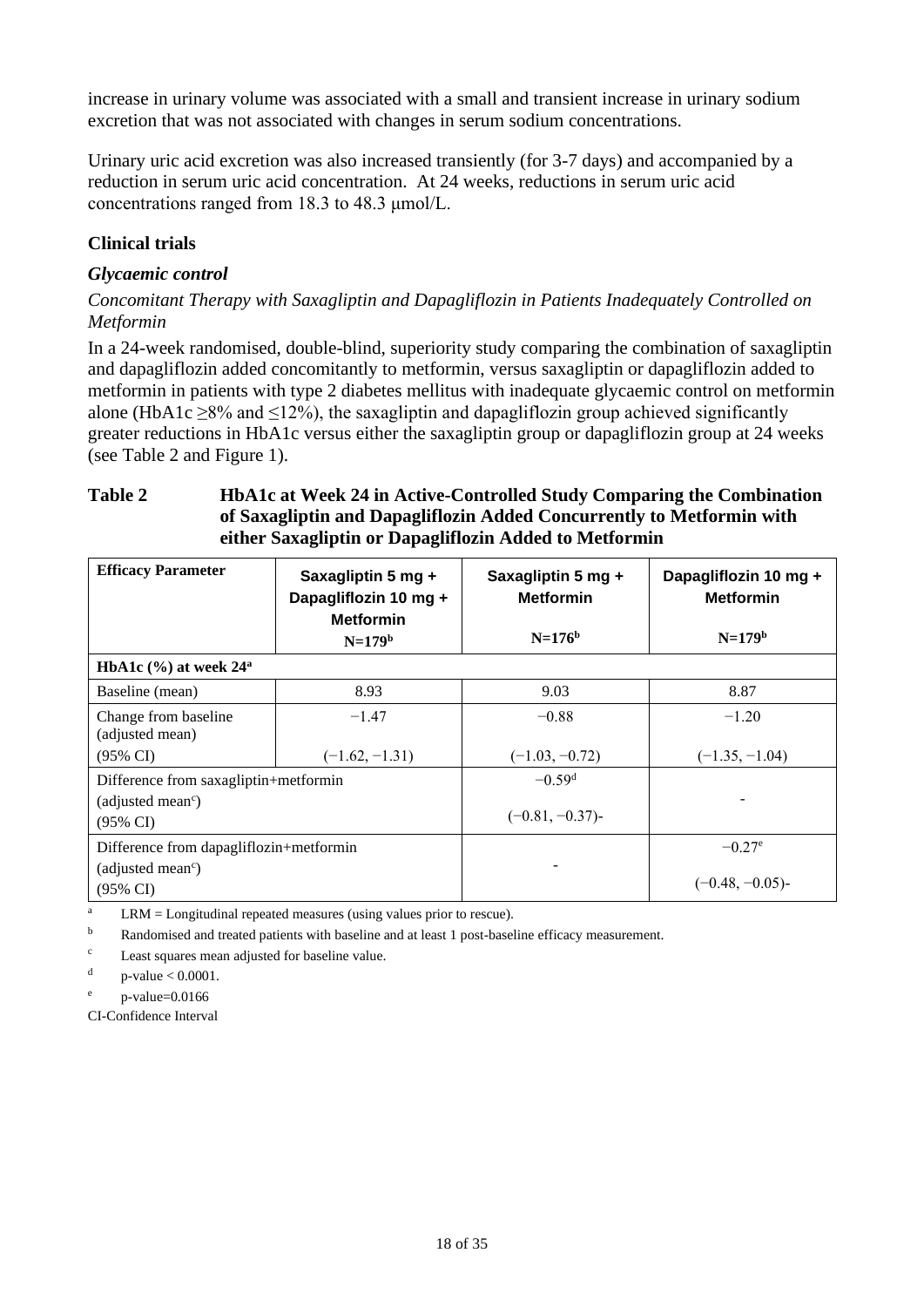

<span id="page-18-0"></span>**Figure 1 Change from Baseline in HbA1c – 24-Week Double Blind Period in Randomised Subjects\***

\*N is the number of randomised subjects with at least one dose of double-blind medication during short-term double-blind treatment. Mean refers to mean change from baseline based on a mixed model with treatment, baseline value, week, week-by-treatment interaction, and week-by-baseline interaction as independent variables. Error bars represent 95% confidence intervals for the adjusted mean change from baseline. Plot uses data values from healthy subjects prior to rescue. CI=Confidence Interval; saxa=saxagliptin; dapa=dapagliflozin; met=metformin

The majority of patients in this study had a baseline HbA1c of >8% [\(Table](#page-19-0) 3). The combination of saxagliptin and dapagliflozin added to metformin treatment consistently demonstrated greater reductions in HbA1c irrespective of baseline HbA1c, compared with saxagliptin or dapagliflozin alone added to metformin. In a separate pre-specified subgroup analysis, mean reductions from baseline in HbA1c were generally greater for patients with higher baseline HbA1c values.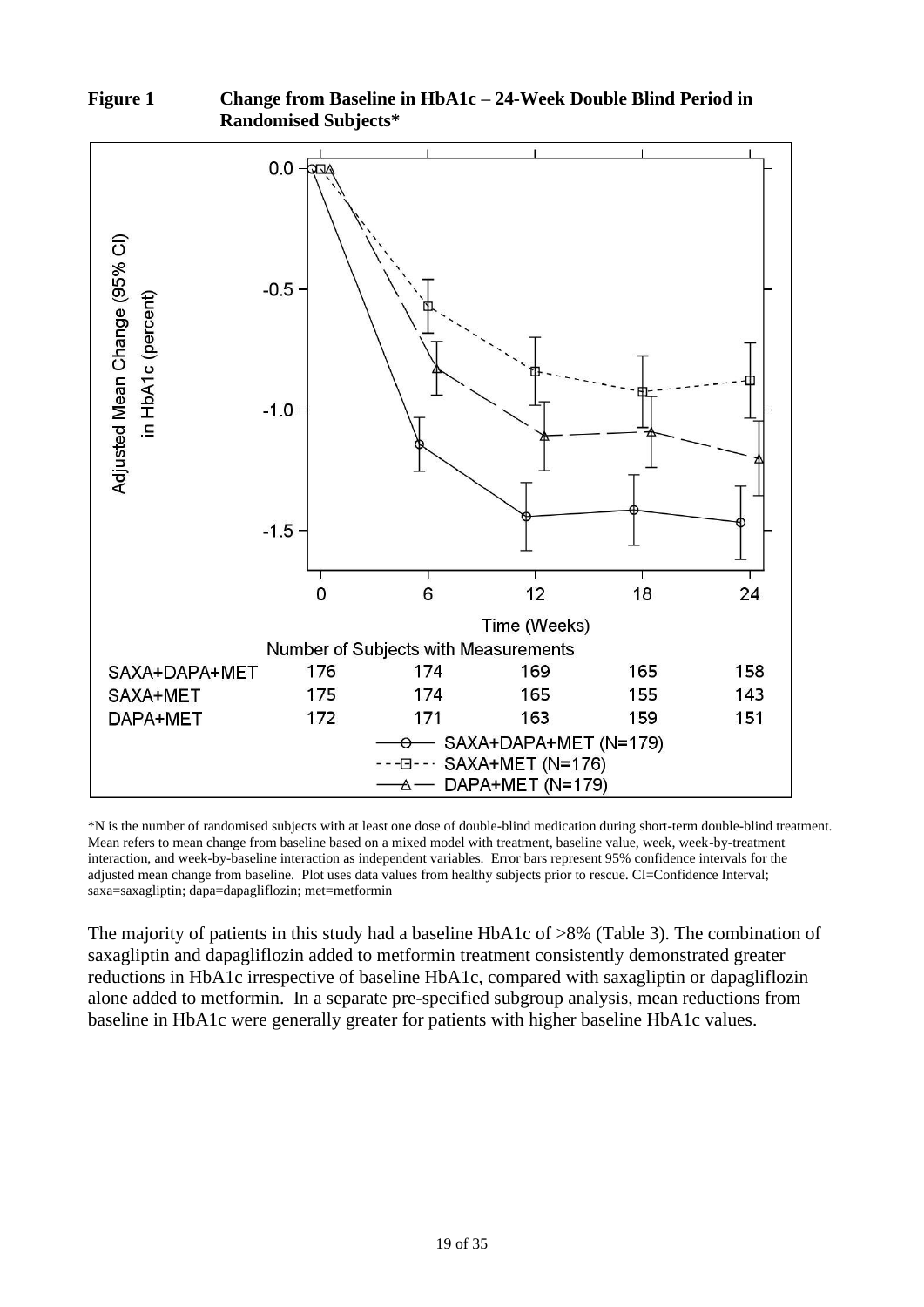#### <span id="page-19-0"></span>**Table 3 HbA1c Subgroup Analysis by Baseline HbA1c at Week 24 in Randomised Subjects**

| <b>Treatments</b>                                                                                          | Adjusted mean change from baseline by baseline HbA1c |                                         |                                         |
|------------------------------------------------------------------------------------------------------------|------------------------------------------------------|-----------------------------------------|-----------------------------------------|
|                                                                                                            | $<\!\!8.0\!\%$                                       | $≥8\%$ to<9%                            | $>9.0\%$                                |
| Saxagliptin+Dapagliflozin<br>$+$ Metformin<br>Adjusted mean change<br>from baseline<br>$(95\% \text{ CI})$ | $-0.80$<br>$(n=37)$<br>$(-1.12, -0.47)$              | $-1.17$<br>$(n=56)$<br>$(-1.44, -0.90)$ | $-2.03$<br>$(n=65)$<br>$(-2.27, -1.80)$ |
| Saxagliptin+Metformin<br>Adjusted mean change<br>from baseline<br>$(95\% \text{ CI})$                      | $-0.69$<br>$(n=29)$<br>$(-1.06, -0.33)$              | $-0.51$<br>$(n=51)$<br>$(-0.78, -0.25)$ | $-1.32$<br>$(n=63)$<br>$(-1.56, -1.09)$ |
| Dapagliflozin+Metformin<br>Adjusted mean change<br>from baseline<br>$(95\% \text{ CI})$                    | $-0.45$<br>$(n=37)$<br>$(-0.77, -0.13)$              | $-0.84$<br>$(n=52)$<br>$(-1.11, -0.57)$ | $-1.87$<br>$(n=62)$<br>$(-2.11, -1.63)$ |

n = number of subjects with non-missing baseline and a Week 24 value.

CI= Confidence Interval

## Proportion of patients achieving HbA1c <7%

Forty-one point four percent (41.4%) (95% CI [34.5, 48.2]) of patients in the saxagliptin and dapagliflozin combination group achieved HbA1c levels of less than 7% compared to 18.3% (95% CI  $[13.0, 23.5]$  patients in the saxagliptin group and  $22.2\%$  (95% CI  $[16.1, 28.3]$ ) patients in the dapagliflozin group.

#### *Concomitant therapy of saxagliptin 5 mg and dapagliflozin 10 mg in comparison to glimepiride in patients inadequately controlled on metformin*

A 52-week randomised, double-blind, active-controlled, parallel-group study with a blinded 104 week extension compared orally once daily saxagliptin 5 mg and dapagliflozin 10 mg coadministered in combination with metformin to once daily glimepiride (a sulphonylurea) up-titrated 1-6 mg plus placebo with metformin  $(\geq 1500 \text{ mg per day})$  in T2DM patients with inadequate glycaemic control (HbA1c  $\geq$ 7.5% and  $\leq$ 10.5%) on metformin alone. Patients on glimepiride/placebo dose were up-titrated starting at 1 mg per day over 12 weeks to optimal glycaemic effect (FPG <6.1 mmol/L) or the highest tolerable dose during the first 12 weeks. Thereafter, glimepiride/placebo dose were kept constant, except for down-titration to prevent hypoglycaemia.

Saxagliptin 5 mg and dapagliflozin 10 mg plus metformin had a statistically greater mean reduction in HbA1c from baseline at Week 52, compared with glimepiride plus metformin, demonstrating superiority (Table 4).

Fewer treatment intensification events occurred in the saxagliptin 5 mg and dapagliflozin 10 mg plus metformin group  $(n=3)$  compared with the glimepiride plus metformin group  $(n=19)$ . A total of 3 subjects (1.3%) in the saxagliptin 5 mg and dapagliflozin 10 mg plus metformin group and 18 subjects (8.3%) in the glimepiride plus metformin group were rescued during the treatment period. The most common rescue treatment was insulin (2 subjects [0.9%] in the saxagliptin 5 mg and dapagliflozin 10 mg plus metformin group and 11 subjects [5.1%] in the glimepiride plus metformin group).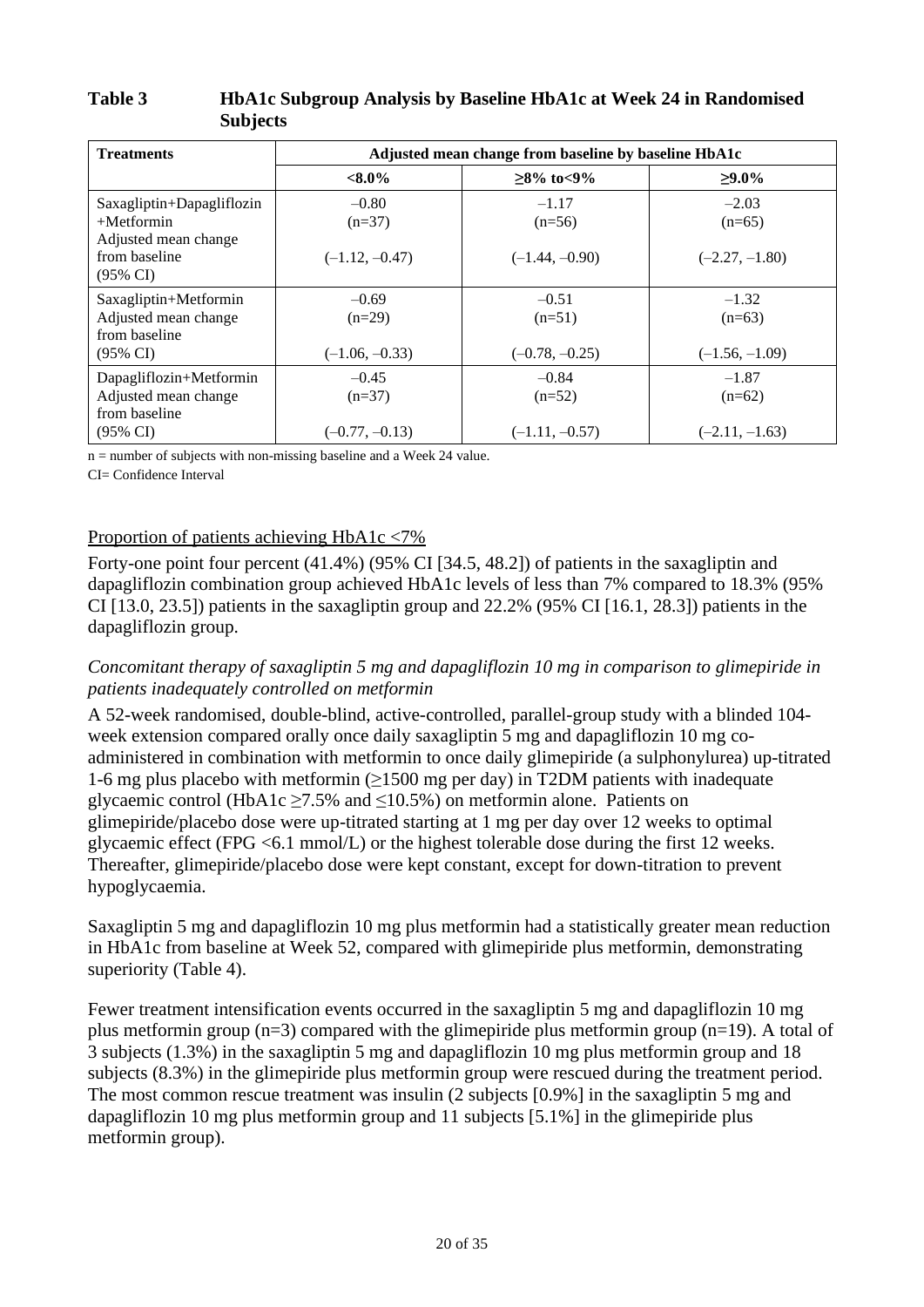## **Table 4 Results at Week 52 comparing saxagliptin 5 mg and dapagliflozin 10 mg plus metformin to glimepiride plus metformin.**

| Efficacy parameter*                                           | Saxagliptin 5 mg and<br>Dapagliflozin $10 \text{ mg} + \text{Metformin}$<br>$N^a = 218$ | Glimepiride 1 to 6 mg<br>$+$ Metformin<br>$N^a = 212$ |
|---------------------------------------------------------------|-----------------------------------------------------------------------------------------|-------------------------------------------------------|
| <b>HbA1c</b> $(\%)$                                           |                                                                                         |                                                       |
| Baseline (mean)                                               | 8.4                                                                                     | 8.49                                                  |
| Change from baseline (adjusted mean <sup>b</sup> )            | $-1.35$                                                                                 | $-0.98$                                               |
| Difference from glimepiride +metformin<br>$(95\% \text{ CI})$ | $-0.37$<br>$(-0.57, -0.18)$<br>$p$ -value < 0.001                                       |                                                       |

\*Mixed model of repeated measure analysis prior to rescue and treatment discontinuation.

<sup>a</sup>Number of subjects in the randomised subject data set with non-missing baseline assessment and at least one post-baseline assessment. Subjects had a high mean baseline HbA1c of 8.45% and a mean duration of T2DM of7.8 years across all treatment groups while on a stable metformin dose of at least 1500 mg/day (characteristics of difficult-to-treat patients).

<sup>b</sup>Median exposure to study medication was 365 days for all treatment groups

#### Proportion of patients achieving HbA1c <7%

The proportion of patients achieving HbA1c <7.0% at Week 52 was higher in the saxagliptin 5 mg and dapagliflozin 10 mg plus metformin group (44.3% 95% CI [37.45, 51.32]) compared to the glimepiride plus metformin group  $(34.3\% 95\% \text{ CI} [27.87, 41.33] p = 0.044)$ .

#### Systolic blood pressure

The decrease in systolic blood pressure at Week 52 in the saxagliptin 5 mg and dapagliflozin 10 mg plus metformin group (-2.6 mmHg 95% CI [-4.4, -0.8]) was greater than in the glimepiride plus metformin group (1.0 mmHg 95% CI [-0.9, 2.9]). The difference in mean systolic blood pressure between treatment groups was-3.6 mmHg (95% CI [-6.3, -1.0]  $p = 0.007$ ).

#### Body weight

Treatment with saxagliptin 5 mg and dapagliflozin 10 mg plus metformin group resulted in significant difference in mean body weight change at Week 52 compared to glimepiride plus metformin. The adjusted mean change from baseline was -3.11 kg (95% CI [-3.65, -2.57]) for the saxagliptin 5 mg and dapagliflozin 10 mg plus metformin group, and 0.95 kg (95% CI [0.38, 1.51]) for the glimepiride plus metformin group. The difference in mean body weight between treatment groups was  $-4.06$  kg (95% CI [ $-4.84$ ,  $-3.28$ ] p  $<0.001$ ).

#### *Concomitant therapy of saxagliptin 5 mg and dapagliflozin 10 mg in comparison to insulin glargine in patients inadequately controlled on metformin with or without a sulfonylurea*

A 24-week randomised, open-label, active-controlled, parallel-group study with a 28-week extension compared orally once daily saxagliptin 5 mg and dapagliflozin 10 mg co-administered with metformin with or without a sulfonylurea to titrated subcutaneous insulin glargine coadministered with metformin with or without a sulfonylurea in T2DM patients with inadequate glycaemic control (HbA1c  $\geq$ 8.0% and  $\leq$ 12.0%).

Saxagliptin 5 mg and dapagliflozin 10 mg plus metformin with or without a sulfonylurea group met the predefined criteria for non-inferiority in HbA1c reduction from baseline compared to insulin glargine plus metformin with or without a sulfonylurea group after 24 weeks of open-label treatment.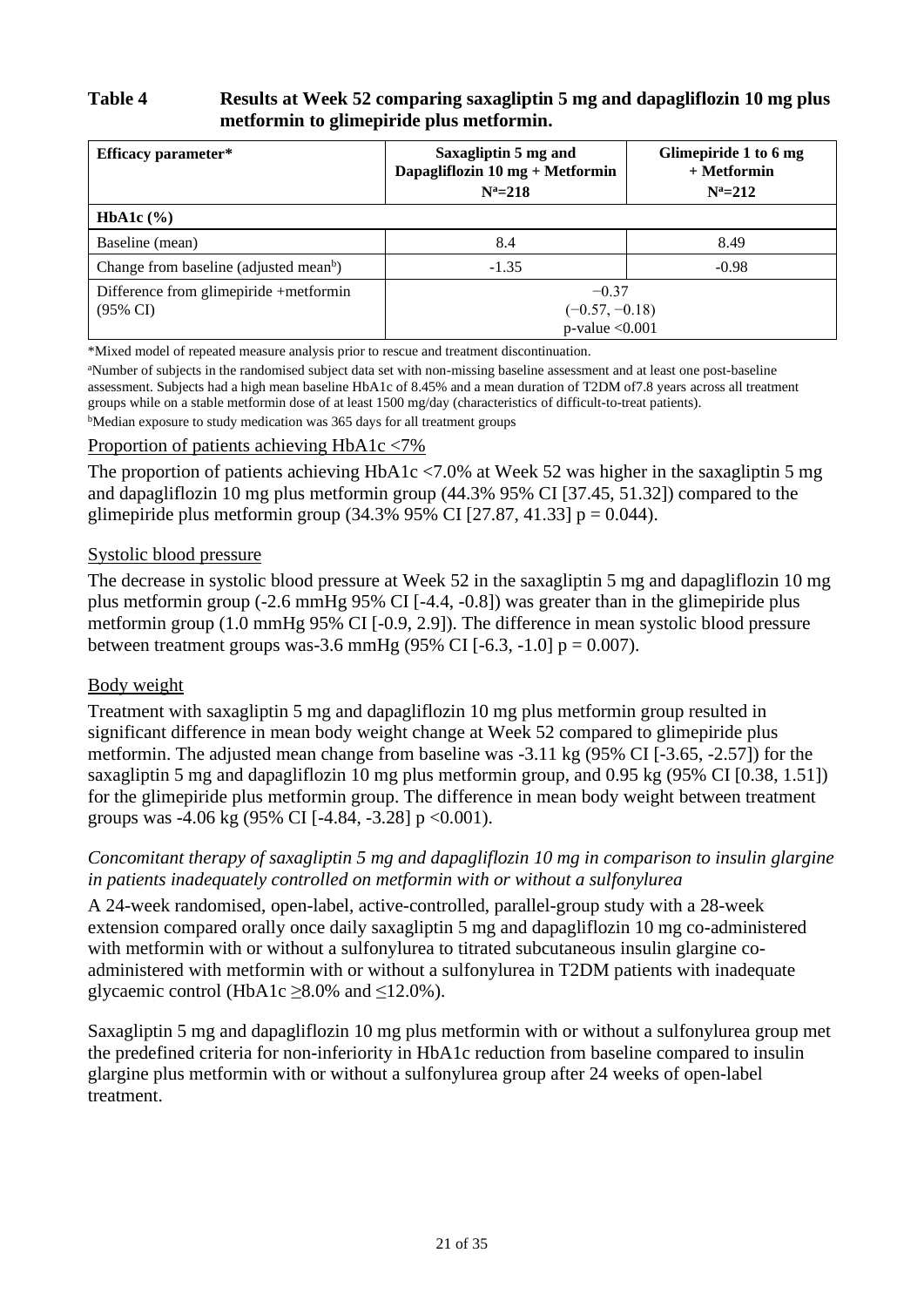## **Table 5 Results at Week 24 comparing saxagliptin 5 mg and dapagliflozin 10 mg to insulin glargine**

| Saxagliptin 5 mg and<br>Efficacy parameter*<br>Dapagliflozin $10 \text{ mg} + \text{Metformin}$<br>with or without a Sulfonylurea<br>$N^{ab}=319$ |                            | <b>Insulin glargine + Metformin</b><br>with or without a Sulfonylurea<br>$N^{ab} = 312$ |
|---------------------------------------------------------------------------------------------------------------------------------------------------|----------------------------|-----------------------------------------------------------------------------------------|
| <b>HbA1c</b> $(\% )$                                                                                                                              |                            |                                                                                         |
| Baseline (mean)                                                                                                                                   | 9.04                       | 9.04                                                                                    |
| Change from baseline (adjusted mean <sup>b</sup> )                                                                                                | $-1.67$                    | $-1.54$                                                                                 |
| Difference from insulin glargine $+$<br>metformin with or without a SU<br>(adjusted mean $\bar{b}$ )<br>$(95\% \text{ CI})$                       | $-0.13$<br>$(-0.30, 0.03)$ |                                                                                         |

\*MMRM model with terms for strata, treatment, baseline HbA1c, week, treatment-by-week interaction and baseline HbA1c-by-week interaction. Values recorded after rescue or collected more than 8 days after the last dose date were excluded from the analysis. <sup>a</sup>Subjects had a high mean baseline HbA1c of 9.05% and a mean duration of T2DM of 9.41 years across treatment groups while on a stable metformin dose of at least 1500 mg/day (characteristics of difficult-to-treat patients) bMedian exposure to study medication was 169 days in both treatment groups.

#### Hypoglycaemia events with glucose  $\leq$ 3.9 mmol/L

A substantially lower proportion of patients in the saxagliptin 5 mg and dapagliflozin 10 mg plus metformin with or without a sulfonylurea group (11.4% of N=324) experienced at least one event of hypoglycaemia (glucose ≤3.9 mmol/L with symptoms) at Week 24) than the titrated insulin glargine plus metformin with or without a sulfonylurea group (24.5% of N=319). There were 57 events of hypoglycaemia in 26 patients with SU and 16 events in 11 patients without sulfonylurea in the saxagliptin 5 mg and dapagliflozin 10 mg plus metformin group; there were 233 events of hypoglycaemia in 52 patients with sulfonylurea and 65 events in 26 patients without sulfonylurea in the insulin glargine plus metformin group.

#### Continuous glucose monitoring

After 2 weeks of open-label treatment, patients in the saxagliptin 5 mg and dapagliflozin 10 mg plus metformin with or without a sulfonylurea group demonstrated a mean decrease from baseline in 24 hour mean glucose as measured by 24-hour continuous glucose monitoring (CGM) of -2.69 mmol/L (95% CI [-2.97, -2.42]) compared to the insulin glargine plus metformin with or without a sulfonylurea group -1.58 mmol/L (95% CI [-1.86, -1.31]). The difference in the least squared mean change between the saxagliptin 5 mg and dapagliflozin 10 mg plus metformin with or without a sulfonylurea group and insulin glargine plus metformin with or without a sulfonylurea group was - 1.11 mmol/L (95% CI [-1.50, -0.72])  $p < 0.0001$ ).

#### Body weight

Treatment with saxagliptin 5 mg and dapagliflozin 10 mg plus metformin with or without a sulfonylurea group resulted in significant difference in body weight change at Week 24, mean change from baseline -1.50 kg (95% CI [-1.89, -1.11]) versus 2.14 kg (95% CI [1.75, 2.54]) in the insulin glargine plus metformin with or without a sulfonylurea group. The difference in mean body weight between treatment groups was  $-3.64$  kg (95% CI [ $-4.20$ ,  $-3.09$ ] p  $< 0.001$ ).

#### Proportion of patients achieving HbA1c < 7%

The adjusted percent (95% CI) of patients achieving a therapeutic glycaemic response (HbA1c  $\lt$ 7%) at Week 24 was 33.2% (28.0, 38.8) in the saxagliptin 5 mg and dapagliflozin 10 mg plus metformin with or without sulfonylurea group and 33.5% (28.3, 39.3) in the insulin glargine plus metformin with or without sulfonylurea group (difference -0.4% 95% CI [-7.42, 6.54]). Noninferiority of saxagliptin 5 mg and dapagliflozin 10 mg plus metformin with or without sulfonylurea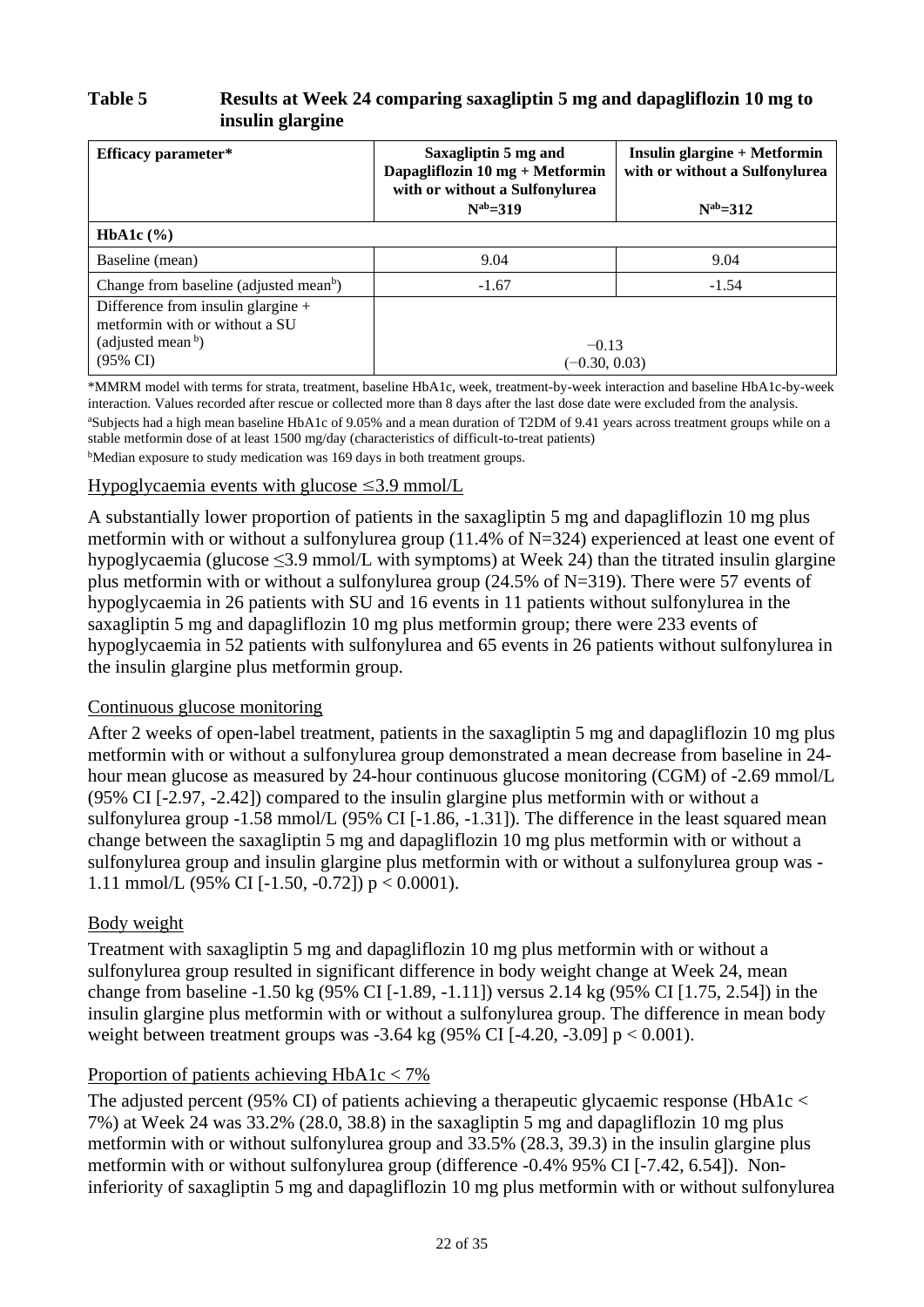compared with the insulin glargine plus metformin with or without sulfonylurea group was demonstrated (non-inferiority defined by lower bound of 95%  $CI > 10\%$ ).

## *Add-on therapy with dapagliflozin in patients inadequately controlled on saxagliptin plus metformin*

In a 24-week randomised, double-blind, placebo-controlled study with the sequential addition of 10 mg dapagliflozin to 5 mg saxagliptin and metformin was compared to the addition of placebo to 5 mg saxagliptin and metformin in patients with inadequate glycaemic control (HbA1c ≥7% and  $\leq$ 10.5% at Week-2). Subject disposition for this study is presented in [Figure](#page-22-0) 2.

Mean duration of diabetes was 7.6 years at randomised baseline. Patients who completed the initial 24-week study period were eligible to enter a controlled 28-week long-term study extension (52 weeks).



#### <span id="page-22-0"></span>**Figure 2 Study 2 - Subject Disposition**

The safety profile of dapagliflozin added to saxagliptin plus metformin in the long-term treatment period was consistent with that previously observed in the clinical trial experience for the concomitant therapy study and that observed in the 24-week treatment period in this study.

The group with dapagliflozin sequentially added to saxagliptin and metformin achieved statistically significantly (p-value <0.0001) greater reductions in HbA1c versus the group with placebo sequentially added to saxagliptin plus metformin group at 24 weeks (see [Table](#page-24-0) 6). The effect in HbA1c observed at Week 24 was sustained at Week 52.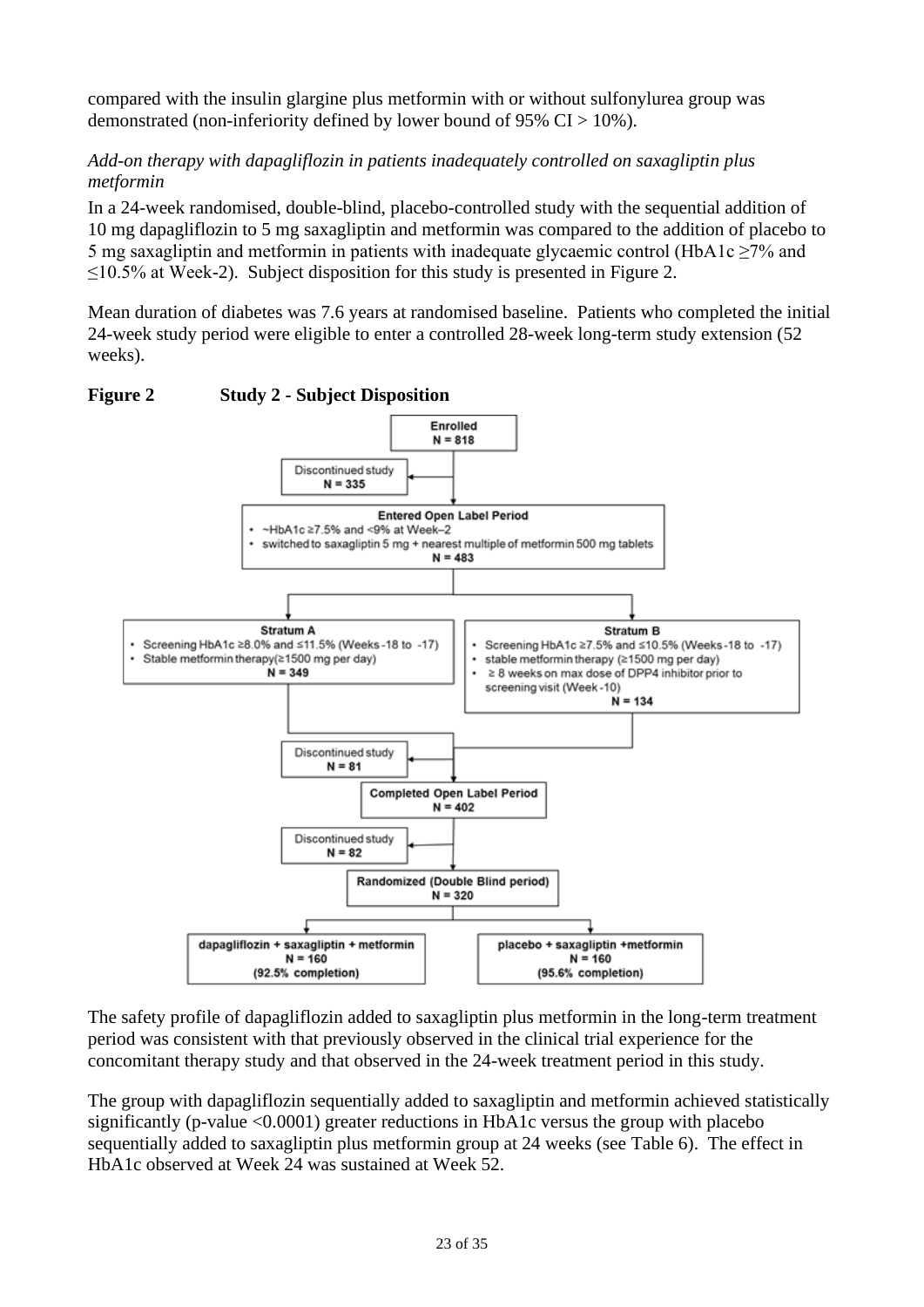## *Add-on therapy with saxagliptin in patients inadequately controlled on dapagliflozin plus metformin.*

In a 24-week randomised, double-blind, placebo-controlled study with the sequential addition of saxagliptin 5 mg to dapagliflozin 10 mg and metformin was compared to the addition of placebo to dapagliflozin 10 mg (SGLT2 inhibitor) and metformin in subjects with T2DM with inadequate glycaemic control (HbA1c  $\geq$ 7% and  $\leq$ 10.5%) on metformin and dapagliflozin. Subject disposition for this study is presented in [Figure](#page-23-0) 3.

Mean duration of diabetes was 7.7 years at randomised baseline. Patients who completed the initial 24-week study period were eligible to enter a controlled 28-week long-term study extension (52 weeks).



#### <span id="page-23-0"></span>**Figure 3 Study 2 Subject Disposition**

The safety profile of saxagliptin added to dapagliflozin plus metformin in the long-term treatment period was consistent with that previously observed in the clinical trial experience for the concomitant therapy study and that observed in the 24-week treatment period in this study.

The group with saxagliptin sequentially added to dapagliflozin and metformin achieved statistically significant (p-value <0.0001) greater reductions in HbA1c versus the group with placebo sequentially added to dapagliflozin plus metformin group at 24 weeks (see [Table](#page-24-0) 6). The effect in HbA1c observed at Week 24 was sustained at Week 52.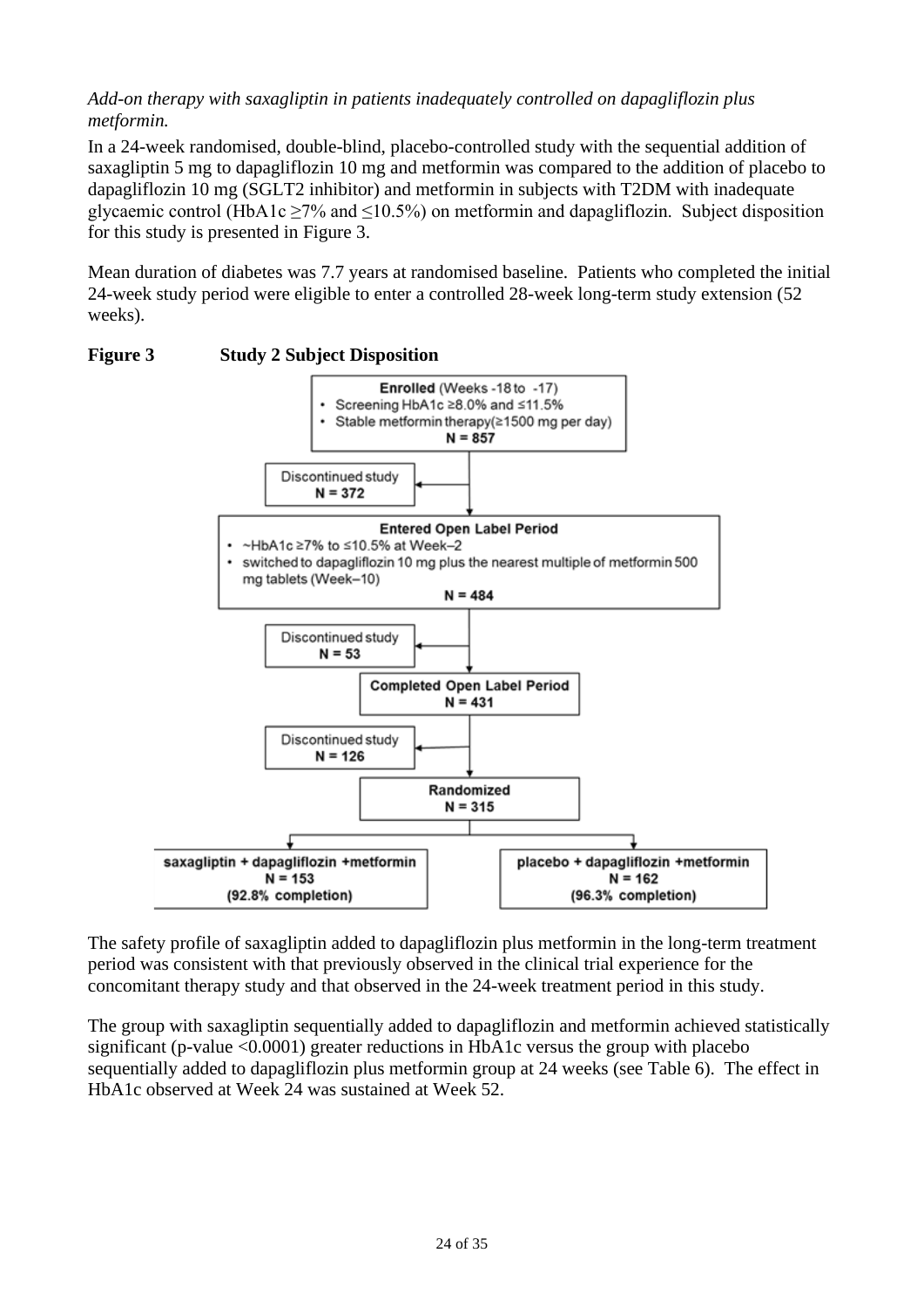<span id="page-24-0"></span>**Table 6 HbA1c change from baseline at Week 24 and Week 52 (excluding data after rescue) for randomised subjects in studies assessing sequential addition of saxagliptin or dapagliflozin to a background of dapagliflozin and metformin or saxagliptin and metformin respectively**

| <b>Efficacy parameter</b>                                                         | Dapagliflozin added to<br>$saxagliptin + metformin$ therapy |                                           |                                                        | Saxagliptin added to<br>$dapagliflozin + metformin therapy$ |  |
|-----------------------------------------------------------------------------------|-------------------------------------------------------------|-------------------------------------------|--------------------------------------------------------|-------------------------------------------------------------|--|
|                                                                                   | Dapa 10 mg<br>added to<br>Saxa 5 mg+Met<br>$(N=160)^a$      | Placebo +<br>Saxa 5 mg+Met<br>$(N=160)^a$ | Saxa 5 mg<br>add to<br>Dapa 10 mg+Met<br>$(N=153)^{a}$ | Placebo +<br>Dapa 10 mg+Met<br>$(N=162)^a$                  |  |
| HbA1c (%) at Week 24                                                              |                                                             |                                           |                                                        |                                                             |  |
| Baseline (mean)                                                                   | 8.24                                                        | 8.16                                      | 7.95                                                   | 7.85                                                        |  |
| Change from<br>baseline<br>(adjusted mean <sup>b</sup> )<br>(95% CI)              | $-0.82$<br>$(-0.96, 0.69)$                                  | $-0.10$<br>$(-0.24, 0.04)$                | $-0.51$<br>$(-0.63, -0.39)$                            | $-0.16$<br>$(-0.28, -0.04)$                                 |  |
| Difference in HbA1c<br>effect Adjusted<br>meanb<br>$(95\% \text{ CI})$<br>p-value | $-0.72$<br>$(-0.91, -0.53)$<br>< 0.0001                     |                                           | $-0.35$<br>$(-0.52, -0.18)$<br>< 0.0001                |                                                             |  |
| HbA1c $(\% )$ at Week 52                                                          |                                                             |                                           |                                                        |                                                             |  |
| Baseline (mean)                                                                   | 8.24                                                        | 8.16                                      | 7.95                                                   | 7.85                                                        |  |
| Change from<br>baseline<br>(adjusted mean)<br>(95% CI)                            | $-0.74$<br>$(-0.90, -0.57)$                                 | 0.07<br>$(-0.90, -0.57)$                  | $-0.38$<br>$(-0.53, -0.22)$                            | 0.05<br>$(-0.11, 0.20)$                                     |  |
| Difference in HbA1c<br>effect Adjusted mean<br>(95% CI)<br>p-value                | $(-1.06, -0.55)$                                            | $-0.81$                                   |                                                        | $-0.42$<br>$(-0.64, -0.20)$                                 |  |

<sup>a</sup> Randomised and treated patients with baseline and at least 1 post-baseline efficacy measurement.

b Least squares mean adjusted for baseline value.

saxa= saxagliptin; dapa=dapagliflozin; met=metformin; CI = confidence interval

#### **Table 7 Proportion of subjects achieving therapeutic glycaemic response (HbA1c <7%) at Week 24 and Week 52 – Excluding data after rescue - randomised subjects**

| <b>Efficacy parameter</b>                                                     | Dapagliflozin added to<br>$saxagliptin + metformin$ therapy |                                             | Saxagliptin added to<br>$dapagliflozin + metformin therapy$ |                                              |
|-------------------------------------------------------------------------------|-------------------------------------------------------------|---------------------------------------------|-------------------------------------------------------------|----------------------------------------------|
|                                                                               | Dapa 10 mg<br>added to<br>Saxa 5 mg+Met<br>$(N=160)^a$      | $Placebo +$<br>Saxa 5 mg+Met<br>$(N=160)^a$ | Saxa 5 mg<br>add to<br>Dapa 10 mg+Met<br>$(N=153)^a$        | $Placebo +$<br>Dapa 10 mg+Met<br>$(N=162)^a$ |
| HbA1c $<$ 7% at Week 24*                                                      |                                                             |                                             |                                                             |                                              |
| Baseline (mean)                                                               | 8.24                                                        | 8.16                                        | 7.95                                                        | 7.85                                         |
| Proportion of<br>subjects<br>(adjusted)<br>percentage)<br>$(95\% \text{ CI})$ | 38.0 %<br>(30.9, 45.1)                                      | 12.4 %<br>(7.0, 17.9)                       | 35.3%<br>(28.2, 42.4)                                       | 23.1%<br>(16.9, 29.3)                        |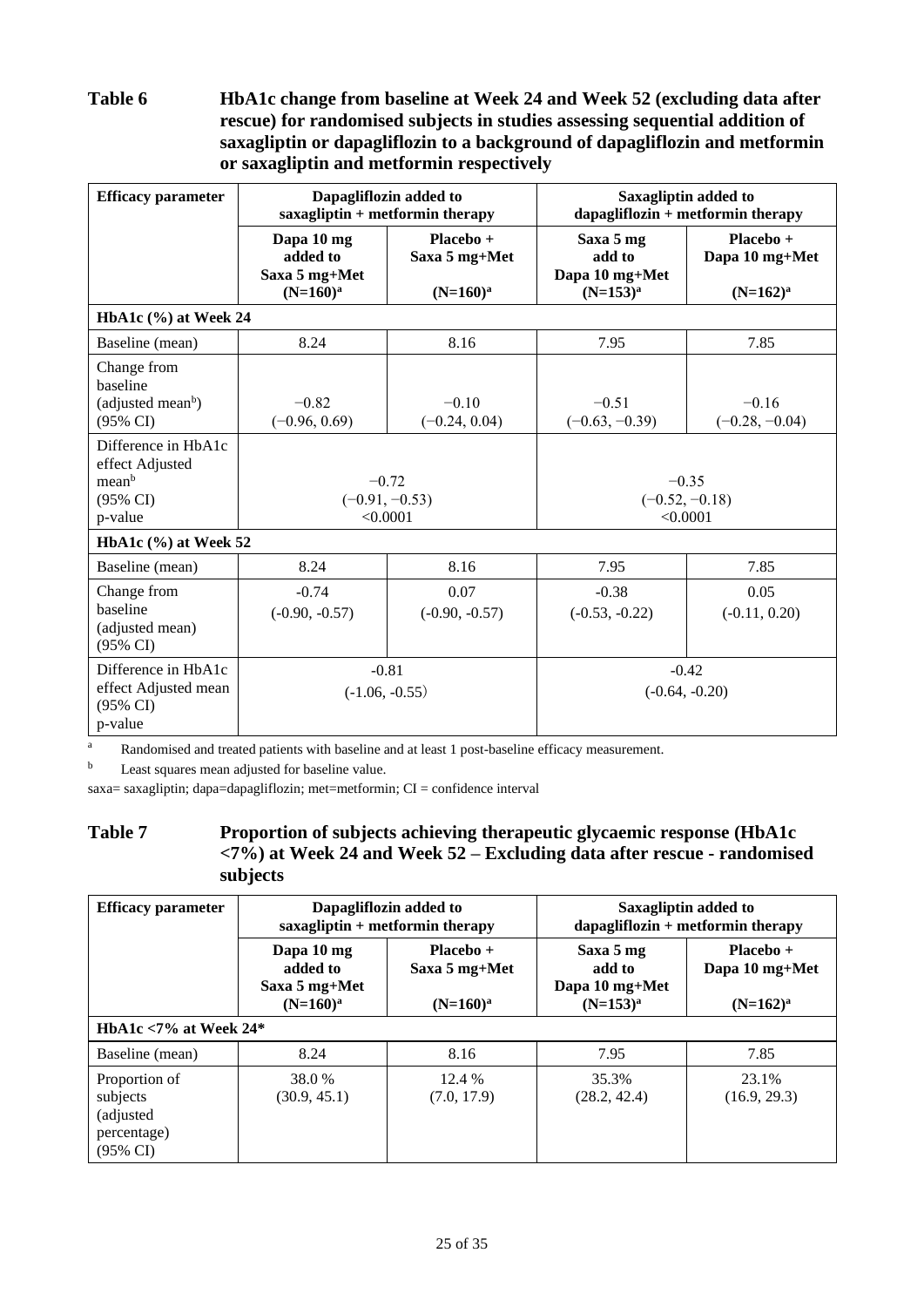| <b>Efficacy parameter</b>                                          | Dapagliflozin added to<br>$saxag$ liptin + metformin therapy |                                             | Saxagliptin added to<br>$dapagliflozin + metformin therapy$ |                                              |
|--------------------------------------------------------------------|--------------------------------------------------------------|---------------------------------------------|-------------------------------------------------------------|----------------------------------------------|
|                                                                    | Dapa 10 mg<br>added to<br>Saxa 5 mg+Met<br>$(N=160)^a$       | $Placebo +$<br>Saxa 5 mg+Met<br>$(N=160)^a$ | Saxa 5 mg<br>add to<br>Dapa 10 mg+Met<br>$(N=153)^{a}$      | $Placebo +$<br>Dapa 10 mg+Met<br>$(N=162)^a$ |
| Difference in<br>proportion of<br>subjects<br>(95% CI)             | 25.5 %<br>(16.7, 45.1)                                       |                                             | 12.2%<br>(3.4, 21.0)                                        |                                              |
| HbA1c $<$ 7% at Week 52*                                           |                                                              |                                             |                                                             |                                              |
| Baseline (mean)                                                    | 8.24                                                         | 8.16                                        | 7.95                                                        | 7.85                                         |
| Proportion of<br>subjects<br>(adjusted)<br>percentage)<br>(95% CI) | 29.4%<br>(22.7, 36.2)                                        | 12.6%<br>(7.4, 17.9)                        | 29.3%<br>(22.5, 36.1)                                       | 13.1 %<br>(8.1, 18.2)                        |
| Difference in<br>proportion of<br>subjects<br>$(95\% \text{ CI})$  | 16.8%<br>(8.4, 25.2)                                         |                                             |                                                             | 16.2 %<br>(8.1, 24.2)                        |

<sup>a</sup> Randomised and treated patients with baseline and at least 1 post-baseline efficacy measurement.

saxa= saxagliptin; dapa=dapagliflozin; met=metformin;  $CI =$  confidence interval

## *Body weight*

In the concomitant therapy study, the adjusted mean change from baseline in body weight at Week-24 (excluding data after rescue) was -2.05 kg (-2.27%) in the saxagliptin 5 mg plus dapagliflozin 10 mg plus metformin group and -2.39 kg (-2.67%) in the dapagliflozin 10 mg plus metformin group, while the saxagliptin 5 mg plus metformin group had no change (0.03%). In the saxagliptin add-on study, both treatment groups had similar small mean changes in body weight at Week-24 from baseline: -0.53 kg (-0.50%) for the saxagliptin plus dapagliflozin plus metformin group and -0.51 kg (-0.55%) for the placebo plus dapagliflozin plus metformin group. In the dapagliflozin add-on study, the adjusted changes from baseline at Week 24 in body weight were -1.91 kg (-2.23%) in the dapagliflozin plus saxagliptin plus metformin group and -0.41 kg (-0.47%) in the placebo plus saxagliptin plus metformin group.

## *Blood pressure*

Consistent with its mild diuretic effect, the pre-specified analysis of dapagliflozin-containing treatments in the three studies were associated with decreases from baseline in systolic and diastolic blood pressure. Treatment with saxagliptin/dapagliflozin combination resulted in change from baseline for systolic blood pressure ranging from -1.3 to -2.2 mmHg and for diastolic blood pressure ranging from -0.5 to -1.2 mmHg. The modest lowering effects on BP were consistent over time and a similar number of subjects had systolic BP <130 mmHg or diastolic BP <80 mmHg at Week-24 across the treatment groups.

## *Supportive Studies*

Moderate renal impairment CKD 3A (eGFR  $\geq$  45 to  $\leq$  60 mL/min/1.73 m<sup>2</sup>)

## *Dapagliflozin*

The efficacy of dapagliflozin was assessed in a dedicated study in diabetic patients with an  $eGFR \ge 45$  to  $< 60$  mL/min/1.73 m<sup>2</sup> who had inadequate glycaemic control on usual care.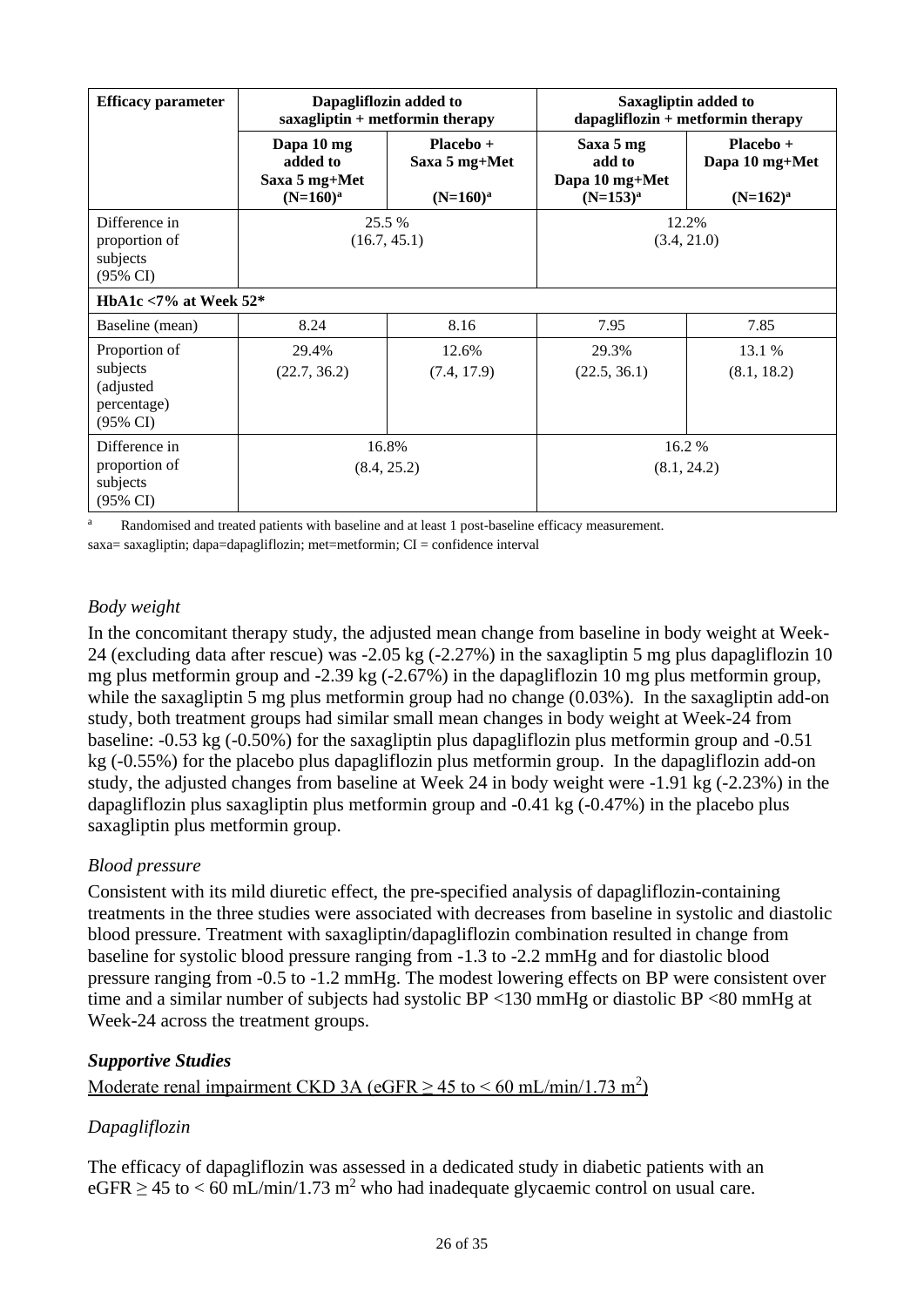Treatment with dapagliflozin resulted in reductions in HbA1c and body weight compared with placebo [\(Table 8\)](#page-26-0).

#### <span id="page-26-0"></span>**Table 8 Results at Week 24 of a placebo-controlled study of dapagliflozin in diabetic patients with an eGFR**  $> 45$  **to**  $< 60$  **mL/min/1.73 m<sup>2</sup>**

|                                                        | <b>Dapagliflozin<sup>a</sup></b><br>$10 \text{ mg}$ | <b>Placebo</b> <sup>a</sup> |
|--------------------------------------------------------|-----------------------------------------------------|-----------------------------|
| N <sub>b</sub>                                         | 159                                                 | <b>161</b>                  |
| <b>HbA1c</b> $(\% )$                                   |                                                     |                             |
| Baseline (mean)                                        | 8.35                                                | 8.03                        |
| Change from baseline <sup>b</sup>                      | $-0.37$                                             | $-0.03$                     |
| Difference from placebob                               | $-0.34*$                                            |                             |
| $(95\% \text{ CI})$                                    | $(-0.53, -0.15)$                                    |                             |
| Body weight (kg)                                       |                                                     |                             |
| Baseline (mean)                                        | 92.51                                               | 88.30                       |
| Percent change from baseline <sup>c</sup>              | $-3.42$                                             | $-2.02$                     |
| Difference in percent change from placebo <sup>c</sup> | $-1.43*$                                            |                             |
| $(95\% \text{ CI})$                                    | $(-2.15, -0.69)$                                    |                             |

<sup>a</sup> Metformin or metformin hydrochloride were part of the usual care in 69.4% and 64.0% of the patients for the dapagliflozin and placebo groups, respectively.

<sup>b</sup> Least squares mean adjusted for baseline value c Derived from least squares mean adjusted for baseline value

\*  $p \le 0.001$ 

At Week 24, treatment with dapagliflozin demonstrated reductions in fasting plasma glucose (FPG)  $-1.19$  mmol/L compared to  $-0.27$  mmol/L for placebo ( $p \le 0.001$ ), and reductions in seated systolic blood pressure (SBP) −4.8 mmHg compared to −1.7 mmHg for placebo (p < 0.05).

The safety profile of dapagliflozin in the study was consistent with that in the general population of patients with type 2 diabetes. Mean eGFR decreased initially during the treatment period in the dapagliflozin group and subsequently remained stable during the 24-week treatment period (FORXIGA: -3.39 mL/min/1.73 m<sup>2</sup> and placebo: -0.90 mL/min/1.73 m<sup>2</sup>). At 3 weeks after termination of FORXIGA, the mean change from baseline in eGFR in the dapagliflozin group was similar to the mean change in the placebo group (FORXIGA:  $0.57$  mL/min/1.73 m<sup>2</sup> and placebo: - $0.04$  mL/min/1.73 m<sup>2</sup>).

For further information on clinical trial experience with saxagliptin and dapagliflozin, refer to the appropriate individual Product Information document.

# **5.2 PHARMACOKINETIC PROPERTIES**

## *Saxagliptin/dapagliflozin combination:*

Bioequivalence has been confirmed between the QTERN 5 mg/10 mg tablet and the individual saxagliptin 5 mg and dapagliflozin 10 mg tablets after single dose administration in the fasted state in healthy volunteers.

Administration of QTERN with a high-fat meal decreases dapagliflozin  $C_{\text{max}}$  by up to 47% and prolongs Tmax by approximately 2 hours, but does not alter AUC as compared with the fasted state. These changes are not considered to be clinically meaningful. There was no food effect observed for saxagliptin. QTERN can be administered with or without food.

# *Saxagliptin*

The pharmacokinetics of saxagliptin have been extensively characterised in healthy subjects and patients with type 2 diabetes. Saxagliptin was rapidly absorbed after oral administration, with maximum saxagliptin plasma concentrations  $(C_{\text{max}})$  usually attained within two hours after administration in the fasted state. The  $C_{\text{max}}$  and AUC values increased proportionally to the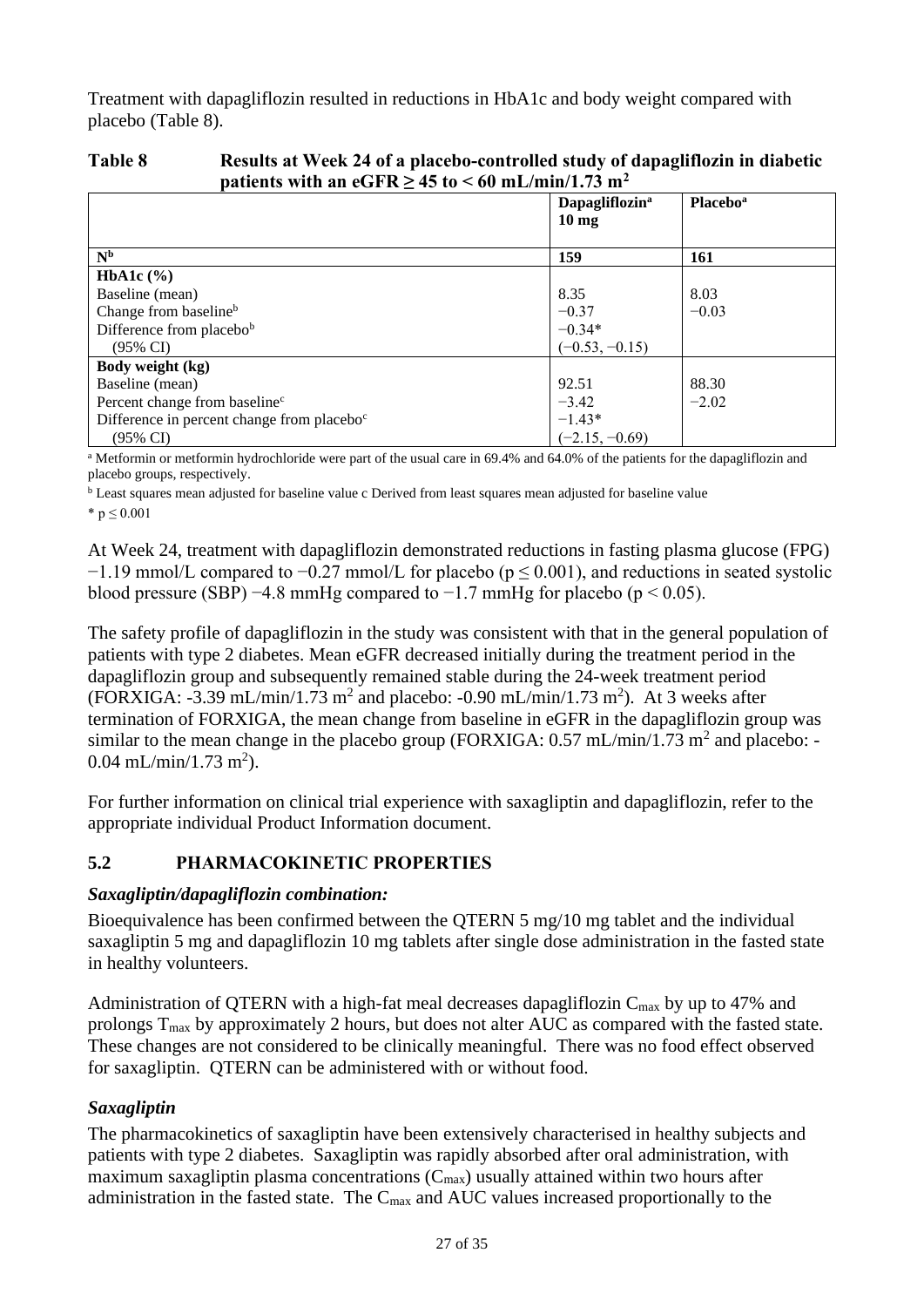increment in the saxagliptin dose. Following a 5 mg single oral dose of saxagliptin to healthy subjects, the mean plasma  $AUC_{(INF)}$  values for saxagliptin and its major metabolite were 78 ng•h/mL and 214 ng•h/mL, respectively. The corresponding plasma  $C_{\text{max}}$  values were 24 ng/mL and 47 ng/mL, respectively. The intra-subject coefficients of variation for saxagliptin  $C_{\text{max}}$  and AUC were less than 12%.

Following a single oral dose of 5 mg saxagliptin to healthy subjects, the mean plasma terminal halflife (t<sub>1/2</sub>) for saxagliptin was 2.5 hours and the mean t<sub>1/2</sub> value for plasma DPP-4 inhibition was 26.9 hours. The inhibition of plasma DPP-4 activity by saxagliptin for at least 24 hours after oral administration of saxagliptin is due to high potency, high affinity, and extended binding to the active site. No appreciable accumulation was observed with repeated once-daily dosing at any dose level. No dose- and time-dependence was observed in the clearance of saxagliptin and its major metabolite over 14 days of once-daily dosing with saxagliptin at doses ranging from 2.5 mg to 400 mg.

Results from population-based exposure modelling suggest that the pharmacokinetics of saxagliptin and its major metabolite were similar in healthy subjects and in patients with type 2 diabetes.

## **Absorption**

#### *Saxagliptin*

The amount of saxagliptin absorbed following an oral dose is at least 75%. The absolute oral bioavailability of saxagliptin is approximately 50% (90% CI of 48-53%). Food had relatively modest effects on the pharmacokinetics of saxagliptin in healthy subjects. Administration with a high-fat meal resulted in no change in saxagliptin  $C_{\text{max}}$  and a 27% increase in AUC compared with the fasted state. The time for saxagliptin to reach  $C_{\text{max}}$  (T<sub>max</sub>) was increased by approximately 0.5 hours with food compared with the fasted state. These changes were not considered to be clinically meaningful.

## *Dapagliflozin*

Dapagliflozin was rapidly and well absorbed after oral administration and can be administered with or without food. Maximum dapagliflozin plasma concentrations  $(C_{max})$  were usually attained within 2 hours after administration in the fasted state. The C<sub>max</sub> and AUC values increased proportional to the increment in dapagliflozin dose. The absolute oral bioavailability of dapagliflozin following the administration of a 10 mg dose is 78%. Food had relatively modest effects on the pharmacokinetics of dapagliflozin in healthy subjects. Administration with a high-fat meal decreased dapagliflozin  $C_{\text{max}}$  by up to 50% and prolonged  $T_{\text{max}}$  by approximately 1 hour, but did not alter AUC as compared with the fasted state. These changes are not considered to be clinically meaningful.

#### **Distribution**

#### *Saxagliptin*

The *in vitro* protein binding of saxagliptin and its major metabolite in human serum is below measurable levels. Thus, changes in blood protein levels in various disease states (e.g., renal or hepatic impairment) are not expected to alter the disposition of saxagliptin.

## *Dapagliflozin*

Dapagliflozin is approximately 91% protein bound. Protein binding is not altered in various disease states (e.g., renal or hepatic impairment).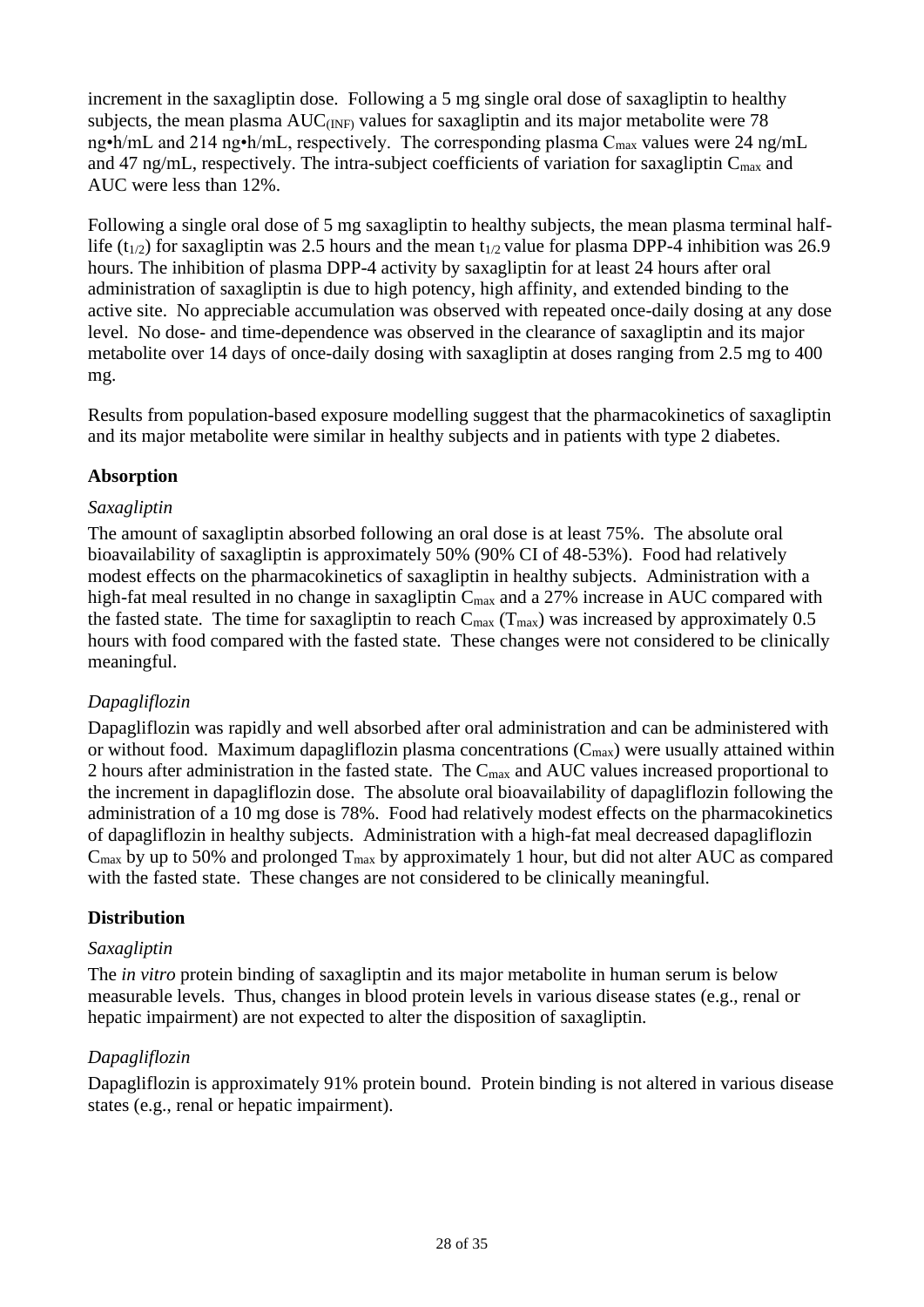## **Metabolism**

## *Saxagliptin*

The metabolism of saxagliptin is primarily mediated by cytochrome P450 3A4/5 (CYP3A4/5). The major metabolite of saxagliptin is also a selective, reversible, competitive DPP-4 inhibitor, half as potent as saxagliptin.

# *Dapagliflozin*

Dapagliflozin is extensively metabolised, primarily to yield dapagliflozin 3-O-glucuronide. Dapagliflozin 3-O-glucuronide, with a molar plasma AUC 52% higher than that of dapagliflozin itself at the clinical dose, is an inactive metabolite and does not contribute to the glucose lowering effects. The formation of dapagliflozin 3-O-glucuronide is mediated by UGT1A9, an enzyme present in the liver and kidney, and CYP mediated metabolism was a minor clearance pathway in humans.

# **Excretion**

## *Saxagliptin*

Saxagliptin is eliminated by both renal and hepatic pathways. Following a single 50 mg dose of <sup>14</sup>C-saxagliptin, 24%, 36%, and 75% of the dose was excreted in the urine as saxagliptin, its major metabolite, and total radioactivity, respectively. The average renal clearance of saxagliptin (~230 mL/min) was greater than the average estimated glomerular filtration rate  $(-120 \text{ mL/min})$ , suggesting some active renal excretion. For the major metabolite, renal clearance values were comparable to estimated glomerular filtration rate. A total of 22% of the administered radioactivity was recovered in faeces representing the fraction of the saxagliptin dose excreted in bile and/or unabsorbed drug from the gastrointestinal tract.

# *Dapagliflozin*

Dapagliflozin and related metabolites are primarily eliminated via urinary excretion, of which less than 2% is unchanged dapagliflozin. After oral administration of 50 mg  $\lceil {^{14}C} \rceil$  dapagliflozin dose, 96% was recovered, 75% in urine and 21% in faeces. In faeces, approximately 15% of the dose was excreted as parent drug. The mean plasma terminal half-life  $(t_{1/2})$  for dapagliflozin was 12.9 hours following a single oral dose of dapagliflozin 10 mg to healthy subjects.

## *Pharmacokinetics of the major metabolite*

## *Saxagliptin*

The Cmax and AUC values for the major metabolite of saxagliptin increased proportionally to the increment in the saxagliptin dose. Following single oral doses of 2.5 mg to 400 mg saxagliptin in the fed or fasted states, the mean AUC values for the major metabolite ranged from 2- and 7-times higher than the parent saxagliptin exposures on a molar basis. Following a single oral dose of 5 mg saxagliptin in the fasted state, the mean terminal half-life  $(t_{1/2})$  value for the major metabolite was 3.1 hours and no appreciable accumulation was observed upon repeated once-daily dosing at any dose.

# *Special Populations*

*Renal impairment* 

## Saxagliptin/dapagliflozin combination

Use of QTERN is not recommended in patients with eGFR <45 mL/min/1.73 m<sup>2</sup>or end-stage renal disease. (See Section 4.3 Contraindications and Section 4.4 Special Warnings and Precautions for Use.)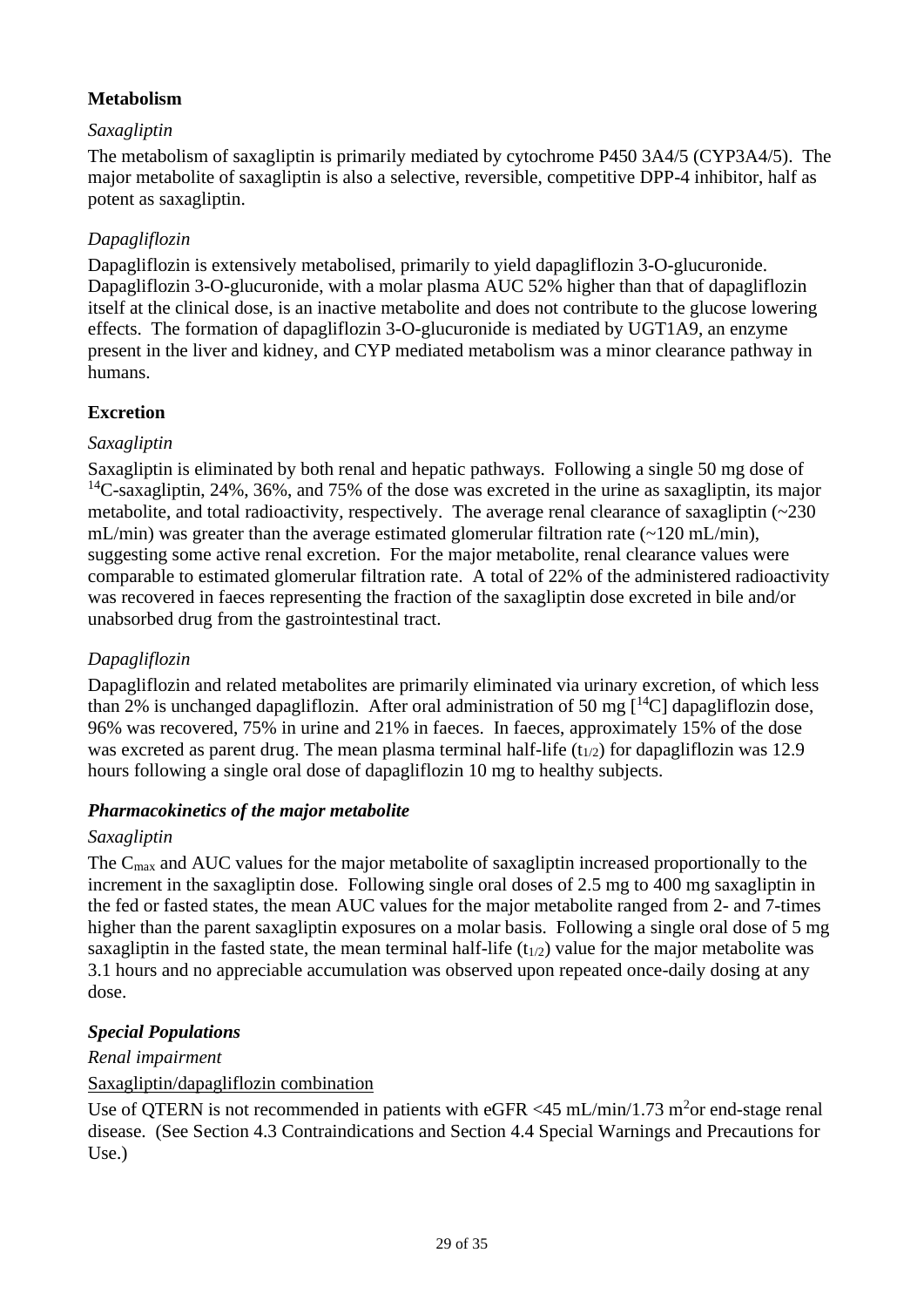#### Saxagliptin

A single-dose, open-label study was conducted to evaluate the pharmacokinetics of saxagliptin (10 mg dose) in subjects with varying degrees of chronic renal impairment compared to subjects with normal renal function. The study included patients with renal impairment classified on the basis of creatinine clearance as mild (>50 to  $\leq 80$  mL/min), moderate (30 to  $\leq 50$  mL/min), and severe (<30 mL/min), as well as patients with End Stage Renal Disease (ESRD) on haemodialysis. Creatinine clearance was estimated from serum creatinine based on the Cockcroft-Gault formula:

**Males:** CrCl (mL/min) =  $[140 - \text{age (years)}] \times \text{weight (kg)} \times 1.2$ [serum creatinine (micromol/L)]

**Females:**  $0.85 \times$  value calculated using formula for males

The degree of renal impairment did not affect the C<sub>max</sub> of saxagliptin or its major metabolite. In subjects with CrCL>50 mL/min (approximately corresponding to eGFR  $\geq$ 45 mL/min/1.73 m<sup>2</sup> by MDRD eGFR equation, following post-hoc re-analysis), the AUC values of saxagliptin and its major metabolite were 1.2- and 1.7-fold higher, respectively, than AUC values in subjects with normal renal function. Increases of this magnitude are not clinically relevant, therefore dosage adjustment in these patients is not recommended. In subjects with renal impairment with CrCL≤50 mL/min (approximately corresponding to eGFR <45 mL/min/1.73 m<sup>2</sup>, following post-hoc re-analysis) or in subjects with ESRD on haemodialysis, the AUC values of saxagliptin and its major metabolite were up to 2.1- and 4.5-fold higher, respectively, than AUC values in subjects with normal renal function. Use of saxagliptin in patients with ESRD requiring haemodialysis is not recommended.

## Dapagliflozin

Dapagliflozin should not be used in patients with eGFR persistently  $\langle 45 \text{ mL/min} / 1.73 \text{m}^2$ . At steady-state (20 mg once-daily dapagliflozin for 7 days), patients with type 2 diabetes and mild, moderate or severe renal impairment (as determined by iohexol clearance) had mean systemic exposures of dapagliflozin that were 32%, 60% and 87% higher, respectively, than those of patients with type 2 diabetes and normal renal function. At dapagliflozin 20 mg once-daily, higher systemic exposure to dapagliflozin in patients with type 2 diabetes mellitus and renal impairment did not result in a correspondingly higher renal glucose clearance or 24 hour glucose excretion. The renal glucose clearance and 24 hour glucose excretion were lower in patients with moderate or severe renal impairment as compared to patients with normal and mild renal impairment. The steady-state 24-h urinary glucose excretion was highly dependent on renal function and 85, 52, 18 and 11 g of glucose/day was excreted by patients with type 2 diabetes mellitus and normal renal function or mild, moderate or severe renal impairment, respectively. There were no differences in the protein binding of dapagliflozin between renal impairment groups or compared to healthy subjects. The impact of haemodialysis on dapagliflozin exposure is not known.

#### *Hepatic impairment*

## Saxagliptin/dapagliflozin combination

See Section 4.4 Special Warnings and Precautions for Use .

## Saxagliptin

There were no clinically meaningful differences in pharmacokinetics for subjects with mild, moderate, or severe hepatic impairment; therefore, no dosage adjustment for saxagliptin is recommended for patients with hepatic impairment. In subjects with hepatic impairment (Child-Pugh classes A, B, and C), mean C<sub>max</sub> and AUC of saxagliptin were up to 8% and 77% higher, respectively, compared to healthy matched controls following administration of a single 10 mg dose of saxagliptin. The corresponding  $C_{\text{max}}$  and AUC of the major metabolite were up to 59% and 33%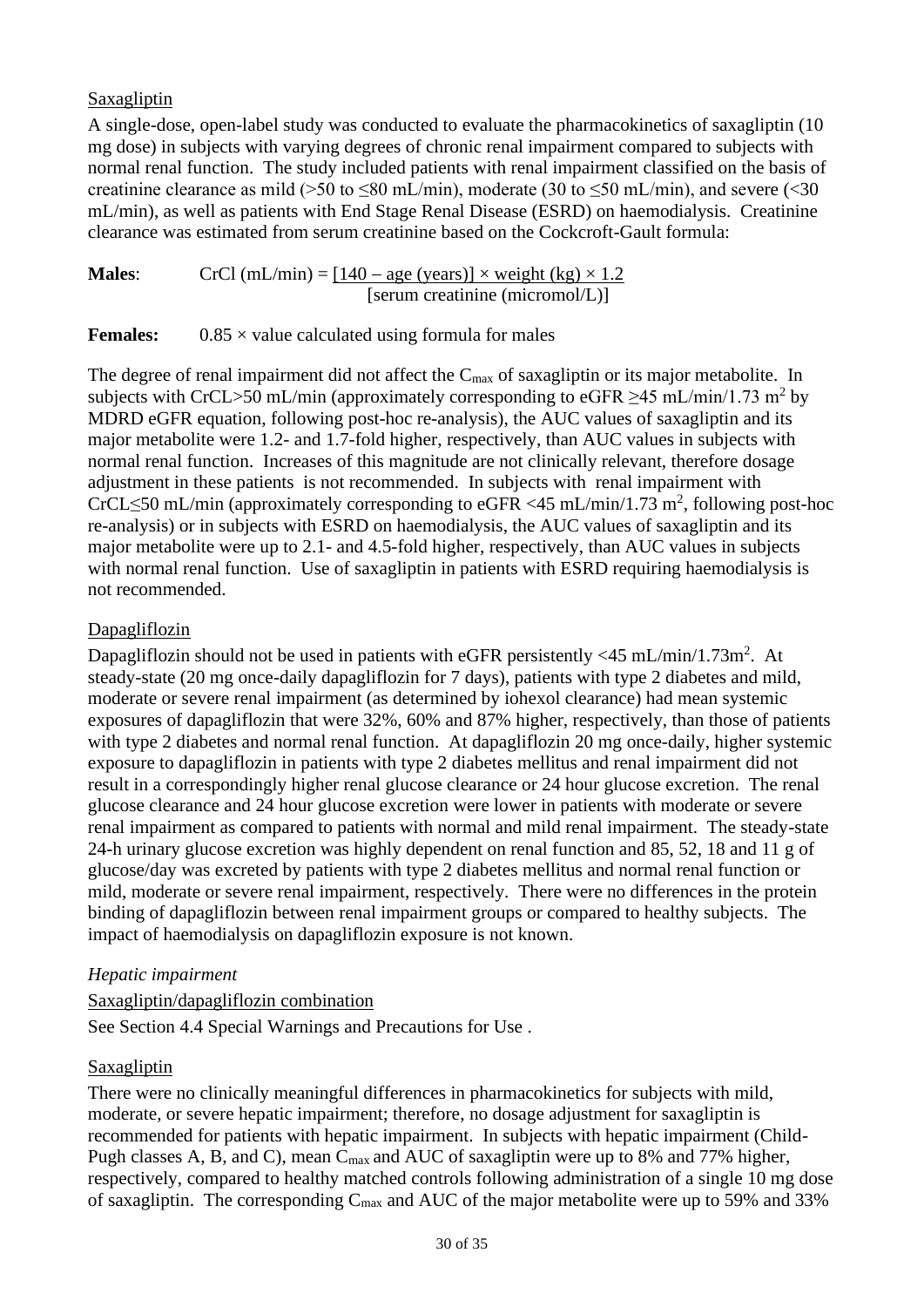lower, respectively, compared to healthy matched controls. These differences are not considered to be clinically meaningful.

## Dapagliflozin

A single dose (10 mg) dapagliflozin clinical pharmacology study was conducted in patients with mild, moderate or severe hepatic impairment (Child-Pugh classes A, B, and C, respectively) and healthy matched controls in order to compare the pharmacokinetic characteristics of dapagliflozin between these populations. There were no differences in the protein binding of dapagliflozin between hepatic impairment groups or compared to healthy subjects. In patients with mild or moderate hepatic impairment mean  $C_{\text{max}}$  and AUC of dapagliflozin were up to 12% and 36% higher, respectively, compared to healthy matched control subjects. These differences were not considered to be clinically meaningful and no dose adjustment from the proposed usual dose of 10 mg once daily for dapagliflozin is proposed for these populations. In patients with severe hepatic impairment (Child-Pugh class C) mean  $C_{\text{max}}$  and AUC of dapagliflozin were up to 40% and 67% higher than matched healthy controls, respectively.

## *Body Mass Index*

# Saxagliptin

No dosage adjustment is recommended based on body mass index (BMI). BMI was not identified as a significant covariate on the apparent clearance of saxagliptin or its major metabolite in an exposure modelling analysis.

# Dapagliflozin

In a population pharmacokinetic analysis using data from healthy subject and patient studies, systemic exposures in high body weight subjects  $(>120 \text{ kg}, n=91)$  were estimated to be 78.3% [90%] CI: 78.2, 83.2%] of those of reference subjects with body weight between 75 and 100 kg. This difference is considered to be small, therefore, no dose adjustment from the proposed dose of 10 mg dapagliflozin once daily in patient with type 2 diabetes mellitus with high body weight  $(>120 \text{ kg})$  is recommended.

Subjects with low body weights (<50 kg) were not well represented in the healthy subject and patient studies used in the population pharmacokinetic analysis. Therefore, dapagliflozin systemic exposures were simulated with a large number of subjects. The simulated mean dapagliflozin systemic exposures in low body weight subjects were estimated to be 29% higher than subjects with the reference group body weight. This difference is considered to be small and based on these findings no dose adjustment from the proposed dose of 10 mg dapagliflozin once daily in patients with type 2 diabetes mellitus with low body weight  $(<50 \text{ kg})$  is recommended.

# *Elderly*

## Saxagliptin/dapagliflozin combination

See Section 4.4 Special Warnings and Precautions for Use .

## Saxagliptin

Elderly subjects (65-80 years) had 23% and 59% higher geometric mean  $C_{\text{max}}$  and geometric mean AUC values, respectively, for parent saxagliptin than young subjects (18-40 years). Differences in major metabolite pharmacokinetics between elderly and young subjects generally reflected the differences observed in parent saxagliptin pharmacokinetics. The difference between the pharmacokinetics of saxagliptin and the major metabolite in young and elderly subjects is likely to be due to multiple factors including declining renal function and metabolic capacity with increasing age. Age was not identified as a significant covariate on the apparent clearance of saxagliptin and its major metabolite in an exposure modelling analysis.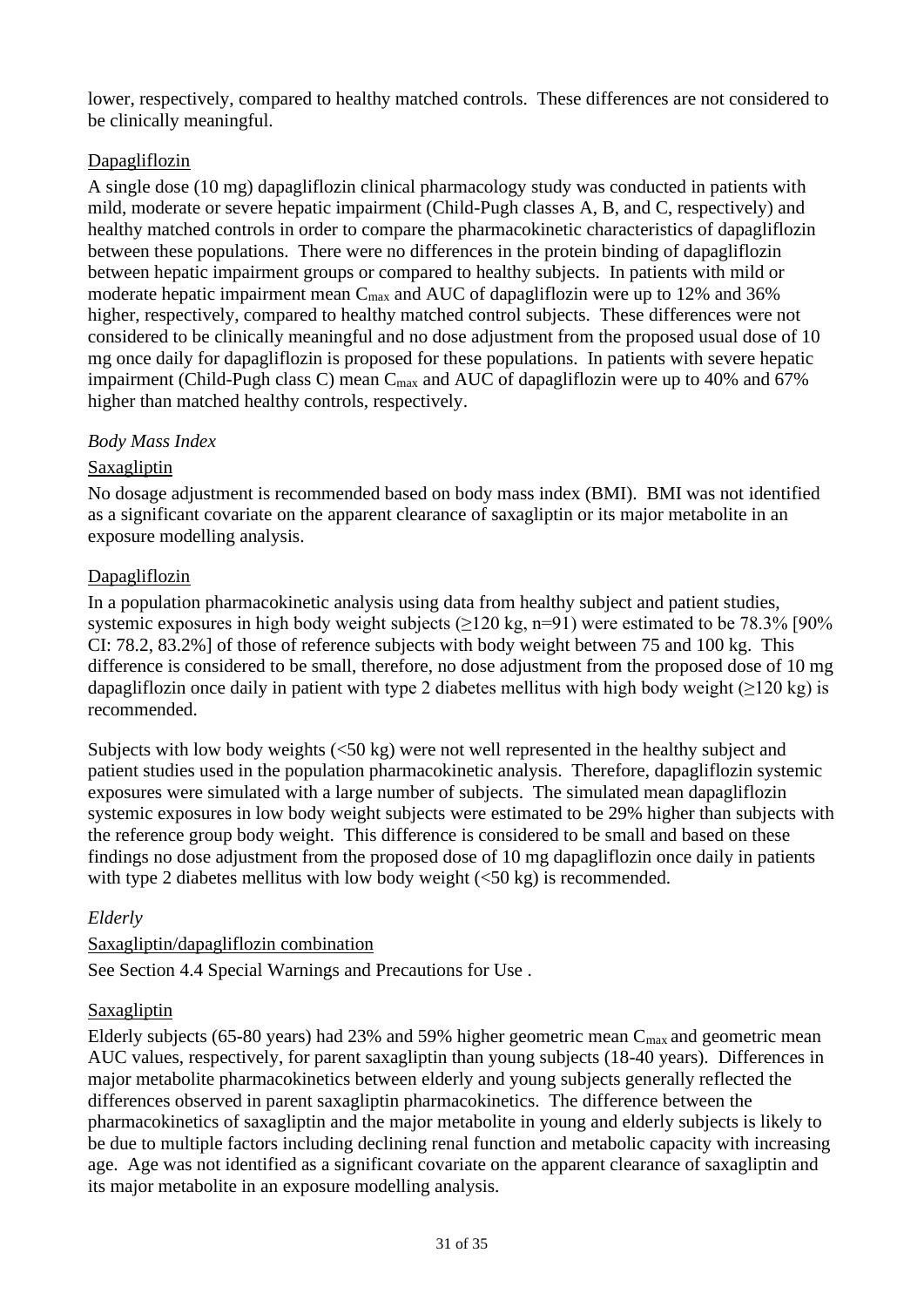## Dapagliflozin

The effect of age (young:  $>18$  to <40 years [n=105] and elderly:  $>65$  years [n=224]) was evaluated as a covariate in a population pharmacokinetic model and compared to patients ≥40 to <65 years using data from healthy subject and patient studies). The mean dapagliflozin systemic exposure (AUC) in young patients was estimated to be 10.4% lower than in the reference group [90% CI: 87.9, 92.2%] and 25% higher in elderly patients compared to the reference group [90% CI: 123, 129%]. However, an increased exposure due to age-related decrease in renal function can be expected. There are insufficient data to draw conclusions regarding exposure in patients >70 years old.

### *Paediatric and adolescent*

Pharmacokinetics in the paediatric population have not been studied.

#### *Gender*

Saxagliptin/dapagliflozin combination QTERN may be used regardless of gender.

#### Saxagliptin

There were no differences observed in saxagliptin pharmacokinetics between males and females. Compared to males, females had approximately 25% higher exposure values for the major metabolite than males, but this difference is unlikely to be of clinical relevance. Gender was not identified as a significant covariate on the apparent clearance of saxagliptin and its major metabolite in an exposure modelling analysis.

#### Dapagliflozin

Gender was evaluated as a covariate in a population pharmacokinetic model using data from healthy subject and patient studies. The mean dapagliflozin  $AUC_{ss}$  in females (n=619) was estimated to be 22% higher than in males (n=634) (90% CI; 117,124).

#### *Race*

Saxagliptin/dapagliflozin combination QTERN may be used regardless of race.

#### **Saxagliptin**

An exposure modelling analysis compared the pharmacokinetics of saxagliptin and its major metabolite in 309 white subjects with 105 non-white subjects (consisting of 6 racial groups). No significant difference in the pharmacokinetics of saxagliptin and its major metabolite were detected between these two populations.

#### **Dapagliflozin**

Race (White, Black [African descent], or Asian) was evaluated as a covariate in a population pharmacokinetic model using data from healthy subject and patient studies. Differences in systemic exposures between these races were small. Compared to Whites  $(n=1147)$ , Asian subjects  $(n=47)$ had no difference in estimated mean dapagliflozin systemic exposures [90% CI range; 3.7% lower, 1% higher]. Compared to Whites, Black (African descent) subjects (n=43) had 4.9% lower estimated mean dapagliflozin systemic exposures [90% CI range; 7.7% lower, 3.7% lower].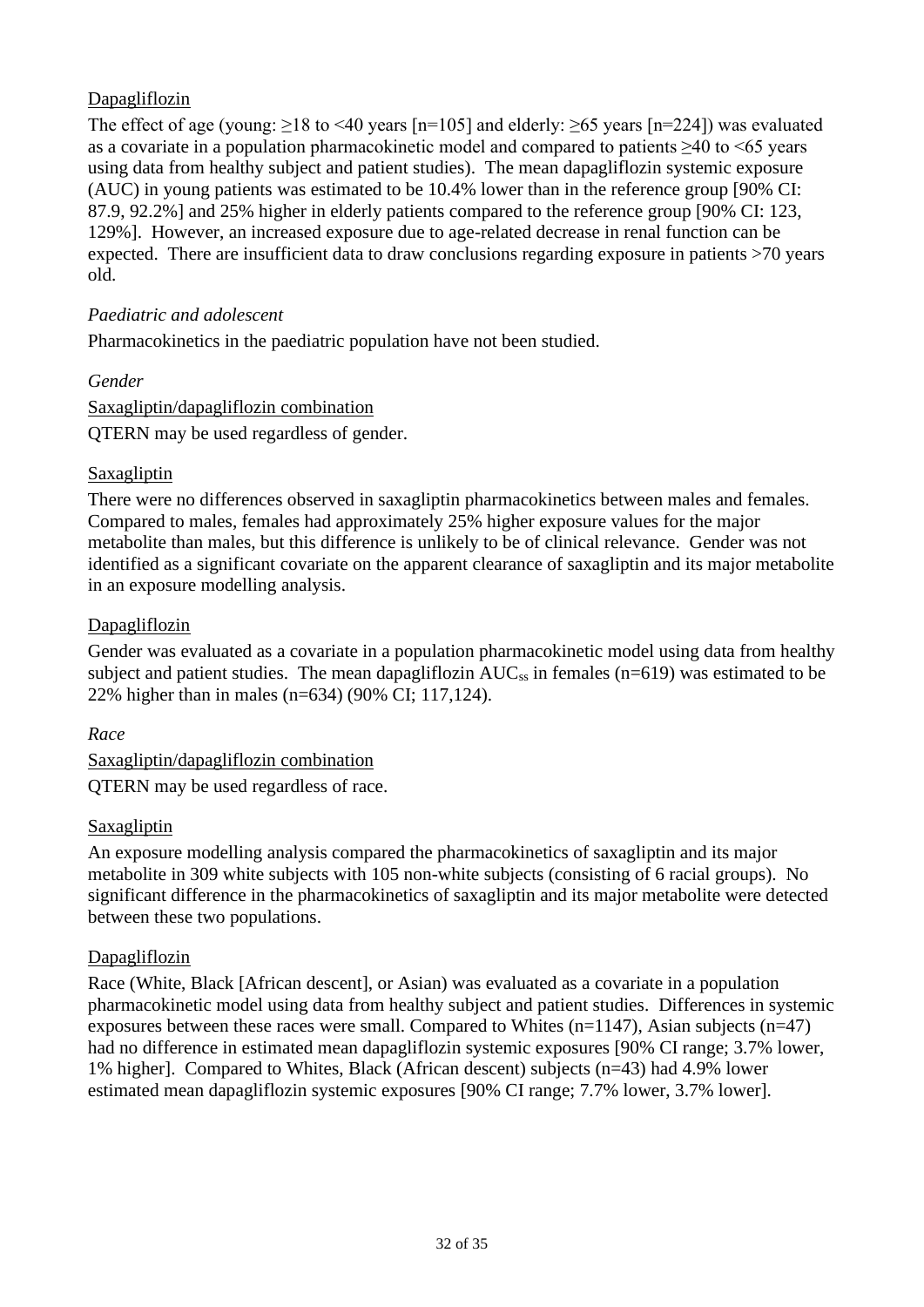# **5.3 PRECLINICAL SAFETY DATA**

## **Genotoxicity**

# *Saxagliptin*

The mutagenic and clastogenic potential of saxagliptin was tested at high concentrations and exposures in a battery of genetic toxicity studies including an in vitro Ames bacterial assay, an in vitro cytogenetics assay in primary human lymphocytes, an *in vivo* oral micronucleus assay in rats, an *in vivo* oral DNA repair study in rats and an oral *in vivo/in vitro* cytogenetics study in rat peripheral blood lymphocytes. Saxagliptin was not mutagenic or clastogenic based on the combined outcomes of these studies. The major metabolite was not mutagenic in an *in vitro* Ames bacterial assay.

# *Dapagliflozin*

Dapagliflozin was positive in an *in-vitro* clastogenicity assay in the presence of metabolic activation. However, dapagliflozin was negative in the Ames mutagenicity assay and in a series of *in-vivo* clastogenicity studies evaluating micronuclei or DNA repair in rats at exposure multiples at least 2100 times the human exposure at the MRHD. The weight of evidence from these studies, along with the absence of tumour findings in the rat and mouse carcinogenicity studies, support that dapagliflozin is not genotoxic.

## **Carcinogenicity**

No carcinogenicity studies have been conducted with saxagliptin and dapagliflozin in combination.

## *Saxagliptin*

Two-year carcinogenicity studies were conducted in mice and rats. Saxagliptin did not induce tumours in mice treated at up to 600 mg/kg/day, producing exposure 1123-times that of humans at the recommended clinical dose. In rats, no increase in tumours was observed in males treated with saxagliptin at up to 150 mg/kg/day and females at up to 300 mg/kg/day (relative exposure at the highest doses, approximately 400 and 2465, respectively.

## *Dapagliflozin*

Dapagliflozin did not induce tumours in two-year carcinogenicity studies in mice or rats at oral doses up to 40 mg/kg/day and 10 mg/kg/day respectively. These doses correspond to AUC exposure levels at least 78 times the human AUC at the MRHD of 10 mg/day.

# **6 PHARMACEUTICAL PARTICULARS**

## **6.1 LIST OF EXCIPIENTS**

Microcrystalline cellulose, croscarmellose sodium, lactose, magnesium stearate, silicon dioxide, OPACODE monogramming ink S-1-10619 Blue (PI 13203), OPADRY II complete film coating system 85F17417 BUTTERSCOTCH (PI 107180) and OPADRY II complete film coating system 85F18422 White (PI 11376).

## **6.2 INCOMPATIBILITIES**

Incompatibilities were either not assessed or not identified as part of the registration of this medicine.

## **6.3 SHELF LIFE**

In Australia, information on the shelf life can be found on the public summary of the Australian Register of Therapeutic Goods (ARTG). The expiry date can be found on the packaging.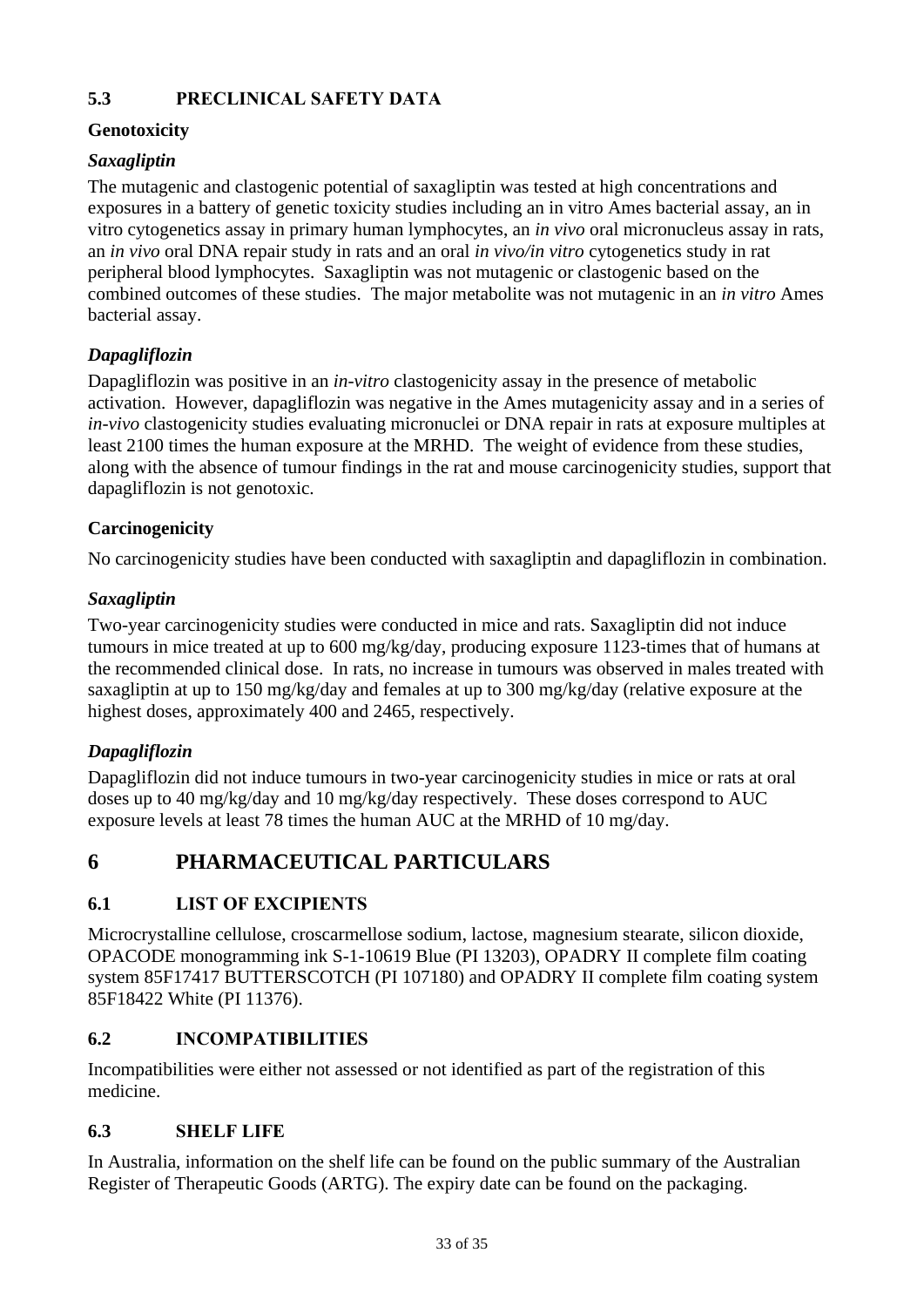## **6.4 SPECIAL PRECAUTIONS FOR STORAGE**

Store below 30°C. Store in original container.

## **6.5 NATURE AND CONTENTS OF CONTAINER**

QTERN 5/10 is available in Aluminium/ Aluminium blister packs of 7 and 28 tablets.

## **6.6 SPECIAL PRECAUTIONS FOR DISPOSAL**

In Australia, any unused medicine or waste material should be disposed of by taking to your local pharmacy.

## **6.7 PHYSICOCHEMICAL PROPERTIES**

#### **Chemical structure**

Molecular formula

**Saxagliptin Dapagliflozin**

HO<sup></sup>

 $HO$ 

HO

O

H

.<br>ОН

 $_{\rm H_3C}$ 

H OH



Dapagliflozin is described chemically as (1*S*)- 1,5-Anhydro-1-C-[4-chloro-3-[(4 ethoxyphenyl)methyl]phenyl]-D-glucitol, (*S*) propylene glycol, monohydrate.

OH

**. .** H2O

 $CH<sub>3</sub>$ 

hydroxytricyclo [3.3.1.13,7] dec-1-yl)acetyl]-2 azabicyclo[3.1.0]hexane-3 carbonitrile, monohydrate

chemically as (1S,3S,5S)-2-

 $[(2S)-2-amin-2-(3-$ 

 $C_{18}H_{25}N_3O_2\bullet H_2O$   $C_{21}H_{25}ClO_6\bullet C_3H_8O_2\bullet H_2O$ 

Molecular weight 333.43 (monohydrate) 502.98

Chemical name Saxagliptin is described

Physicochemical characteristics Saxagliptin is a white to light yellow or light brown powder, non-hygroscopic, crystalline. It is soluble in polyethylene glycol 400, acetone, acetonitrile, ethanol, isopropyl alcohol, methanol; sparingly soluble in water and slightly soluble in ethyl acetate.

Dapagliflozin drug substance is a white to offwhite powder, is non-hygroscopic, crystalline. Dapagliflozin is non-ionisable; thus, its aqueous solubility and partition coefficient are not affected by changes in pH. Dapagliflozin is a Biopharmaceutical Classification System (BCS) Class III drug.